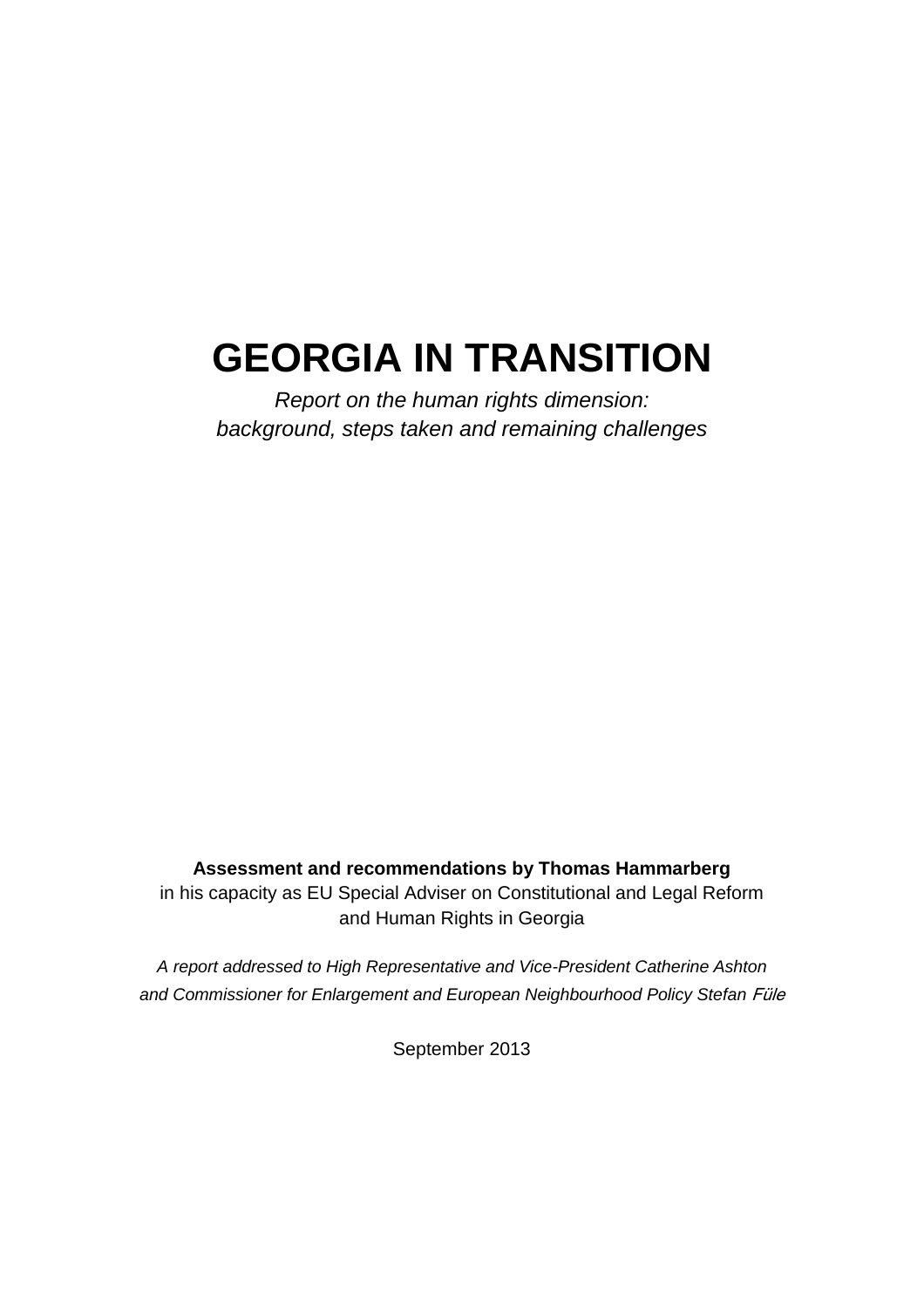# **FOREWORD**

Since January 2013 I have visited Georgia several times in order to assess the status and development of human rights. Though I had some earlier knowledge since my term as Council of Europe Commissioner for Human Rights 2006-2012, I obviously had to update my impressions on developments after the October 2012 elections.

I have listened carefully and been involved in a number of discussions on how to remedy problems of the past and to lay the ground for a future genuine human rights culture. When relevant, I have conveyed my concerns and criticism to the new office-holders in the Georgian Government, including to Prime Minister Ivanishvili. These talks were generally very constructive and my interlocutors always frank and open.

When accepting the assignment as a temporary EU Special Adviser I stressed that I would aim to be politically impartial and that I would try to see not only Ministers and other high level officials in the Government, but also representatives of the opposition, the judiciary, parliamentarians, the Public Defender, non-governmental organisations, think-tanks, trade unions and employers, international organisations, the diplomatic community and individuals who had suffered human rights violations.

Such meetings were held and were mostly both open and informative. This was also the case when I met President Saakashvili, the Parliamentary Speaker Usupashvili and the Minority Leader Bakradze. The two meetings with the Patriarch of the Orthodox Church became particularly relevant in view of some specific developments.

In all this work I was greatly helped by Eva Pastrana, the human rights officer at the EU delegation in Tbilisi. Other staff members of the EU office were also very helpful. My access to the Prime Minister and other Ministers was effectively facilitated by Tamar Chugoshvili who has also been a brilliant adviser. Another of my key advisers has been Sabrina Buechler from the Swiss Federal Department of Foreign Affairs, who has given me great help in the work on this report - without her it would not have been produced.

Furthermore, I had the fortune to get advice also from a group of independent human rights experts rooted in civil society: Emil Adelkhanov, Giorgi Chkheidze, Eka Gigauri; Giorgi Gogia, Tamar Kaldani, Nino Lomjaria and Giorgi Tugushi.

The Introduction of the report gives brief summaries of my main concerns and reflections. The body of the report goes deeper into seven key areas in relation to human rights: judiciary, penitentiary, law enforcement, minority rights, political participation, freedom of expression, assembly and association and, finally, social justice. The key recommendations in these chapters are presented in bold letters.

The report is being addressed to EU High Representative/Vice-President Ashton and Commissioner for Enlargement and European Neighbourhood Policy Füle who have agreed that I could make it public in order to encourage further discussion on the important human rights issues. However, the responsibility for the text – including possible mistakes - is only mine.

Thomas Hammarberg September 2013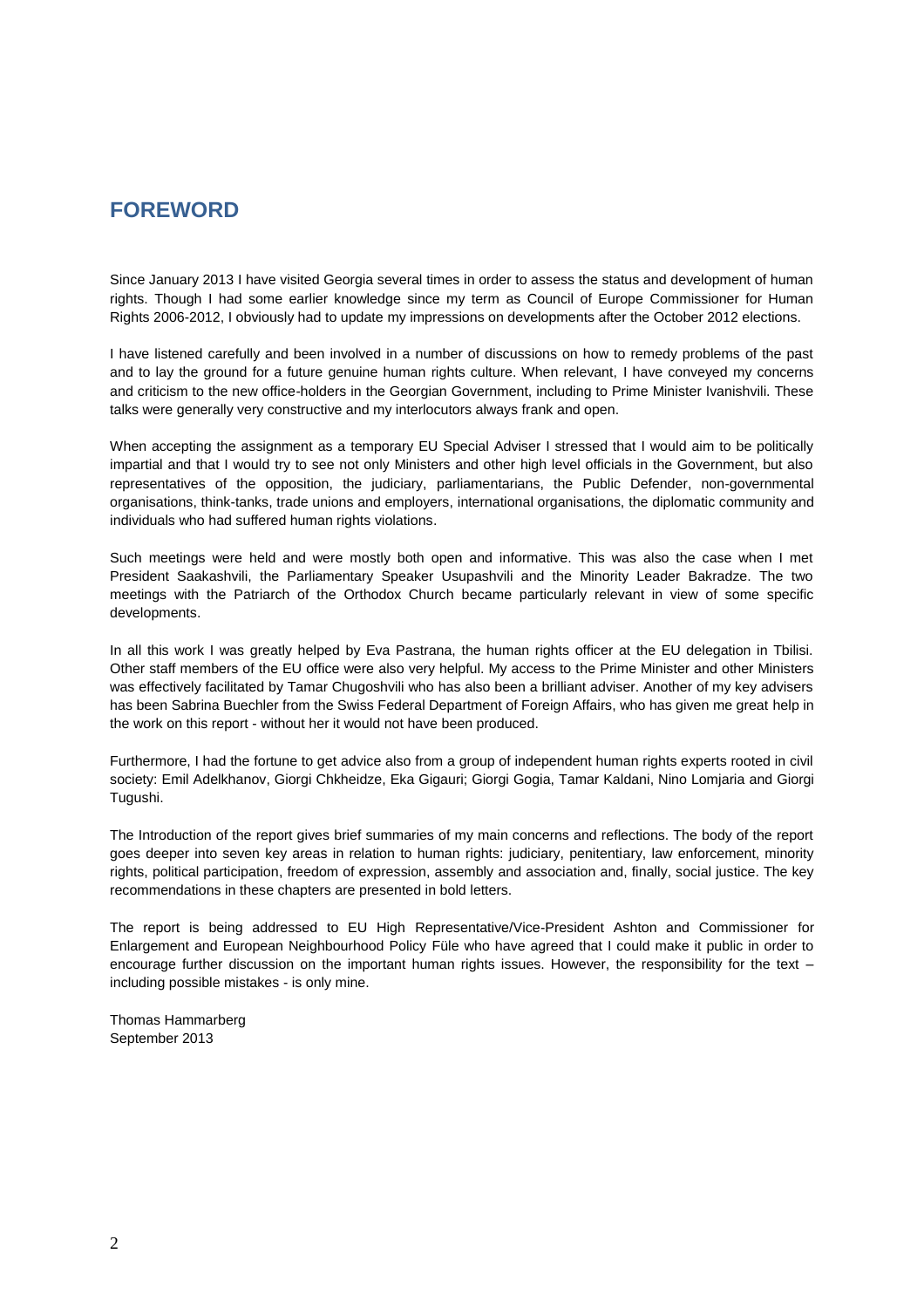# **TABLE OF CONTENTS**

| $\mathbf{1}$            |                                                                            |  |  |  |  |
|-------------------------|----------------------------------------------------------------------------|--|--|--|--|
| 1.1                     |                                                                            |  |  |  |  |
| $1.2$                   |                                                                            |  |  |  |  |
| 1.3                     |                                                                            |  |  |  |  |
| 1.4                     |                                                                            |  |  |  |  |
| 1.5                     |                                                                            |  |  |  |  |
| 1.6                     |                                                                            |  |  |  |  |
|                         |                                                                            |  |  |  |  |
| $\overline{2}$          |                                                                            |  |  |  |  |
| 2.1                     |                                                                            |  |  |  |  |
| 2.2                     |                                                                            |  |  |  |  |
| 2.3                     |                                                                            |  |  |  |  |
| 2.4                     | Development of alternatives to detention and reintegration into society 18 |  |  |  |  |
| 2.5                     |                                                                            |  |  |  |  |
|                         |                                                                            |  |  |  |  |
| $\overline{\mathbf{3}}$ |                                                                            |  |  |  |  |
| 3.1                     |                                                                            |  |  |  |  |
| 3.2                     |                                                                            |  |  |  |  |
| 3.3                     |                                                                            |  |  |  |  |
| 3.4                     |                                                                            |  |  |  |  |
| 3.5                     | Establishment of an independent and effective complaint system  22         |  |  |  |  |
|                         |                                                                            |  |  |  |  |
| 4                       |                                                                            |  |  |  |  |
| 4.1                     |                                                                            |  |  |  |  |
| 4.2                     |                                                                            |  |  |  |  |
| 4.3                     |                                                                            |  |  |  |  |
| 4.4                     |                                                                            |  |  |  |  |
|                         |                                                                            |  |  |  |  |
| 5                       |                                                                            |  |  |  |  |
| 5.1                     |                                                                            |  |  |  |  |
| 5.2                     |                                                                            |  |  |  |  |
| 5.3                     |                                                                            |  |  |  |  |
| 5.4                     |                                                                            |  |  |  |  |
| 5.5                     |                                                                            |  |  |  |  |
| 6                       |                                                                            |  |  |  |  |
| 6.1                     |                                                                            |  |  |  |  |
|                         |                                                                            |  |  |  |  |
| 6.2                     |                                                                            |  |  |  |  |
| 6.3                     |                                                                            |  |  |  |  |
|                         |                                                                            |  |  |  |  |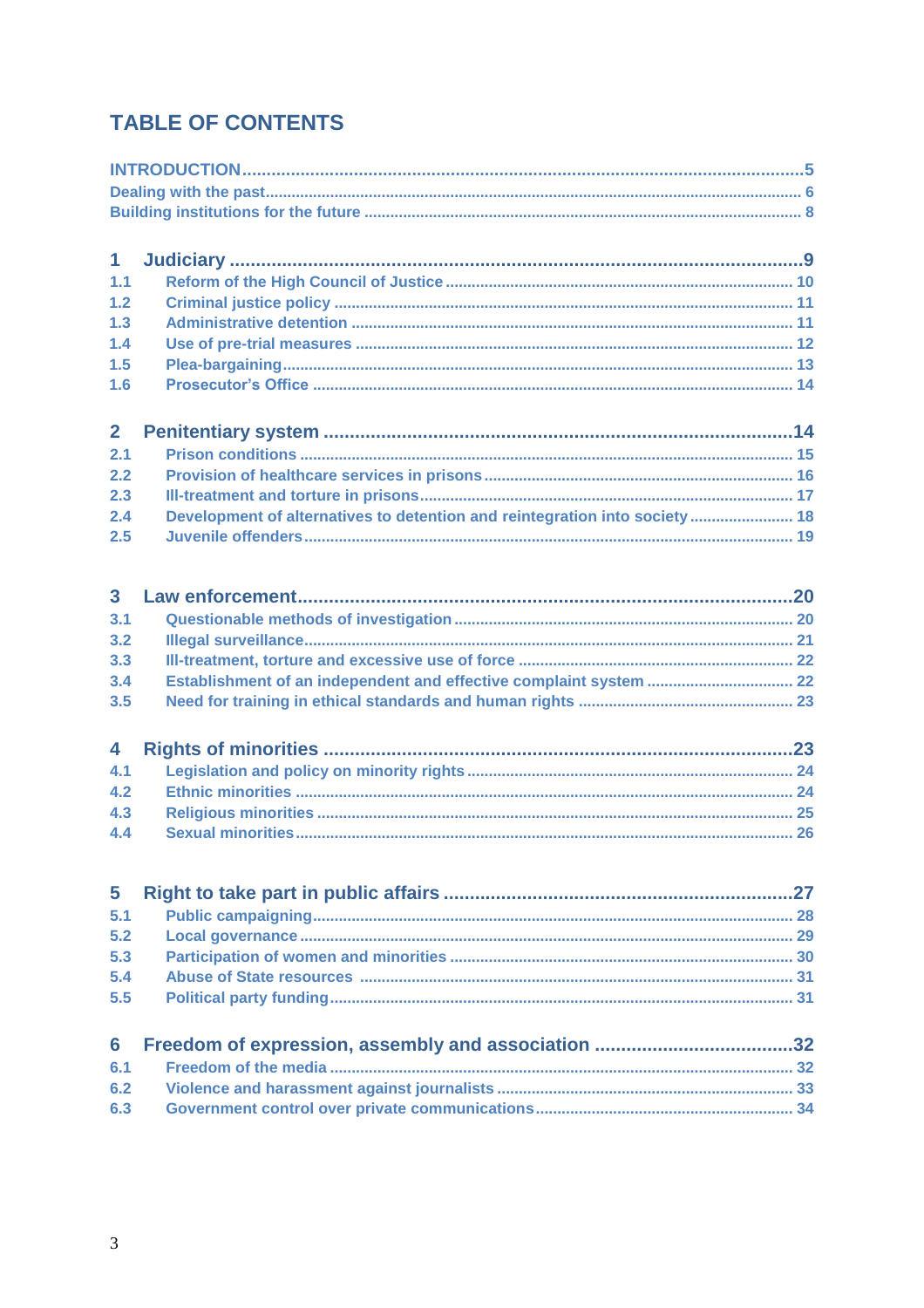| 6.4            |  |
|----------------|--|
| 6.5            |  |
| 6.6            |  |
| 7 <sup>7</sup> |  |
| 7.1            |  |
| 7.2            |  |
| 7.3            |  |
| 7.4            |  |
| 7.5            |  |
| 7.6            |  |
| 7.7            |  |
|                |  |
|                |  |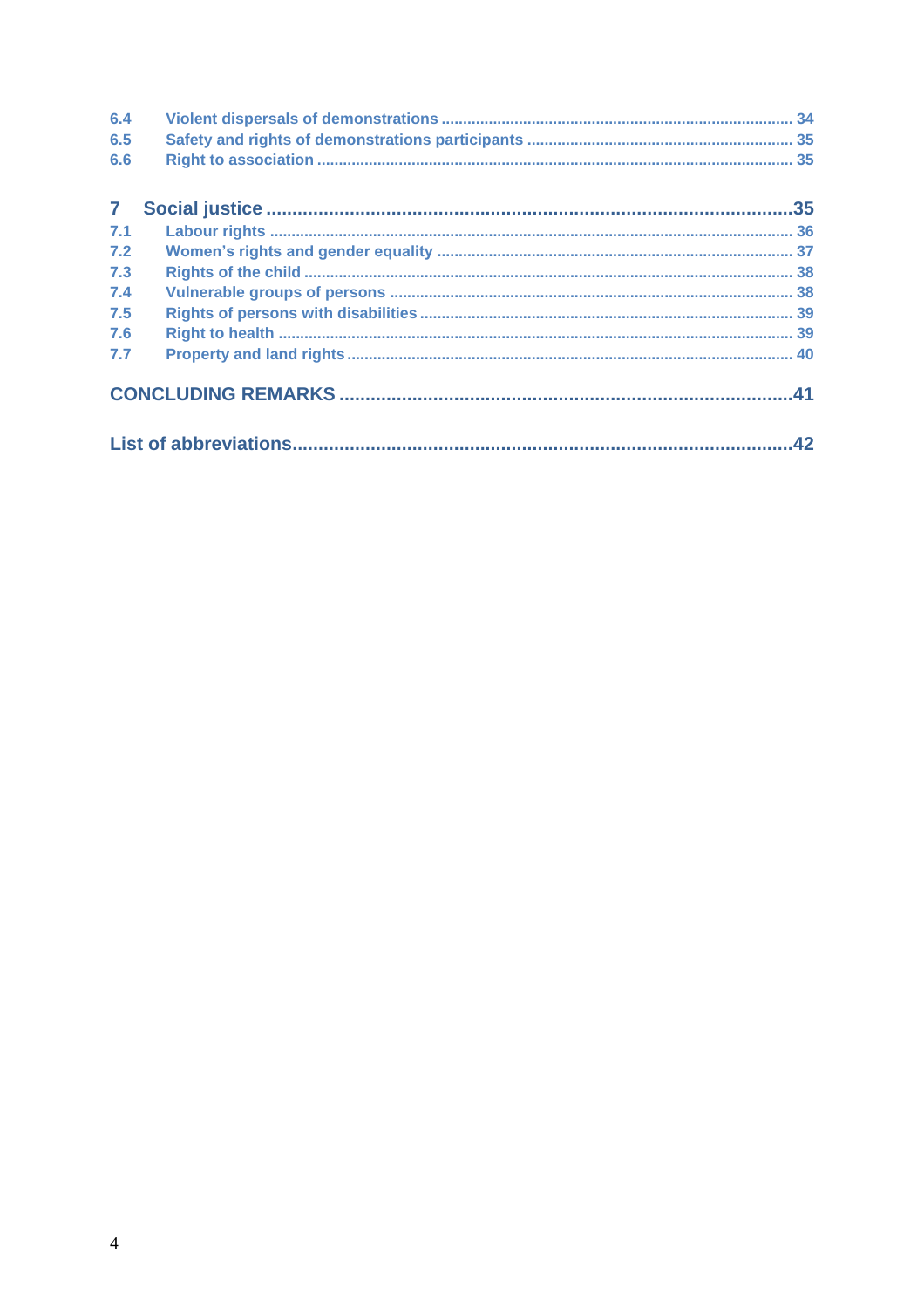### **INTRODUCTION**

Georgia is going through the second transition process since its independence. The first such basic change started with the Revolution of Roses in November 2003 with its definite break with Communist traditions and with ambitions of a genuinely democratic transformation. The ongoing change process started with the parliamentary election in October 2012.

The Government which was established after the revolution aimed at radical reforms of the Georgian society. It took steps to introduce a liberal market economy, to combat organised crime and stamp out corruption. It dismissed previous judges and introduced more rational methodology and structures in the judicial system. The High Council of Justice was moved from being under presidential subordination to being a formally more independent institution. The endemic corruption in the judiciary was addressed. A new Criminal Procedure Code was adopted. Steps were also taken against corruption within the police and, in particular, the patrol police became more professional.

Among other positive steps was the adoption of a National Concept for Tolerance and Civic Integration and an Action Plan aiming at promoting tolerance in society towards minorities and possibilities for them to participate in public life. This resulted, for instance, in the building of schools and some other infrastructural developments in minority areas.

However, all was not perfect. Especially during the last years, serious problems began to emerge, some of them contributing to the result in the 2012 election. The consequences of the disastrous 2008 war had certainly an impact as well.

International human rights observers, the Public Defender (ombudsman) and local NGOs noted that the system of justice was flawed on key aspects relating to, for instance, the lack of balance of power between prosecution and defence undermining fairness and also resulting in very few acquittals; the misuse of the plea bargaining approach which resulted in grossly unfair options for those under investigation; and grim conditions and illtreatment and even torture in the overcrowded prisons.

The governing party, the United National Movement (UNM), controlled the Parliament as well as the central and local administration. The separation between the State and the party tended to become blurred. Land and other property were confiscated with little or no possibility for appeal; properties were also "donated" to the State under pressure and threat. There were complaints about "elite corruption".

Opposition rallies were on occasion met with brutal force. An extensive surveillance system was developed, the extent of which has become clear more recently.

Though the overall economic policy, at least until the 2008 war, was seen as successful, agricultural development was lacking and vulnerable groups were not given sufficient protection. The child mortality rate was high, child poverty wide-spread and the standard of primary and secondary education low, while little was done to address these deep problems.

The Georgian Dream (GD) party and its coalition partners pledged to remedy these problems in their election messages 2012. They promised, among other things, to de-politicize the justice system; to release those unfairly imprisoned; to punish those responsible for abuse of power; to encourage a genuine multi-party system; to ensure a more balanced media reality; and to introduce and support agricultural reforms.

Almost one year has passed. A new law was adopted on the court system and the High Council of Justice which was seen as a good step towards protection of the independence of the judiciary. The Criminal Code and the Criminal Procedure Code have been reviewed and new amendments are still being proposed to the Parliament. Half of the prisoners have been released through a parliamentary amnesty, legal changes and pardons granted by the President; steps have been taken to improve prison conditions. Surveillance activities are under scrutiny after the discovery that a great number of illegal recordings had been made on targeted individuals, including on their private life; an Inspector on Personal Data Protection has been appointed.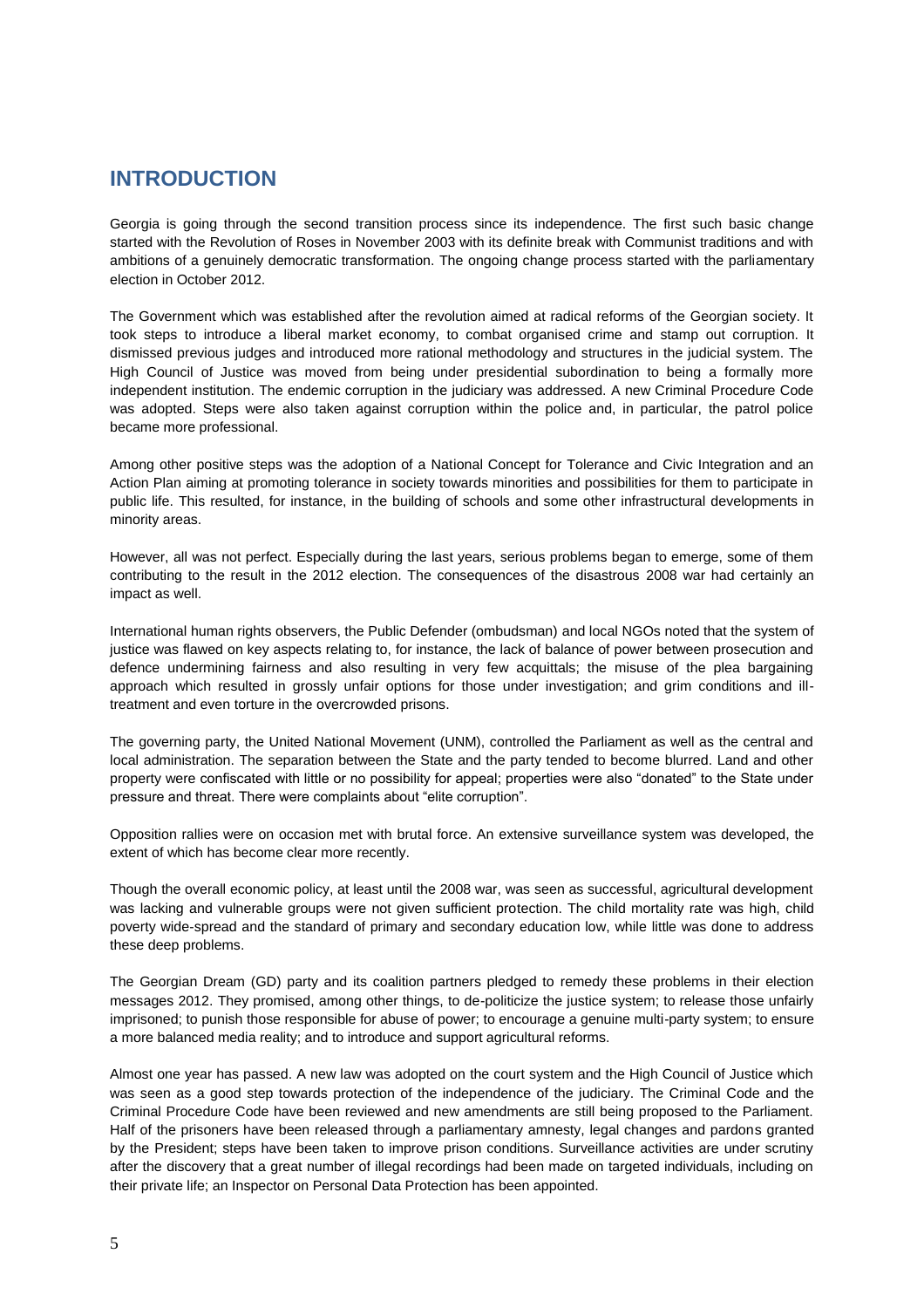The Labour Code was thoroughly amended in consultation with the international expert body, ILO, and now protects the right of employees to organise and bargain collectively. The Prime Minister has signalled to the administration that more priority must be given to protect the rights of children, in particular those most vulnerable. Other positive steps are outlined in the body of this report.

However, mistakes have also been made and a number of issues still remain to be addressed or addressed more effectively.<sup>1</sup> Among them the urgent need to take determined action against islamophobic tendencies. Also, some unfortunate statements have been made to media, not least some which have reflected a lack of respect for the principle of presumption of innocence. On the other hand, the Special Adviser has appreciated the transparent attitude of Ministers and other officials and their willingness to accept criticism and correct mistakes.

One problem, which has delayed and complicated reform work has been the political polarisation in society, illustrated by the tension between the President and the Government. Fortunately, the atmosphere in the Parliament has been somewhat better and the assembly has in fact adopted a number of important bills, some of them in unity between the blocs. One example was a major amendment to the Constitution.

The Georgian Government is now faced with two major challenges, apart from ensuring economic development. One is a wise and rights-based review of the past; and the other is the development of effective, impartial institutions to meet the needs and concerns of all people in the country.

#### **Dealing with the past**

Thousands of complaints from individuals were filed with the Prosecutor's Office after the October 2012 election. Other complaints were handed in to the Parliament and others again to the Public Defender. Some frustrated citizens addressed all these institutions.

The complaints were, for instance, about unlawful or otherwise unjustified deprivation of liberty as well as illtreatment. Misuse of the plea bargain system was raised by many. Others dealt with the pressure to "donate" property to the State or other heavy-handed behaviour of prosecutors or other officials. Among the many complaints there may well be those with unsubstantiated facts, but it is still imperative that all of them be considered and replied to. This has started within the Prosecutor's Office but the procedures needs to be further systematised and a full report on this review – and the responses – should be made public.

The political intention appears to have been to charge the ones most responsible for serious crimes – including those related to human rights violations and abuse of power – and give some form of "amnesty" to those who only followed order.

The GD coalition gave a pledge prior to the 2012 parliamentary elections to "restore justice". Whilst on the one hand it is important to fight impunity not least in relation to crimes committed by public officials, it is on the other hand necessary to ensure absolutely transparent and fair proceedings free from political interference.

The Prosecutor's Office has initiated investigations against a number of office-holders in the previous administration. Prosecutors have questioned 6 156 persons, most of them UNM party activists, as witnesses in the framework of investigations into different suspected crimes, including misuse of the State funds and money laundering. The opposition party considers this questioning to be a politically motivated attack on the opposition. Currently, 35 former central officials are charged of whom 14 are in pre-trial detention, 14 have been released on bail, one is released without restrictive measure, one has been pardoned by the President after conviction and five have left the country. Other former civil servants have also been charged or were convicted. $2$ 

One of those charged and held in pre-trial detention is Vano Merabishvili who is not only a former Prime Minister and former Minister of Internal Affairs but was also Secretary General of UNM at the time of arrest. The UNM has consistently and vehemently been challenging the necessity of applying this measure of restraint. The case has

<sup>&</sup>lt;sup>1</sup>The NGO Georgian Democracy Initiative, founded by George Tugushi, a former Public Defender and UNM Minister for Corrections and Legal Assistance, has published a report on the performance of the Government during the first half of 2013 which lists a number of shortcomings. Some of them are also referred to in the body of this report.

<sup>2</sup> According to UNM more than one hundred persons working for the previous Government are also either being prosecuted or under investigation.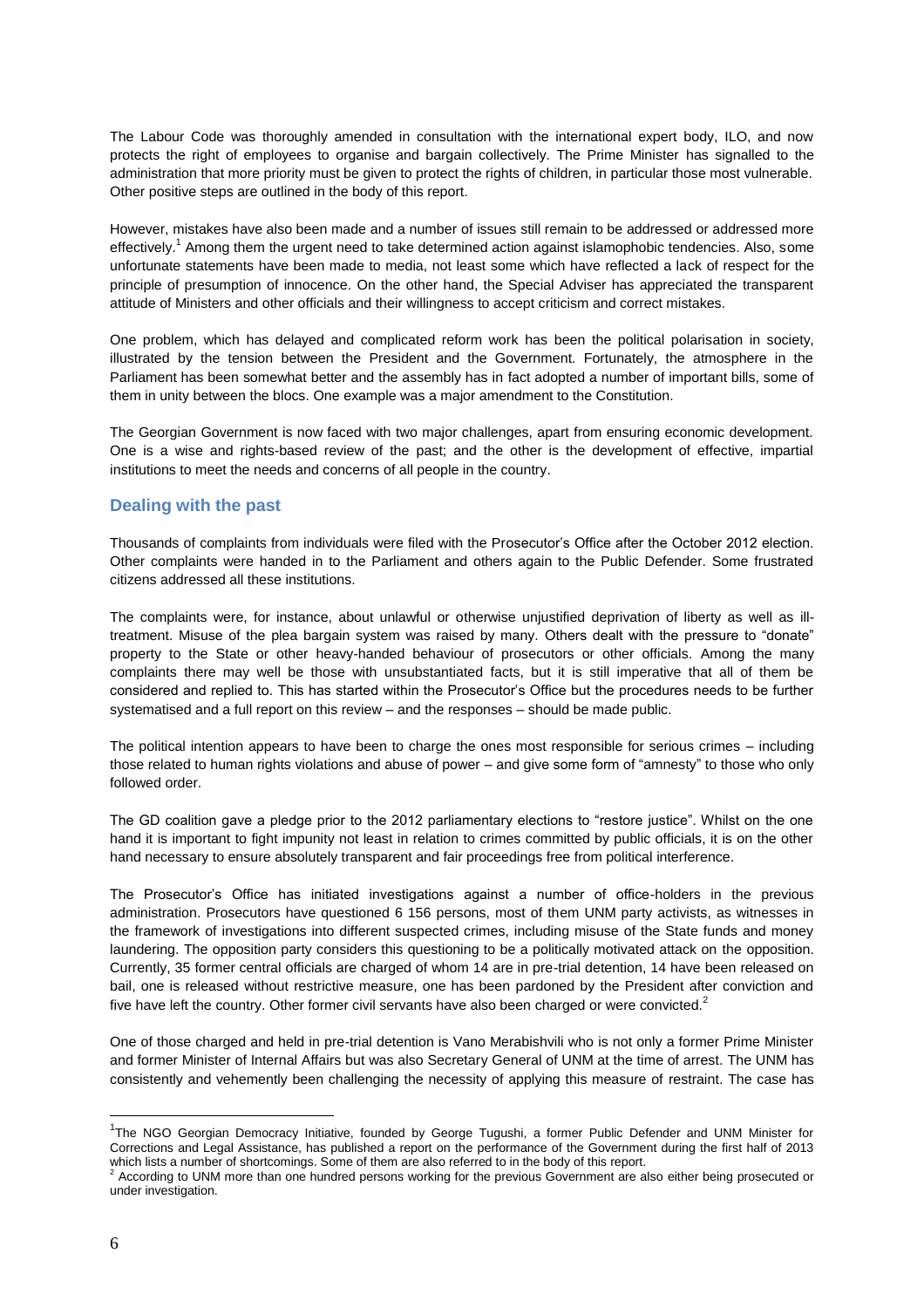raised deep concerns in relation to the forthcoming presidential election - as one of the key organisers of the opposition became prevented from contributing to the campaign.

His trial, but also other processes against politicians and former high level officials will be followed carefully by international observers and domestic non-governmental representatives. The compliance with the requirements of fair, impartial and transparent judicial proceedings will be scrutinised with critical eyes.

There are signs that the courts are more independent than earlier in relation to requests from the prosecutors. For instance, there was an acquittal in a case against another former Minister, and the request for pre-trial detention was refused in another case against a leading UNM politician.

There have been discussions on how to handle complaints of injustice caused in the judicial proceedings, not least the unfair plea bargain decisions. The European Commission for Democracy through Law (Venice Commission) was consulted on the idea of establishing a Commission which would review complaints on alleged miscarriage of justice cases and give recommendations whether a case should be reopened in court or not. No conclusion has yet been reached. However, one point has been made clear: any reopening of a court case must be decided by the judiciary itself – other bodies can only propose.

Also, no final proposal has been brought to the Parliament in regard to protecting those actors from charges who only obeyed orders and became used as instruments in acts which abused power or violated the law. It has been recognised that such an "amnesty" law would be extremely complicated to draft without undermining basic legal principles. For the moment, it is left to the prosecutors to decide on what and against whom to start an investigation.

The response to the complaints regarding confiscation or other transfers of property will be particularly delicate, not only in the sense of assessing the true facts. Even when it would be established that property rights were indeed violated, the land or the building may have been put to other use, a situation which might be very difficult to undo. Financial compensation may be a fair solution but such measures are estimated to be extremely costly for the State budget.

This is not only a matter of law and legal procedures; the political dimension is obvious. The disappointment with the performance by the previous Government was demonstrated through the election result in 2012 and has been manifested in opinion polls thereafter. It is obvious that many people were deeply angry and wanted abusers to be punished. The demonstrations by GD supporters outside city halls in several municipalities appeared to reflect precisely these feelings. Though the October election was only parliamentary (local elections are planned for May 2014), pressure was exerted on UNM members of local assemblies and staff members dismissed. These are unacceptable developments.

**The GD alliance is faced with several challenges in this context:** 

- **to respond in the true spirit of justice to all those who have filed complaints;**
- **to ensure absolutely correct procedures in the cases against former high officials suspected of crime – no politicisation or "selective justice";**
- **to put the focus on cases in which impunity would undermine the sense of justice in society - but spare those in the less serious cases who only obeyed orders or were squeezed into cooperation in wrongful activities;**
- **to convince the majority supporters to avoid any undemocratic moves against the UNM party, including any disturbances of its campaign meetings – and take effective action against those who undermine the freedom of expression and assembly.**

**Lessons should be learned from past mistakes. This requires a comprehensive description of what really happened in the past which is factually correct, relevant and related to the true circumstances at the time as well as presented in an objective and credible manner. Experience has told us that such assessments and reports are better done by impartial experts than by committees with party political interests.**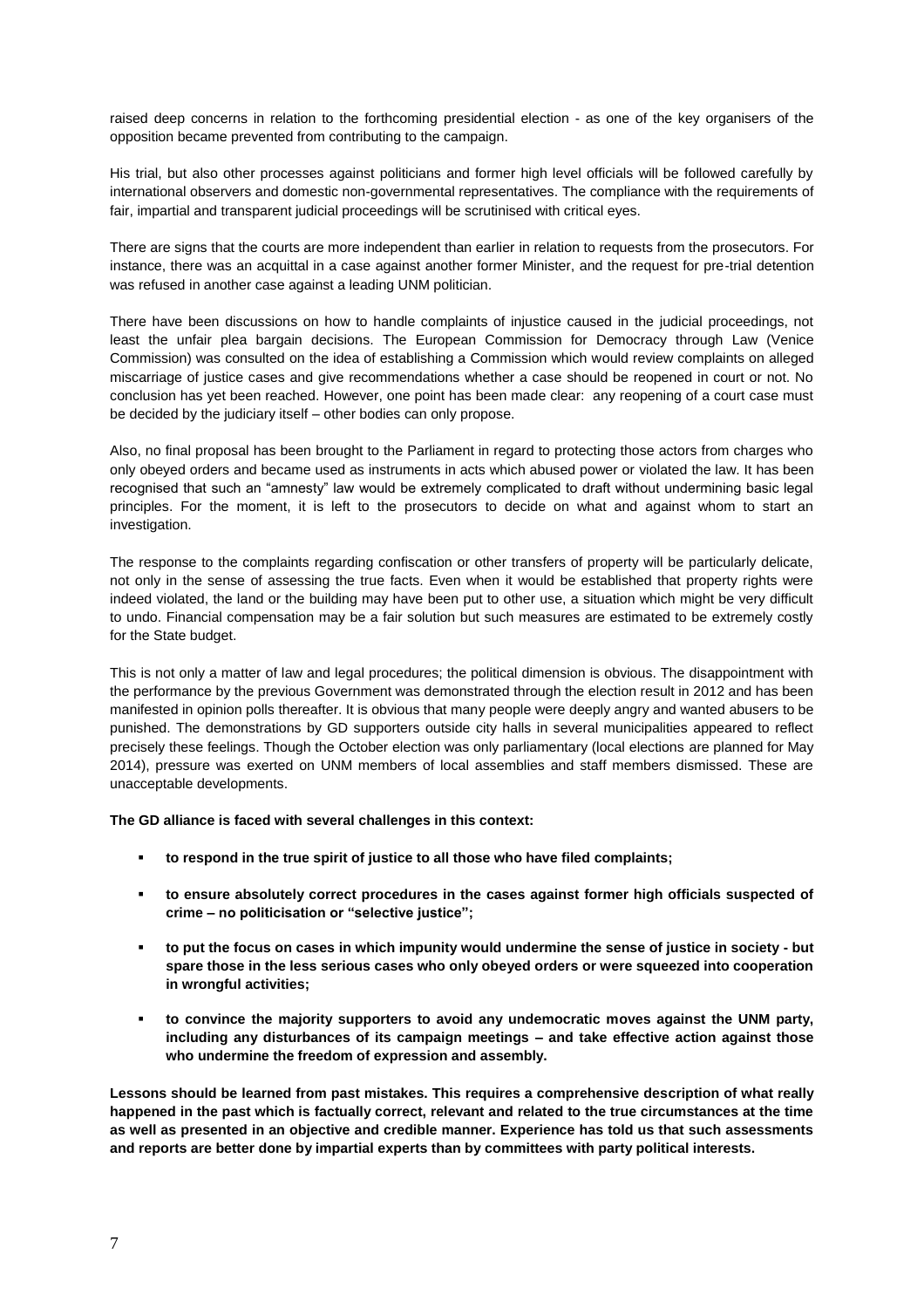**However, when facts are established, it would be important to initiate discussions in the Parliament (as well as outside) on measures to be taken to avoid similar problems in the future. In this particular case it is relevant that UNM representatives, including the minority leader Bakradze, have suggested parliamentary involvement in a "lessons learned" exercise relating to the previous use of torture.**

**It is important that steps are taken to close the chapter of the past – and in a way that sets an example for the future in the sense of justice, fairness and transparency. This will hopefully release political energy to look more actively towards the future.** 

#### **Building institutions for the future**

**Democratic institutions should be further developed. Ad hoc-ism and focus on crisis responses have to be replaced by stronger established - and agreed - procedures and improved or new institutions. Below are preliminary thoughts based on impressions of the Special Adviser.**

**Some important steps have certainly already been taken in this area. Since several years there is an ombudsman, the Public Defender, whose office does important work in the promotion and defense of human rights. It has considerable resources and support from EU and other international actors. With changes now being made, there is a need to clarify more distinctly the role of this office.**

**The forthcoming law on the prevention and sanction of acts of discrimination against minorities and others would require the establishment of a mechanism to promote the implementation of the law. In structural terms, it would make sense that this office work very closely with the Public Defender.**

**Further institutional and legal reforms are needed to protect freedom of religion for all and to prevent any tendency of marginalisation of minority populations. Dealing with them mainly through the security prism must be avoided.**

**The Centre for Children's Rights in the Public Defender's Office has done an impressive work, but in view of the huge problems in this area, not least in relation to social rights, it is important that this program is further strengthened.**

**A Personal Data Protection Inspector has just been appointed. Though appointed by the Government, the intention is that this office should act in an independent manner. It has been given resources to recruit staff and should be allowed to develop its structure and role further.**

**The continued reforms within the judiciary are now largely in the hands of its internal structures, primarily the High Council of Justice. Even here there are lessons to be learned, including of fostering a spirit of individual responsibility of each judge in the system. It is crucial that the competence and professionalism are ensured. Some amendments to the existing legislation may underpin such efforts.** 

**Complaints against the police and prosecutors will require a professional, separate mechanism for credible response. It has to be built on understanding of policing and prosecutorial realities – but stay independent from these structures and act as an impartial representative of the public (similar to an ombudsman). Procedures to handle complaints by detainees on prison conditions or against guards or other staff may also be revisited in this context.**

**The new Labour Code needs to be underpinned by new institutions and procedures for resolving industrial disputes and developing a negotiation culture. The establishment of a mediation center which could facilitate solutions of industrial disputes would be a step in the right direction. Also, Georgia would benefit from a mechanism for serious inspection of working conditions in the spirit of the new law and ILO standards. The Tripartite Commission should be activated.** 

**The development of a national education policy – which would include steps to improve quality of teaching in primary and secondary education and to promote a universal pre-school system – would require institutional and budgetary backing.** 

**There is a need to strengthen the existing body for countering corruption, the State Audit Office (SAO) and to develop a team of specialist prosecutors on such cases. The auditing of the budgetary**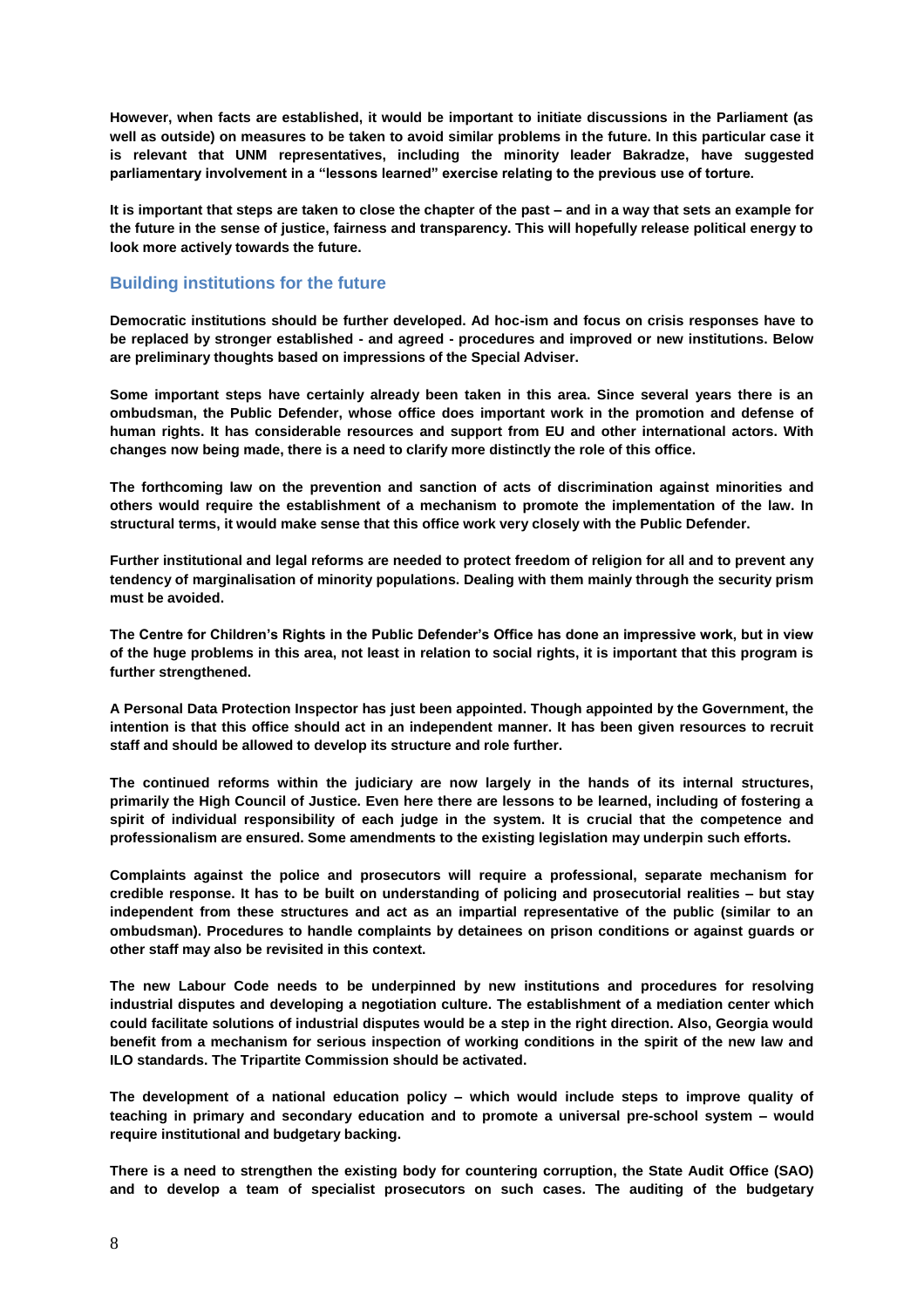**management within the ministries and other authorities appears to be well established; it is important that this function continues to be alert and absolutely non-corrupt. The development of an impartial and service-oriented civil service on both national and local level will take time, but must be a crucial ambition. There should be a clear distinction between posts for political appointees and those for nonpolitical civil servants.** 

**A discussion about a major decentralisation of the administration has been initiated; the intention is positive but the process of devolving power to the local level cannot be done without a deeper consideration of the complexities involved and may have to be a gradual process.**

**The new Government did, understandably, not have much governing experience and in some cases little political or management background. After one year in office, it would be natural to review decision making procedures and communications and a number of other aspects of the Government administration and its relationship to other relevant structures in society – and abroad.**

**The implementation of the recommendations outlined in this report requires a strong political will and serious efforts, including financial and human resources. Georgia's commitment to develop and adopt a national Human Rights Strategy and Action Plan is to be welcomed. Hopefully, this report constitutes a meaningful contribution for it.** 

# **1 Judiciary**

The Georgian constitution and other legislation are very clear: the judiciary must be independent and free from any political or other undue influence. In practice, however, this crucial principle has not been fully respected. Courts have been subject to direct or indirect political pressure and have not always been able to protect their integrity. The intention to separate the executive branch from the judicial was declared but not genuinely implemented.

The Chief Prosecutor was part of the executive branch and prosecutors in general have had an influence which tended to undermine the principle of "equality of arms". Acquittals in the trials were extremely rare. Judges generally took the same position as prosecutors and court decisions were inadequately substantiated. International observers and non-Governmental organizations noted that the system of plea bargaining was open for misuse.

The problems observed in the justice system as a whole were reflected in a judgment of the European Court of Human Rights (ECtHR) in 2011 in the case of Enukidze and Girgvliani v. Georgia:

"Indeed, the Court is struck by how the different branches of State power – the Ministry of the Interior, as regards the initial shortcomings of the investigation, the Prosecutor's Office, as regards the remaining omissions of the investigation, the Prisons Department, as regards the unlawful placement of the convicts in the same cell, the domestic courts, as regards the deficient trial and the convicts' early release, the President of Georgia, as regards the unreasonable leniency towards the convicts, and so on – all acted in concert in preventing justice from being done in this gruesome homicide case".<sup>3</sup>

It should be added that the previous Government did take steps to address several of the problems in the justice system. The structure of the justice system was overhauled; the High Council of Justice (HCJ) moved from presidential subordination to a formally independent institution; and a new criminal procedure law was adopted. Corruption within the judiciary was successfully tackled and equipment and administration of the courts considerably improved. However, several other challenges remained.

After the parliamentary elections in October 2012 an important further phase of judicial reform was initiated by the new Government in dialogue with representatives of the judiciary. The Prime Minister and the Chairman of the Supreme Court played an important role in creating a constructive atmosphere of mutual respect which in turn contributed to a healthy environment for the reform process.

<sup>3</sup> ECtHR, [Enukidze and Girgvliani v. Georgia,](http://echr.ketse.com/doc/25091.07-en-20110426/view/) Judgment of 26 April 2011, §§ 246-249, 258.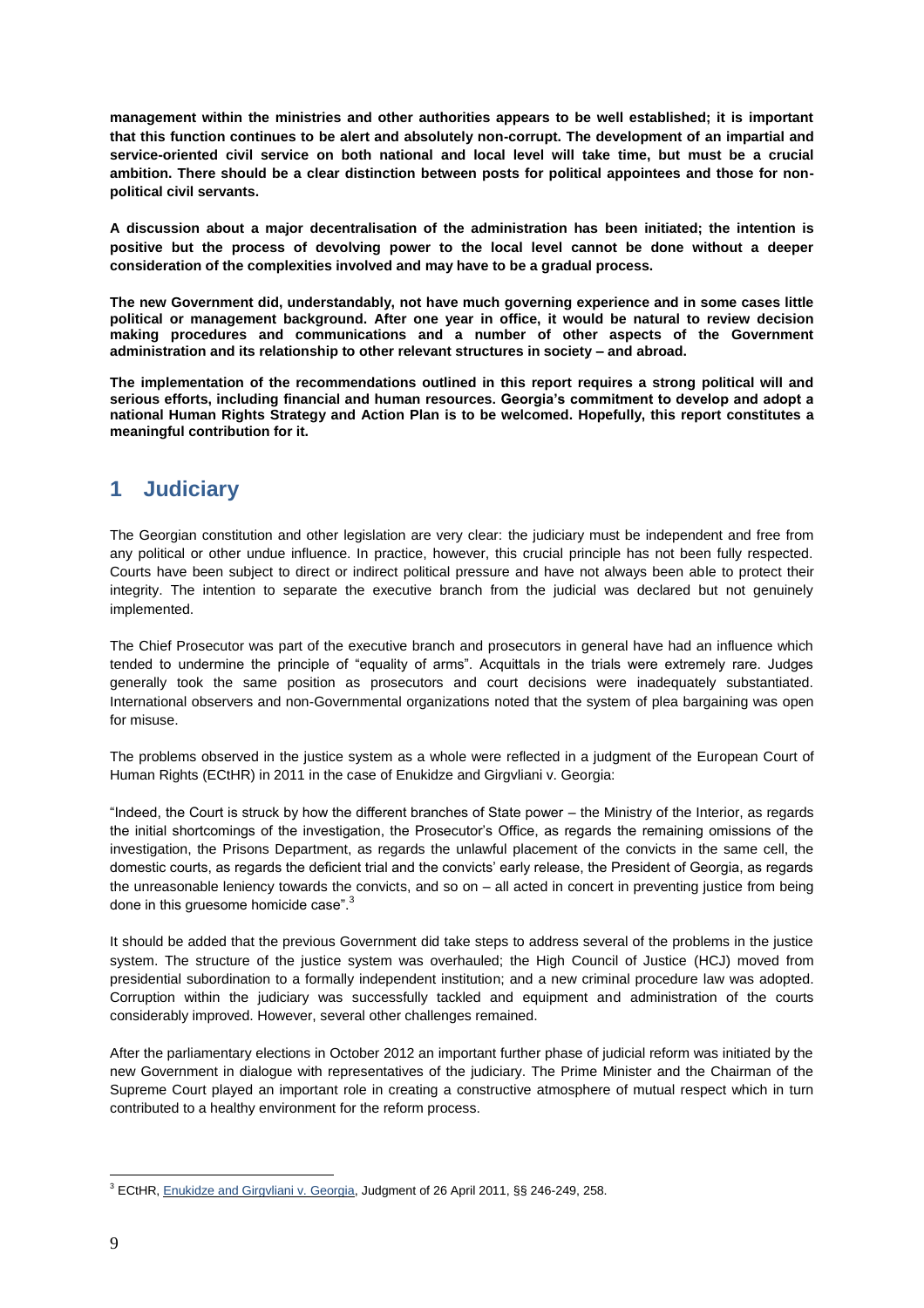Georgia now has a unique opportunity to establish not only an independent but also an effective justice system, where integrity and individual responsibility of judges should be enhanced. The EU expert Justice Renate Winter has recently presented a number of concrete proposals for steps which could be taken by the judiciary itself in this direction.

The Ministry of Justice has recently drafted amendments to the Law on Common Courts with the declared aim of enhancing the judicial independence and self-governance. It proposed some clarifications on rule of disciplinary procedure and the operations of the High School of Justice. Also, the HCJ has presented suggestions, for instance on life-long tenure for judges.

According to official data of the Supreme Court<sup>4</sup>, significant changes are observed already: a major decrease in concordance between the opinions of prosecutors and judges is observed and more and more citizens win cases against the State. Also in administrative processes State institutions are now more frequently losing cases.

Also in sensitive cases relating to former high officials, courts have turned down requests by prosecutors. One example was the recent acquittal in one case against former Defence Minister Bacho Akhalaia. While this may have shocked some sectors of society, the ruling can be interpreted as an encouraging sign of judicial independence.

**In fact, the Government has repeatedly expressed its political commitment not to interfere with the justice system and the work of courts. It is imperative that this essential commitment be ensured in future practice. Both the executive and the Parliament should actively promote respect of judges' integrity and decisions.**

#### **1.1 Reform of the High Council of Justice**

NGOs and international monitoring bodies have reported that the independence of the judiciary was undermined by a lack of checks and balances. They noted a concentration of power within the judiciary itself - particularly to the High Council of Justice (HCJ) and its Chairman.<sup>5</sup> NGOs also cited continuing problems of transparency in the selection, appointment, and disciplining of judges and found that the selection criteria were not sufficiently based on merit.<sup>6</sup>

Based on NGO recommendations<sup>7</sup> and in consultation with the Venice Commission, the new Government initiated and adopted reforms to improve the independence of judges and ensure the transparency of the judiciary and its procedures.<sup>8</sup> A law was adopted in the Parliament to this effect.

In accordance with the new law, judges elected seven new judge members to the HCJ during the Conference of Judges on June 9, 2013. A week later, members of the disciplinary collegium were elected as well. According to the new regulations every judge had the right to nominate the candidates and the election process went through secret voting. Both Conference meetings were attended by numerous local and international observers. The election process was assessed as free and fair.

Later, Parliament elected four additional members of the HCJ out of candidates nominated by civil society and legal faculties of universities. Two seats at the HCJ remain vacant as none of the nominees managed to collect the necessary two thirds of the parliamentary votes.

 $\overline{a}$ 4 <http://www.supremecourt.ge/2013-year-statistic/>

<sup>5</sup> The Supreme Court Chairman, who is appointed by the president, chairs the High Council and according to the previously acting law nominated 8 of its 15 members. The Supreme Court Chairman also nominated members of the Disciplinary Collegium, which initiates and adjudicates disciplinary charges.

US Department of State[, Report on Human Rights in Georgia,](http://www.state.gov/documents/organization/204499.pdf) 2012.

<sup>&</sup>lt;sup>7</sup> Coalition for an Independent and Transparent Judiciary [\(www.coalition.org.ge\)](http://www.coalition.org.ge/).

<sup>&</sup>lt;sup>8</sup> The new law enables judges to nominate their representatives to the High Council of Justice. To depoliticise the Supreme Council of Justice to the maximal extent possible, members of the parliament cannot be members, while the president's right to appoint members of the council was abolished. Instead, the parliament is called to nominate professional lawyers, unbiased and competent representatives of NGOs and academic circles. Previously the HCJ was both initiating and deciding the disciplinary sentence. The new law separated these two functions, transferring the right to decide on disciplinary action against judge to the independent disciplinary council. The reform opens courtrooms (previously closed since 2007) to the media, enabling society to criticize the sometimes weak performance of prosecutors.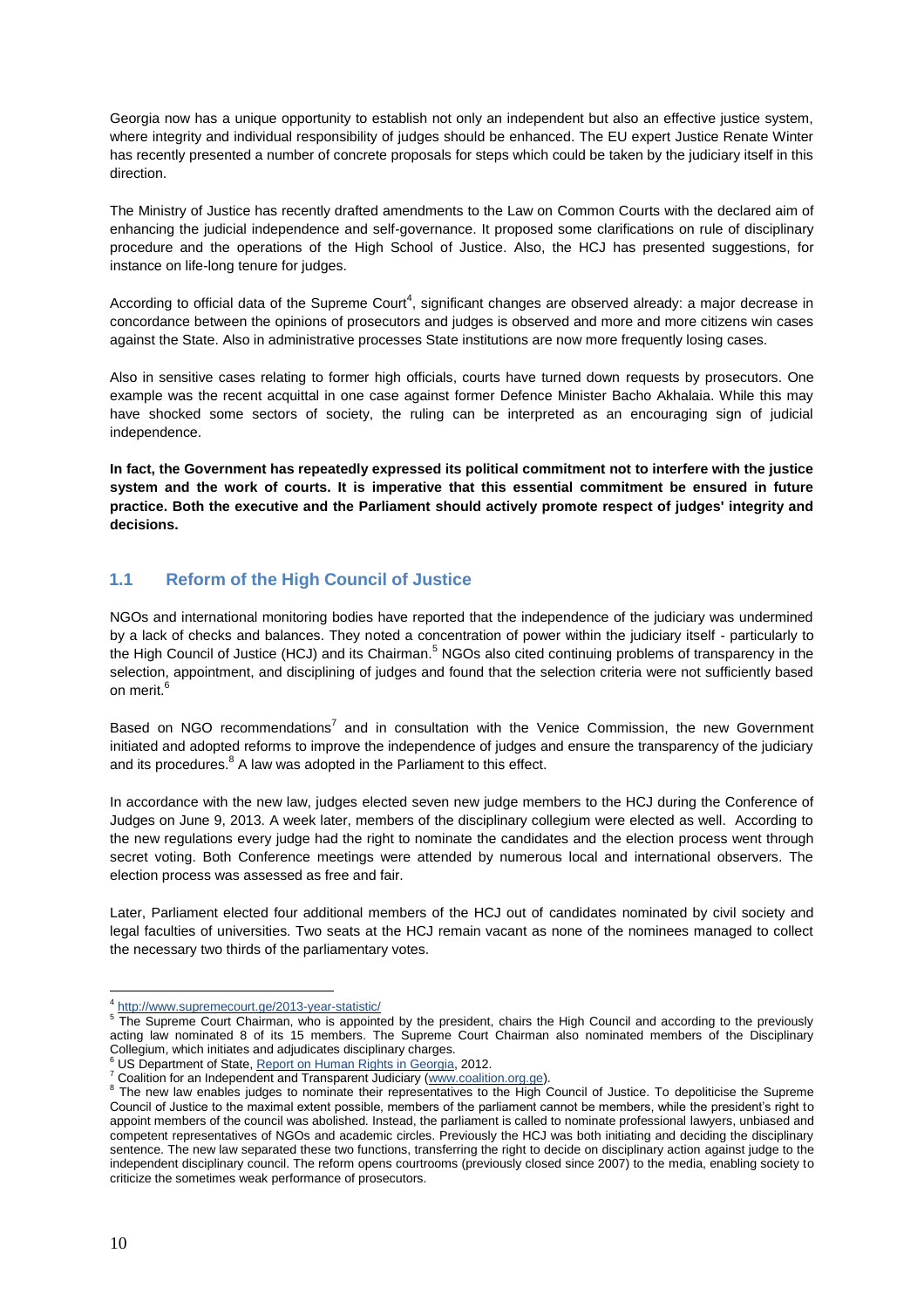In spite of the transparency of this process, it did not evolve without controversies and tensions. The failure of the Parliament to elect all six non-judge members of the HCJ is a reflection of such mistrust. New attempts to fill the remaining vacancies in the HJC have now been initiated. These should succeed, not least in the interest of building trust.

**Further steps are required to further strengthen the independence of the individual judges; for instance, to reform the High School of Justice; and to develop the rules of appointment and promotion of judges. The process has to continue to be transparent and inclusive, with active participation of the judiciary itself.**

#### **1.2 Criminal justice policy**

An ambitious criminal justice reform process began in 2005, and the relevant legislative framework was revised. International assistance has substantively accompanied this process, particularly from EU, US, CoE, UN and Norway. A new Criminal Procedure Code was adopted in 2009, introducing adversarial processes. There were, however, continued concerns about unequal opportunities for the sides, putting the prosecution in a much better position than the defence.

The new Government has given priority to humanising criminal policies and has pursued the process of "liberalisation" of the criminal policy initiated a few years ago. **This requires further amendments to the Criminal Code and the Criminal Procedure Code but also steps to facilitate genuine adversarial proceedings, to decrease the use of custodial measures and to limit the use of pre-trial detention.**

**The reform of the criminal justice system should continue, taking into account the best practices and internationally established standards, ensuring genuine equality between the parties in the criminal process. Further competence development of both prosecutors and defence lawyers is needed.** 

A further matter of criticism has been the legal provision on cumulative sentencing, which deprived judges of flexibility when applying sanctions. According to NGO and Public Defender's reports, this approach served as basis for unreasonably high sanctions and contributed to prison overcrowding, an issue addressed in detail in the chapter on prisons. Following an initiative by the Minister of Justice, in April 2013 the Parliament amended the Criminal Code to stop the mandatory practice of cumulative sentencing.

Jury trials were previously introduced in Georgia in the courts in a few selected cities. The intention is to extend this procedure to the whole country in relation to certain violent crimes. **Such a change would require further efforts to ensure adequate adversarial procedures, to guarantee impartial selection of jury members and to minimise any attempt of intimidation of jury members (an obvious risk, particularly in small societies).**

When amendments to the Code of Criminal Procedure were discussed recently in the Parliament, it was decided to postpone until September 2014 a provision giving the right of the defence to request the possibility of obtaining evidentiary material. **However, with the system now in place in Georgia, and with the past experience of manipulated evidence in some cases, such a right should be established without such long delay.**

Free legal aid is an important prerequisite for a fair defence possibility in many cases. Georgia has that provision. It is now decided that the management of the Legal Aid Service will be moved next year from the prison ministry to a separate and independent institutional setting. This is positive and will increase the credibility of the system.

#### **1.3 Administrative detention**

Georgia's Code of Administrative Offenses, adopted as long back as in 1984, governs misdemeanour offenses: minor public order offenses that do not accrue a criminal record. Penalties for administrative offenses range from a fine to imprisonment of up to 90 days.<sup>9</sup> Administrative imprisonment is intended for misdemeanours that cannot be qualified as criminal offense. In practice, however, these punishments amount by their severity to something very similar to a criminal sanction.

 $\overline{a}$ <sup>9</sup> In no other country among those which still foresees deprivation of liberty for such offenses one can be imprisoned for so long.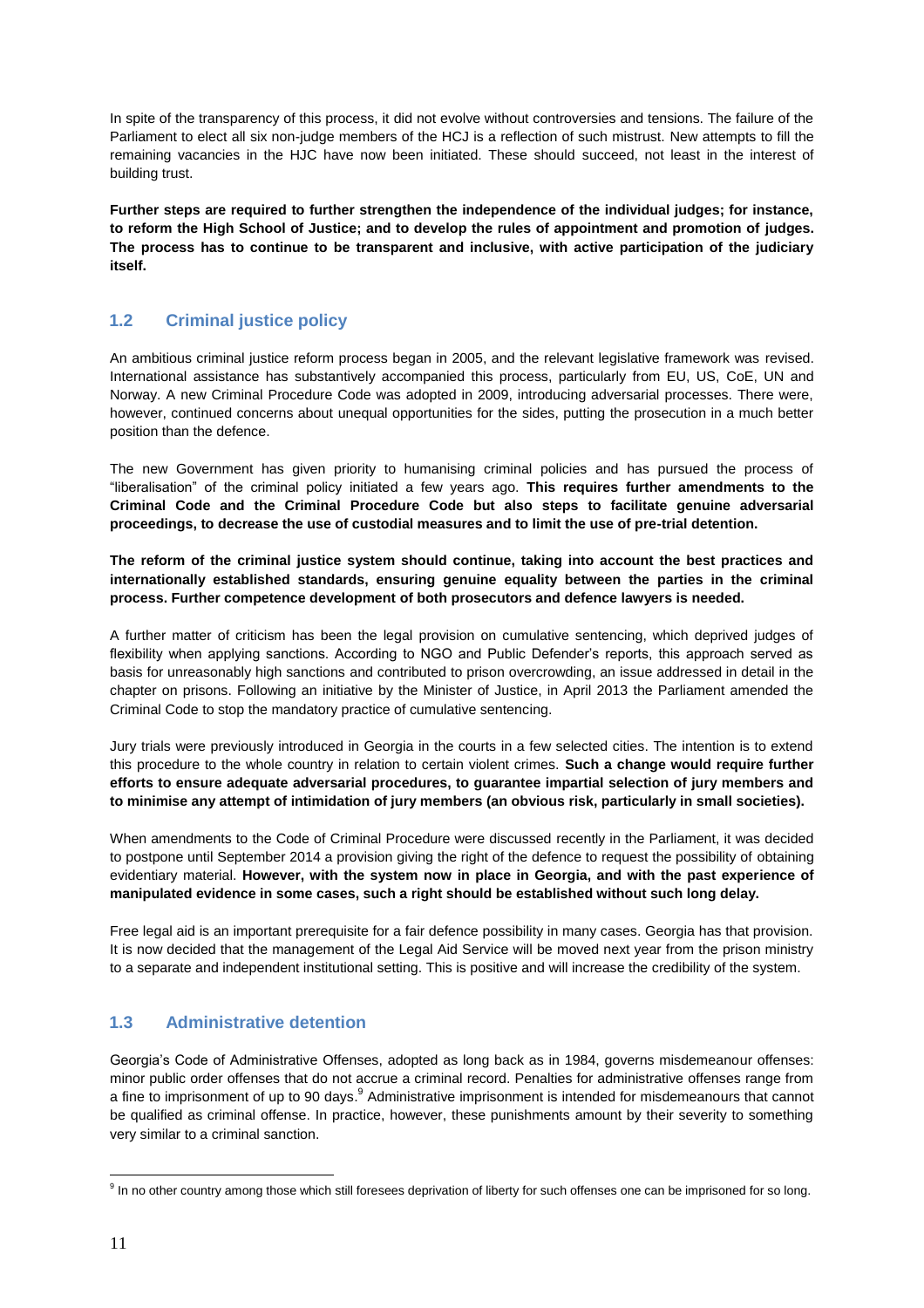According to Human Rights Watch, courts ordered in 2010 alone administrative imprisonment for 3 097 offenders. A source from the Ministry of Interior (MIA) indicated that about 20 to 25 people were sentenced to the full 90 days of imprisonment each year, and the average period of imprisonment imposed for administrative offenses varies from 15 to 20 days.<sup>10</sup>

Local and international NGOs, as well as other international observers, have widely criticised the use of administrative detention. Human Rights Watch states in its 2012 report that "Georgian authorities have also used the Code of Administrative Offenses to fine or lock up individual political activists".<sup>11</sup>

The regulation of administrative imprisonment remains a problem. The law fails to observe key requirements of human rights, including the right to defence. The law does not mention at all the notions of legal and illegal evidence and it does not explain the standard of proof on which a judge must base his/her decision, thus opening the way to judges to rely on motions and explanations of police officers alone. In addition, the right to appeal may be infringed by the fact that admissibility criteria are not established.

Although there have not been reports about the undue or politically motivated use of administrative detention after October 2012, the Code remains problematic and leaves room for future abuse. **The Government should consider abolishing imprisonment as a penalty for administrative offenses altogether.** 

#### **1.4 Use of pre-trial measures**

There have been major concerns over the use of pre-trial measures. According to an NGO report, the courts have for years systematically applied pre-trial detention or bail in pre-trial hearings rather than less severe measures foreseen by the criminal code.<sup>12</sup> This has been the practice even in cases involving mere petty crimes. The same report noted that in the absolute majority of the cases, the decisions repeated the text of the prosecutor's motion word by word.

Pre-trial detention is still used in a number of cases. However, there have also been judge decisions not to approve such restriction in some cases and individualised reasoning has been recently observed in some of the decisions to impose this measure.

It is also important to note that the largest pre-trial detention center in Georgia - Prison No.8 in Gldani - has been known for ill-treatment and even torture of inmates. NGOs and independent legal experts have concluded that the reputation of this establishment, compounded with the overwhelming use of pre-trial custody have contributed to the high number of defendants who accepted to enter a plea bargain.

The Prosecutor's Office has started imposing a less rigid approach, decreasing somewhat the number of requests for imprisonment as a restrictive measure. In the first half of 2013, the Prosecutor's Office proposed detention as a restrictive measure in nine per cent fewer cases than in the same period last year. **This trend needs to be enhanced.** 

The current Chief Prosecutor proposed in July 2013 that pre-trial detention should be avoided in cases of white collar crimes.<sup>13</sup>

The rate of approval by judges of the restrictive measures requested by prosecutors went down during the same time period from 100 per cent to 76 per cent. This trend is confirmed by statistics published by the Supreme Court.<sup>14</sup> These are positive developments considering that judges in the past used to approve prosecutors motions without exception.

 $\overline{a}$ <sup>10</sup> In an official response to an information request by the Georgian Young Lawyers' Association (GYLA), the Ministry of Interior noted that in 2011, 31 individuals were sentenced to 90 days, 132 people to 60 days and 343 people to 30 days of administrative imprisonment.

Human Rights Watch[, Administrative Error: Georgia's Flawed System for Administrative Detention,](http://www.hrw.org/sites/default/files/reports/georgia0112forupload.pdf) 2012.

<sup>&</sup>lt;sup>12</sup> GYLA and Article 42 of the Constitution of Georgia, Application of Preventive Measures in Criminal Proceedings: Legislation [and Practice,](http://www.coalition.org.ge/en/article132/presentation_of_a_study_conducted_by_the_coalition_for_an_independent_and_transparent_judiciary) December 2012.

<sup>13</sup> <http://www.tabula.ge/en/story/72950-chief-prosecutor-detention-for-white-collar-crime-not-recommended>

<sup>&</sup>lt;sup>14</sup> In the first half of 2012, pre-trial detention was used in 42.4 per cent of all cases. In the first half of 2013, however, pre-trial detention was used only in 26.7 per cent of cases, while in 57.6 per cent non-custodial measures were applied. See <http://www.supremecourt.ge/2013-year-statistic/>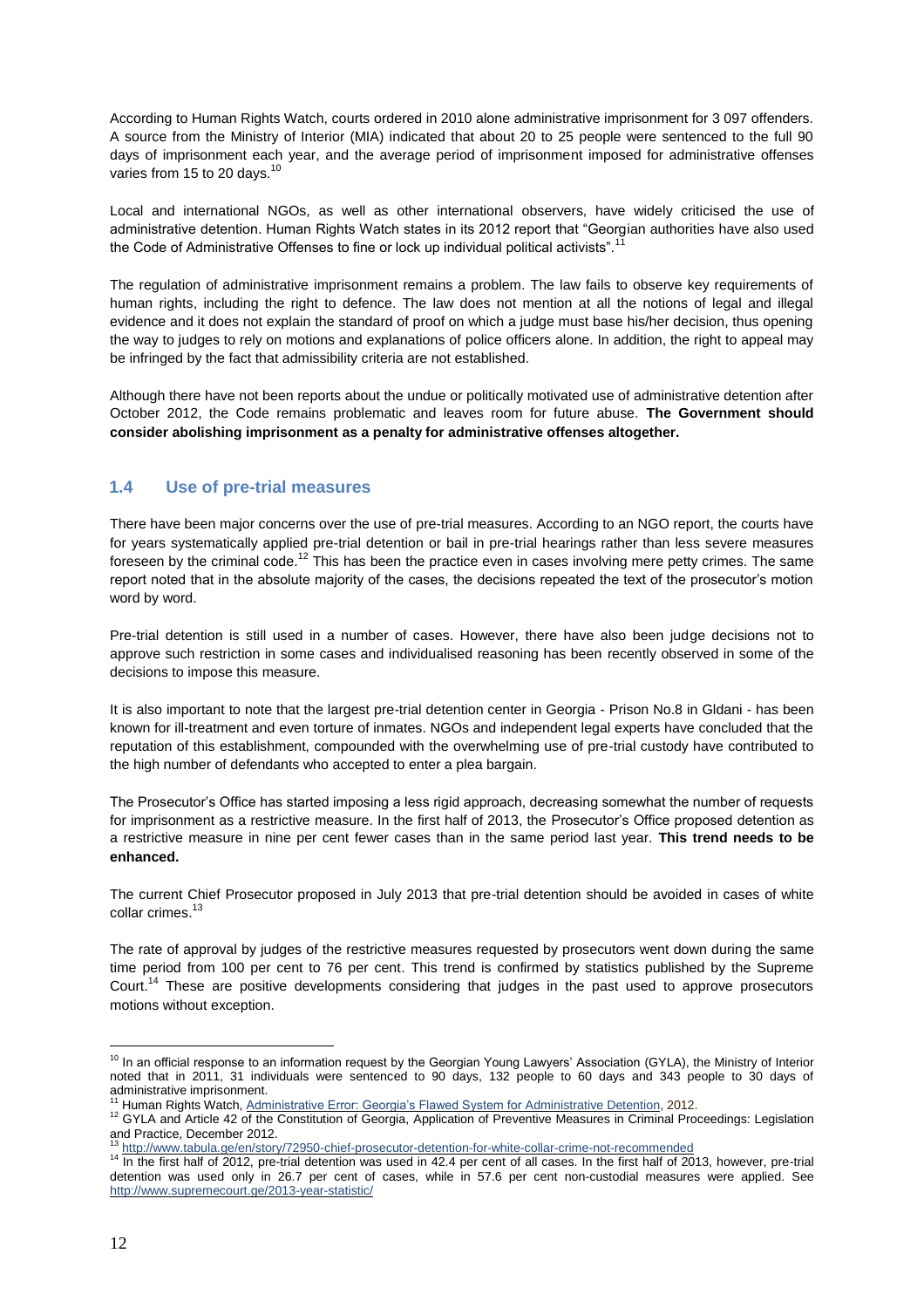This matter is a crucial aspect of justice relating to the principle of presumption of innocence: until guilt is proven in due process the suspect must be regarded as innocent. Agreed international standards stipulate that detention and similar restrictive measures should only be used when necessary in order to avoid the suspect absconding, influencing witnesses or otherwise tampering with evidence.

Despite the several positive developments in criminal justice procedures after October 2012, there have been individual cases raising critical questions (some of those relating to high officials are mentioned in other chapters). Detentions linked to the case of the tractor tender by the Ministry of Agriculture caused concerns regarding possible lack of strong reasons for having applied pre-detention measures as well as using intimidation during questioning. In the end, those detained were released before or during the opening of the trial.

**Further steps should be taken to ensure that pre-trial detention will be considered as an exceptional measure, used only in accordance with the law and only when necessary. Considering the frequency with which prosecutors are still demanding pre-trial detention to be imposed, training for the prosecutors are needed as well.**

#### **1.5 Plea-bargaining**

The system of resolving criminal cases through plea-bargaining has been an increasing and dominant aspect of Georgian criminal justice ever since 2004. It has been regarded as an effective, time-saving and non-bureaucratic method which could off-load the court system and also offer good solutions to suspects. Official data indicate that plea agreements are applied in around 90 per cent of all criminal cases. This trend continues more or less on the same level today.

Safeguards are necessary to protect against blackmailing and other misuse of the plea bargain system. Courts are legally obliged to certify that an agreement has been reached without use of violence, intimidation, deception, or illegal promise, and that the defendant has had an opportunity to obtain legal assistance.

However, it has been reported for several years that judges failed to exercise this proper oversight. Both domestic and international observers have expressed strong concerns about the potential lack of fairness and transparency in the implementation of the system of plea-bargaining.

NGOs reported that many judges failed to apprise defendants of important rights and legal protections. According to the US State Department 2012 Human Rights Report, credible sources reported that in cases when defendants complained of ill-treatment and directly or indirectly maintained that their guilty plea had been made under pressure, judges took no action to either investigate or reject the plea agreement.

The UN Working Group on Arbitrary Detention reported in 2011 that detainees effectively relinquished their right to fair trial because they felt pressured to enter plea bargains, believing a fair and impartial trial was not possible. Detainees reportedly believed their chance for acquittal was small and they risked a lengthy prison sentence in the penitentiary system notorious for inmate abuse.

After the October 2012 elections and the formation of a new Government thousands of citizens applied to the Prosecutor's Office, claiming that they had been subject to pressure, forced to plea-bargain. Due to the scope of the complaints<sup>15</sup>, the Ministry of Justice started considering the idea of establishing a State Commission on Miscarriages of Justice. A draft law was prepared in cooperation with the civil society and was submitted to the Venice Commission for its opinion. The reply from the Commission and the Council of Europe did not express any view of the need for such a mechanism but stated that if established it should not duplicate the existing court structure.<sup>16</sup>

<sup>&</sup>lt;sup>15</sup> In general, over 20 000 complaints were filed at the Prosecutor's office in the first months after 2012 elections, including around 4 000 by inmates or victims of alleged torture/ill-treatment. Around 1 000 complaints were made against 322 out of the 333 active prosecutors (the latter mainly related to wrongdoings in property cases during the past administration). Complaints to the Ombudsman and the Parliamentary Committee on Human Rights also increased considerably.

Joint [Opinion](https://wcd.coe.int/viewdoc.jsp?id=1809789) of the Venice Commission and the Directorate for Justice and Human Dignity of the Directorate General of Human Rights and Rule of Law of the Council of Europe on the Draft Law on the Temporary State Commission on Miscarriages of Justice of Georgia, June 2013.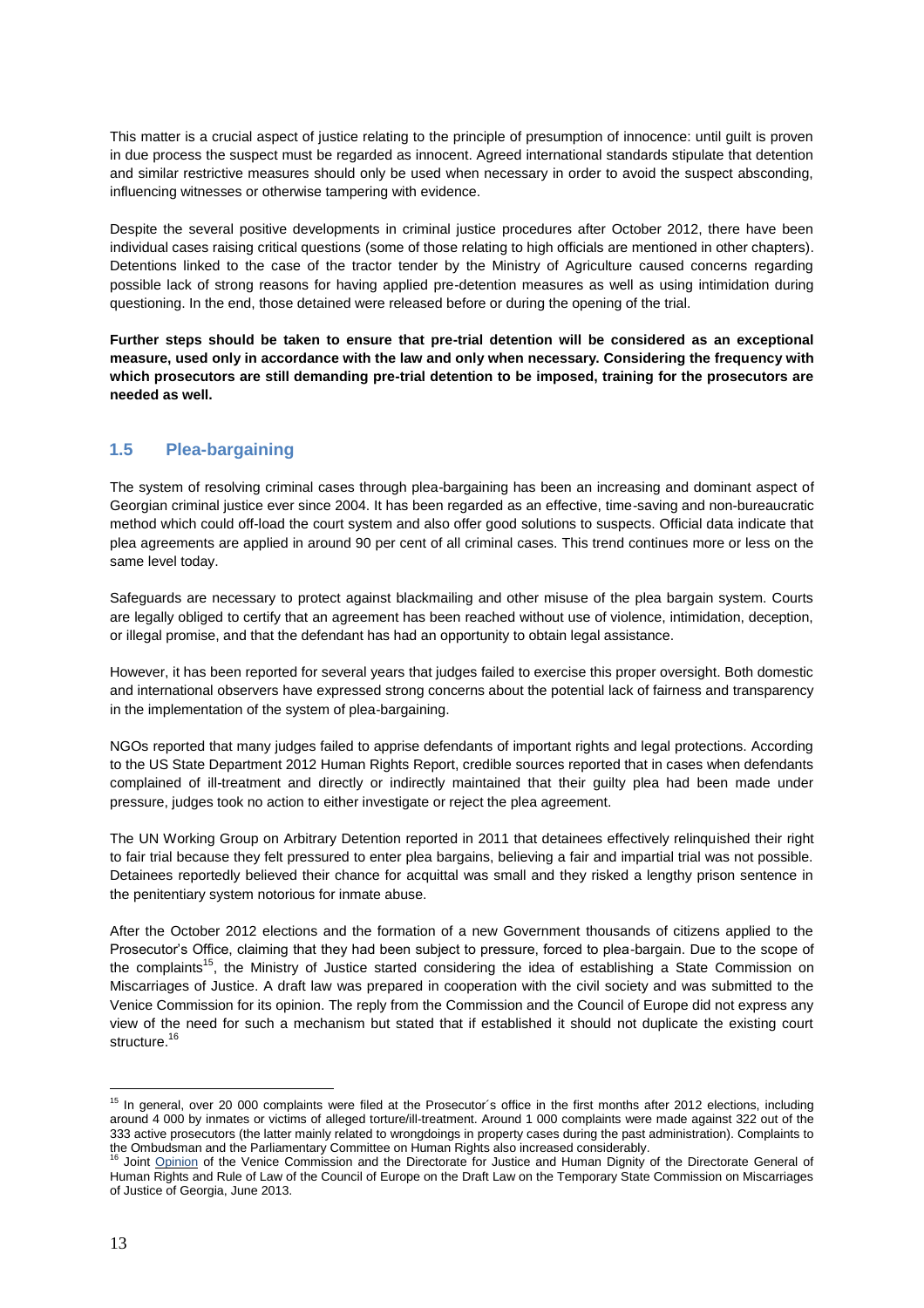The draft law has not been sent to the Parliament yet. **Regardless of the final model adopted, redress to victims of injustices should be guaranteed while making sure that no parallel system of justice is created and that final decisions are taken by the Courts.**

Currently, the US Department of Justice is helping the Georgian Government to reform the plea-bargain system in compliance with international standards. The Ministry of Justice has prepared a package of amendments to the relevant laws. **It is important to impose changes both in legislation and practice, increase the role of the judge and ensure free expression of will.**

#### **1.6 Prosecutor's Office**

The Prosecutor's Office, which is still a part of the Ministry of Justice, holds a dominant position in the criminal justice system in Georgia. As discussed above, excessive influence of the prosecutors over the judiciary has continuously been a matter of concern.

For the last several years NGOs and international observers have criticized prosecutors for being selective in the application of justice by not investigating complaints about ill-treatment cases, cases of excessive use of force by police, cases of misuse of power by the officials and other important mal-practices, thus promoting an environment of impunity for officials and police officers.<sup>17</sup>

After the 2012 October election, several thousand citizens filed complaints. More than 1 000 persons claimed that prosecutors had played a central role in the illegal seizure of their property, forcing them to "donate" their real estate to the State. From 2004 till 2012, around 9 500 private properties were according to the Prosecutor's Office handed over to the State for free, causing ground for concern about possible coercion having been exerted against those who purportedly donated their properties "voluntarily".

In the spring of 2013 the Parliament amended the Law on Prosecutor's Office, limiting the power of the Minister of Justice in criminal investigation. Previously the Law allowed the Minister to intervene directly in the criminal process. **Though it is positive that the influence of a political office-holder is diminished, there is still a need to identify the final and proper constitutional setting for the Prosecutor's Office – and to make sure that effective oversight on prosecutors' work is in place. These are urgently needed measures to restore public confidence in the Prosecutor's Office.**

The line is blurred between the functions of the Prosecutor's Office and the investigative bodies of other law enforcement agencies when there are complaints about misconduct of their officers. Also, the investigation unit inside the Prosecutor's Office lacks credibility when investigating reports of misconduct by prosecutors. **This is one more argument in favour of the creation of an independent investigatory agency, whose functions could include investigation of alleged misconduct by prosecutors (see the chapter on Law enforcement).**

**The professionalism of prosecution is key for a well-functioning system of justice. More needs to be done in this regard in Georgia. The structure needs to be reviewed and specialised education and training of prosecutors promoted. For instance, competence on investigative techniques must be developed – also to counteract the excessive reliance on "confessions" as the main evidence. In order to further develop the justice system in Georgia, the Government has to ensure the establishment of a truly professional Prosecution that would be fully independent from political party or other undue influence.**

# **2 Penitentiary system**

The clamp-down on crime by the previous Government did have an impact. Official statistics indicated that the country became safer, particularly in terms of petty crime. However, there was also a downside to the manner in which the stringent policy of "zero tolerance" was pursued: a massive increase in the prison population. At its

 $\overline{a}$ <sup>17</sup> Among others, US Department of State, [Report on Human Rights in Georgia,](http://www.state.gov/documents/organization/186565.pdf) 2011; [Report](https://wcd.coe.int/viewdoc.jsp?id=1809789) by Thomas Hammarberg, Commissioner for Human Rights of the Council of Europe, following his visit to Georgia from 18 to 20 April 2011; ENP Action Plan Progress Reports; etc.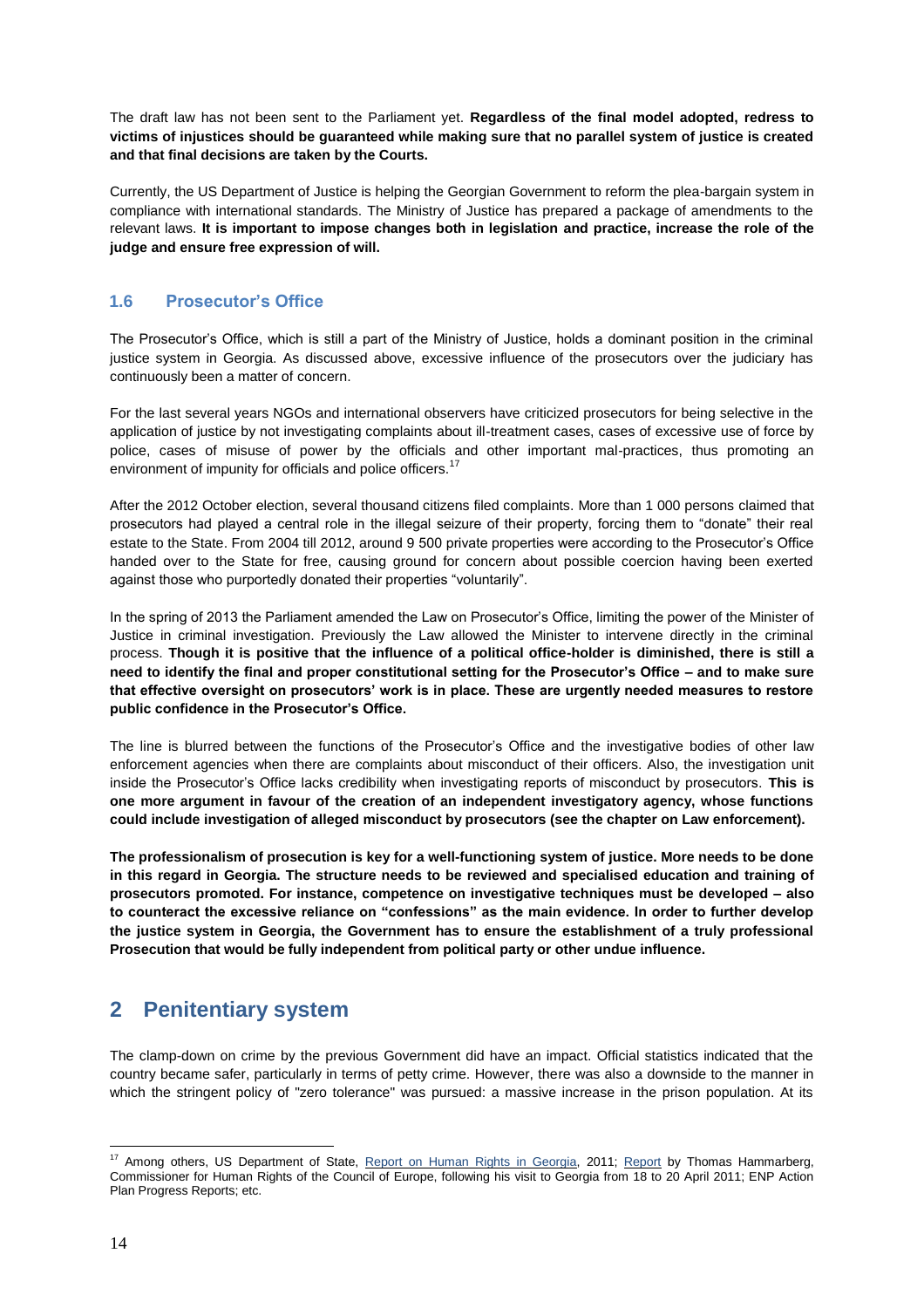peak the number surpassed 24 000 detainees (and more than 33 000 probationers), leading Georgia to have a per capita prison population of roughly 540 per 100 000 inhabitants<sup>18</sup>, among the highest worldwide.

The penitentiary infrastructure was insufficient to deal with this high number of prisoners. Prison conditions deteriorated despite efforts of improving them through rehabilitating or constructing new establishments. Alongside the high incarceration rate, one of the most problematic aspects, which made the ECtHR to sanction Georgia, was the disastrous healthcare provision system in the prisons.

The national complaints and protection system turned out to be ineffective. Alarm signals issued by the National Preventive Mechanism (NPM), civil society organisations and international bodies such as the European Committee for the Prevention of Torture and Inhuman or Degrading Treatment or Punishment (CPT) were repeatedly ignored.

With the new Government and Parliament half of the prison population was released within a couple of months.<sup>19</sup> The Parliament adopted an amnesty law. It also decided on the release of named prisoners. The procedure was rightly criticised by the Venice Commission, other international observers and domestic NGOs. At the same time it was recognised that among those released through this process there were a great number who were in prison as a consequence of wrongful and in several cases politically tainted prosecution. The President contributed to reducing the number of prisoners through granting pardons.

By and large, these steps have been appreciated though there have also been expressions of worries that these releases might lead to a higher crime rate. The MIA has stated that this has not happened.<sup>20.</sup>

For a number of years the prisons had been largely controlled by persons connected to organised crime, the socalled "thieves in law", which in Georgia may have been even more powerful than in other parts of the former Soviet Union. The previous authorities considered the eradication of this system made of extortion, violence and threats to be an utmost priority – and progress was made in this respect. However, already in 2006 non-Governmental organisations noted that this success came at a high price: "a policy of quick resort to severe physical force, including lethal force, to maintain control over the prisons".<sup>21</sup>

A major incident occurred in a Tbilisi prison in March 2006, leaving seven inmates dead. Special Forces had entered the building to suppress an alleged riot organised by "thieves in law". The brutal and systematic illtreatment in prisons which came to light in September 2012 may also be a reflection of an atmosphere in which almost everything was allowed in order to control hard core criminals in the jails.

Radical changes in prison management policies were introduced, aimed at rendering the system more humane. Concerns have been raised that this may lead to a renewed empowerment of the "thieves in law". The Ministry for Corrections and Legal Assistance (MCLA) has declared that it has taken concrete measures aimed at hindering any influence of the so called criminal authorities in prisons. **It is important that this problem be given sufficient attention also in future.**

#### **2.1 Prison conditions**

The overcrowding contributed to detention conditions in Georgian prisons well below European and international standards. The main response was to build new establishments. Whilst this is welcome for improving the appalling conditions in certain older prisons, it did not solve the root cause of the problem. The European Committee for the Prevention of Torture (CPT) and others have repeatedly urged the Georgian Government to reduce overcrowding by applying alternatives to detention and thus reducing the number of persons sent to prison in the first place.

 $\overline{a}$ <sup>18</sup> According to Penal Reform International and based on official statistics, there were 24 244 inmates in November 2011 (with an incarceration rate around 540 per 100 000 inhabitants considering that the general population of Georgians amounted at

<sup>4&#</sup>x27;497 600 in the beginning of 2012 according to official figures). The number of probationers peaked at 33 947 in August 2012.<br><sup>19</sup> Resulting from the Law on Amnesty adopted in January 2013 and the work of the parole board commission of the Ministry of Corrections and Ministry of Health, the prison population decreased from 21 420 in October 2012

to 9 349 in early July 2013.<br><sup>20</sup> In a [statement](http://police.ge/en/shinagan-saqmeta-saministeros-gantskhadeba/5380) issued on 19 August 2013, the MIA refers to its already published January-July 2013 statistics, according to which, in comparison with the same period in 2012, crime decreased by 4 126 cases, while the case-solving index doubled reaching 53,3 per cent.

 $21$  Human Rights Watch[, Undue Punishment: Abuses against Prisoners in Georgia,](http://www.hrw.org/reports/2006/09/13/undue-punishment) 2006.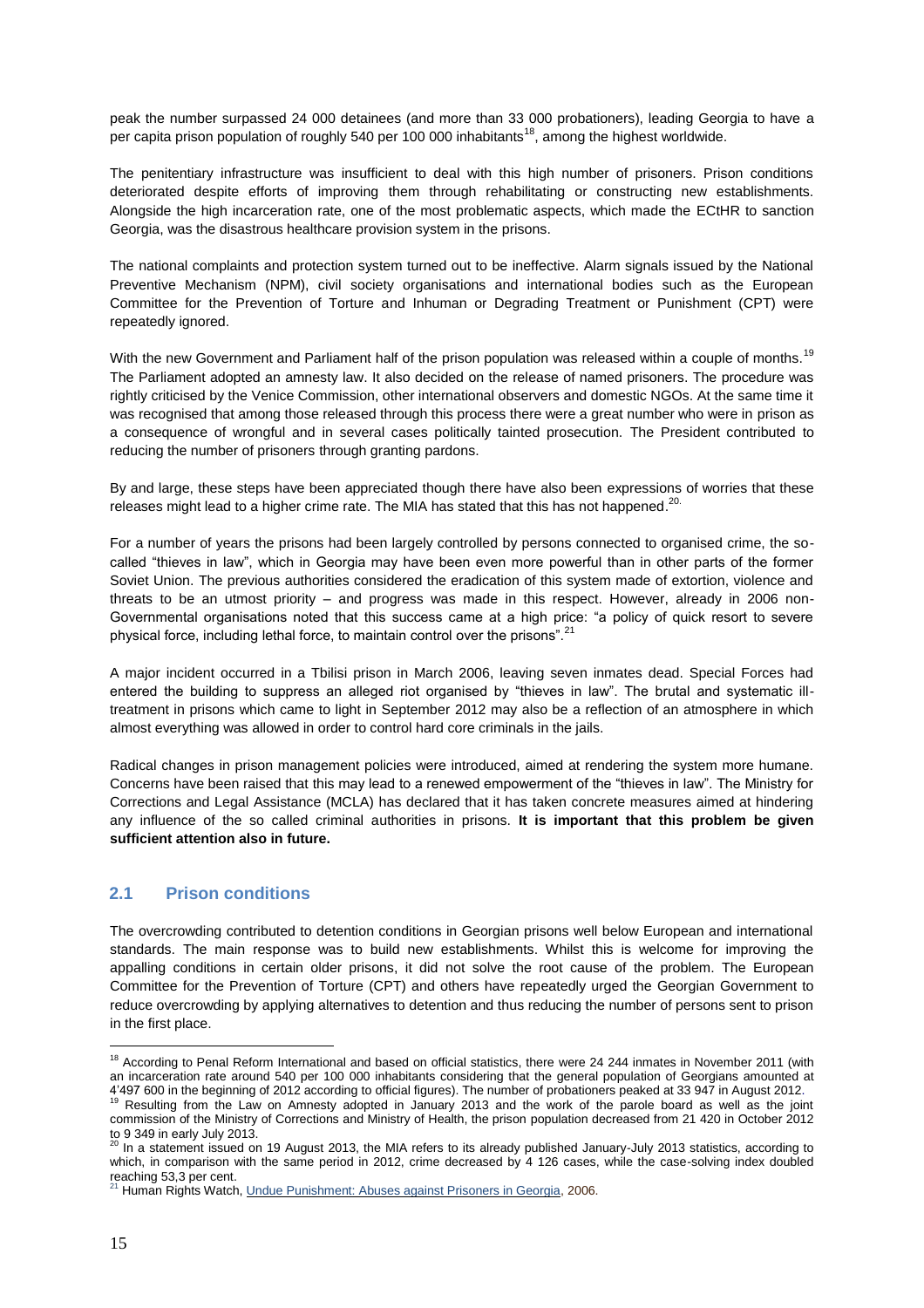The NPM came to the conclusion that in certain establishments the conditions in which the detainees had to live were so bad as to amount to inhuman and degrading treatment. For instance, there were times when each prisoner did not have a separate bed. In fact, Georgia still remains below the existing standards of minimum living space for each and every prisoner. In its response to the CPT report published in July 2013 the Georgian Government undertook to improve the situation.<sup>22</sup> The living space per prisoner in all establishments should **not be below the minimal four square meters set out in the European Prison Rules.**

Parallel to the many releases, the Ministry has closed down prisons with the most unacceptable conditions - in Zugdidi, Batumi and Tbilisi. At the same time, projects are developing to build new facilities and to improve existing infrastructures.

**This will require significant resources for some time. It is essential that these resources are made available to ensure that a process which very much appears to be on the right track can fully succeed.** 

The MCLA has acknowledged that it is difficult to recruit competent personnel to work within the penitentiary system. **The more important it is that no effort is spared to render employment within the penitentiary interesting to potential candidates.** Salaries have been increased which certainly is one important step. Professional training and support in career planning might be other useful measures.

No doubt, employment in Georgian prisons has suffered serious image damage following the publication of the illtreatment videos in September 2012. **The MCLA should develop a public information strategy aimed at attracting new personnel and, most importantly, at rehabilitating the many honest and hard-working people operating within Georgia's prison system.**

#### **2.2 Provision of healthcare services in prisons**

The healthcare situation in prisons was a major problem. Shortage of staff and resources and the consequent inadequacy of facilities to deal with the huge prison population had serious consequences. A high number of prisoners did pass away in prison during the past years $^{23}$  – not only of old-age; in average they were in their mid-40s. A number of these deaths were likely due to the fact that timely quality healthcare was not available.<sup>24</sup> The ECtHR delivered several judgments in which it found that Georgia had violated Articles 2 and 3 of the ECHR for its inability to provide effective treatment to prisoners suffering both from physical and psychiatric conditions.<sup>25</sup> In 2012 the previous Government reacted on this and took some measures which initiated a development towards improvement.

The MCLA has presented an ambitious reform plan for the penitentiary healthcare system. Reportedly, the 2013 per capita health expenditure is more than four times higher than the previous year. According to the Government's response to the latest CPT report, more than 6 000 prisoners have undergone diagnostics or treatment in civilian hospitals since December 2012, also treatment of Hepatitis C is now available.

The mortality rate in prisons has gone down considerably. To this has contributed the release of a number of persons because of their age or because they suffered from serious illnesses.

The expectations of inmates towards the prison administration, and in particular towards healthcare personnel, have massively increased since the September 2012 developments. The Public Defender reports that small incidents in the form of insults have become more frequent. **The respect for and security of healthcare staff in prisons are essential and prison administration must adequately ensure them.**

<sup>&</sup>lt;sup>22</sup> In their reply to the July 2013 CPT report the Georgian authorities have stated that the standard living space in semi-open type establishment per inmate should not be less than 3 sq.mt, 3.5 for the closed-type or high security establishments. Not less than 4 sq.mt for juveniles and 4.5 sq.mt for women.

 $^{23}$  The average rate was about one hundred per year. The MCLA reported that 806 prisoners died during 2004-2012.

 $^{24}$  According to the Public Defender's reports, 142 inmates, 56 per cent more than in 2009, died in 2010 mainly because of inadequate healthcare system in the penitentiary. About 70 per cent of inmates, who died in 2010, were in the age between 21 and 50. Those cases who sustained injuries were not properly investigated. In 2011, 140 inmates died while in 2012, 67 inmates died in correctional establishments, with an average age of 44. From December 2012 until July 2013, 79 inmates were released on compassionate grounds by the revived relevant Commission, in the previous years not one terminally ill inmate had been released on these grounds.

<sup>&</sup>lt;sup>25</sup> ECtHR, [Jeladze v. Georgia,](http://hudoc.echr.coe.int/sites/fra/pages/search.aspx?i=001-115313) Judgment of 18 December 2012 or ECtHR[, Jashi v. Georgia,](http://hudoc.echr.coe.int/sites/eng/pages/search.aspx?i=001-115850) Judgment of 8 January 2013.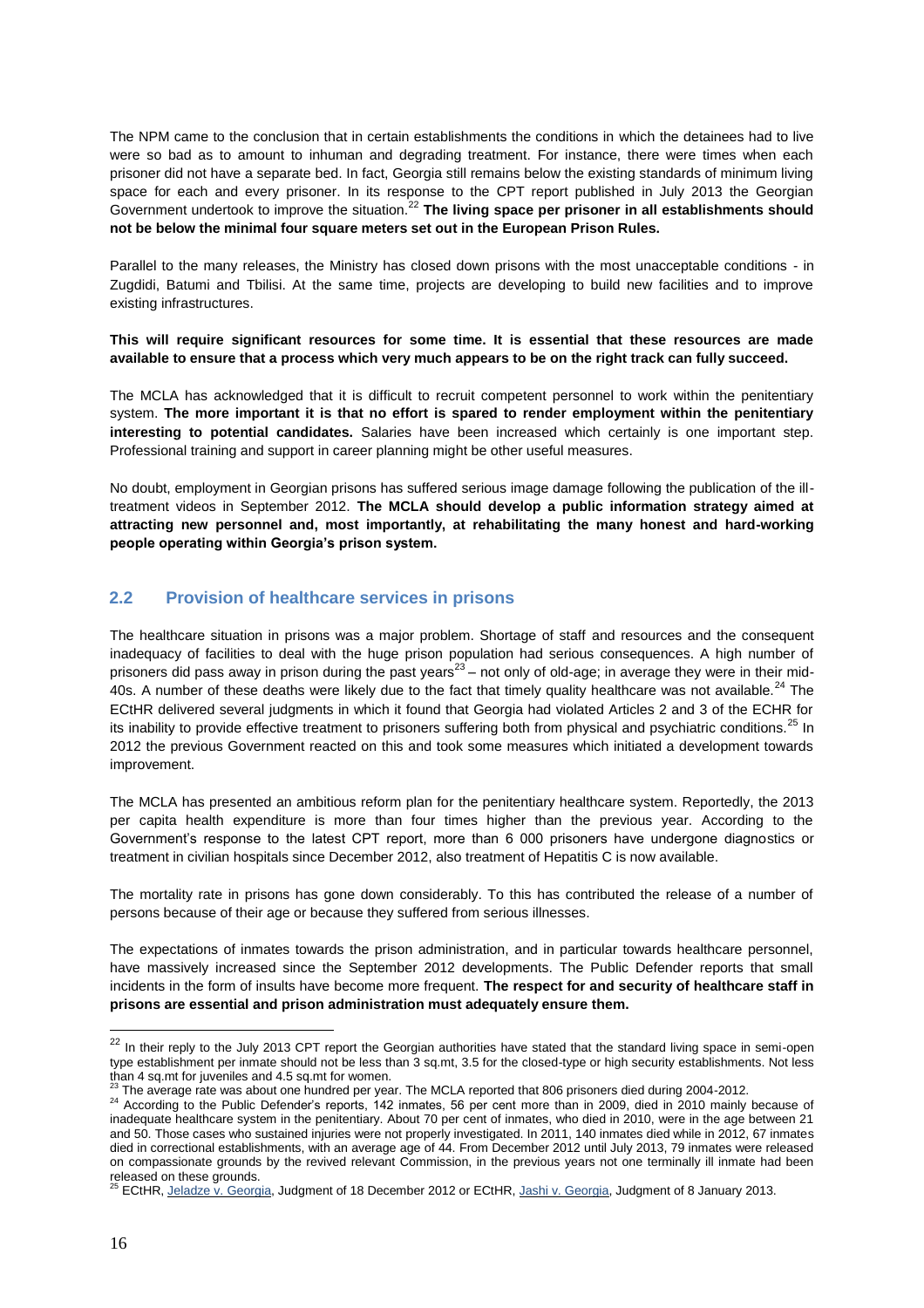More doctors and nurses are now being recruited. Also, salaries have been raised considerably. The intention is that the healthcare personnel will be provided with regular and adequate training, not only pertaining to the medical aspect of their profession but also to the specifics of operating in the challenging reality of penitentiary settings. **Adequate and effective complaints and debriefing structures should also be put in place.** These efforts underway to render the penitentiary system more attractive for professional health personnel are encouraging.

#### **2.3 Ill-treatment and torture in prisons**

For years, Georgia's NPM, the CPT and other actors<sup>26</sup> had drawn attention to reports of ill-treatment of detainees. In his 2012 Parliamentary Report, covering 2011, the Public Defender concludes that "the Georgian Government has not taken any proper and adequate measures for elimination of this problem' and that "full negligence towards the identified systemic violations became a trend" which is seen as having generated a syndrome of impunity. No doubt, the lack of effective investigations into the complaints has been an important contributing factor in concealing, for a long time, the extent and gravity of the violations committed. In its most recent report the CPT noted that "reportedly, the purpose of this ill-treatment was to obtain prisoners' obedience to the prison's administration and to secure their co-operation, as well as to destroy any possible influence of informal prisoner power structures".<sup>27</sup>

**The Georgian authorities have to redress the wrongdoings of the past and build a system aimed at effectively preventing violations from occurring. Such a system should guarantee a timely, thorough and effective investigation of any allegations. These are major challenges that need to be addressed without delay. More than anything else, they are a matter of political will.** 

The Public Defender rightly stated in April 2012: "Tackling the problem of maltreatment in the penitentiary system requires a corresponding will and desire. That is not a problem the solving of which requires expenditure and budget. It can be solved by strict control of employees and through eradication of the syndrome of impunity, which, first of all, must come from the head [of the penitentiary system]. Georgia has made an apparent breakthrough in the police system in terms of eradication of torture, and that was achieved as a result of proper reaction. Without that, no success can be realized in the penitentiary system as well."

Criticism has been raised from different sides that the ongoing investigations into past complaints of ill-treatment have been slow. It is understood that these investigations are complex, that evidence, especially of forensic nature, may not be available and that the Prosecutors' Office has been submerged with complaints in the past months.

**Nevertheless, an approach aimed at rehabilitating and, within the available State resources, compensating the victims, who may have suffered major trauma, needs to be adopted. Those responsible for the very grave human rights violations that have been committed should be brought to justice, and, as mentioned above, guarantees for non-recurrence must be put in place. For instance, the longstanding practice of qualifying acts of torture, degrading or inhuman treatment only as excess of power must be terminated.** 

The NPM has noticed that at times the injuries are already no longer visible when the expertise is conducted.<sup>28</sup> In **the presence of a suspicion of ill-treatment, forensic medical expertise should be conducted without delay.** 

**Important is also to prevent any violence between prisoners**. When episodes of inter-prisoner violence occur, the root cause of these incidents should always be clearly identified. The May 2013 death of an inmate as a result of a beating by other detainees must remain an isolated incident. In this case investigations started against responsible persons and prison officials were dismissed and charged for neglect of official duties and forging evidence. It must be clear prison guards have an obligation to protect inmates who risk harassment or violence

 $\overline{a}$ <sup>26</sup> Including EU ENP Progress Reports, particularly since 2010, and US Department of State Reports on Human Rights.

<sup>&</sup>lt;sup>27</sup> CPT, [Report on Georgia,](https://wcd.coe.int/viewdoc.jsp?id=1809789) 2013

<sup>&</sup>lt;sup>28</sup> Public Defender, [The situation of human rights and freedoms in Georgia –](http://ombudsman.ge/files/downloads/en/hcqkqyhblwldxcayqiwg.pdf) 2011, April 2012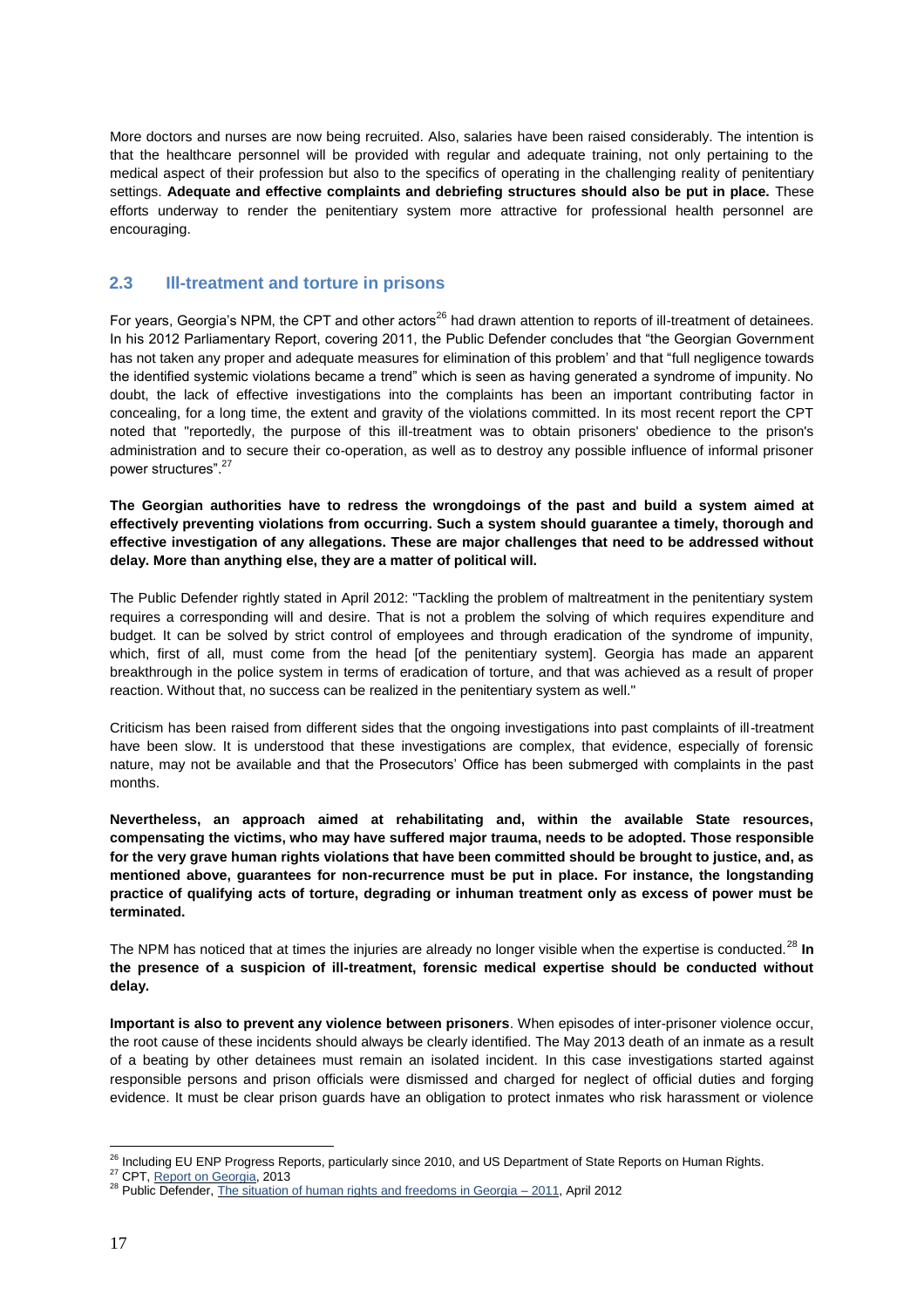from other inmates and to take action to prevent such tendencies. Giving encouragement to prisoners to abuse a fellow detainee is a serious crime.

Concerns have been expressed that one possible consequence of the recently introduced more humane prison management style may be an increase in inter-prisoner violence, including under the influence of the so-called "thieves in law". **The criminal liability of all persons involved in such tragic incidents needs to be investigated to the fullest extent. As the CPT stressed, staff control within penitentiary establishments should never be eased to the point that the security of detainees is put at risk**.

A negative signal came recently when the Chief Prosecutor decided release from criminal responsibility someone who had been participating in torture but had then served as source of information about this crime.<sup>29</sup> Acts of torture cannot be a subject for plea bargaining, even if – as in this case – the culprit regrets his participation and exposes the criminal act. In this case, the Prime Minister in fact made that point publicly.

The CPT has on several occasions emphasized the role that should be played by prison health-care services in the prevention of ill-treatment.<sup>30</sup> During its autumn 2012 visit particular attention was paid to this issue. The intention of the MCLA of increasing the professional independence of doctors and nurses operating within the prison system and of improving the level of training, whilst in parallel increasing the monitoring of the situation in detention facilities, is to be welcomed.

**Further recommendations addressed by the CPT to the MCLA include the conduct of all medical examinations out of the hearing and sight of non-medical staff, strict observation of the confidentiality of medical documentation as well as additional training and instructions on the drawing up of medical records. The systematic referral to the prosecutor in case of injuries that may be indicative of illtreatment, even in absence of allegations by the potential victim, is another important recommendation of the CPT which requires a follow through.**

The Public Defender's Office has enjoyed public trust for years. Its independent monitoring of prison conditions since 2009, when the Public Defender's Office was entrusted as the NPM, has been crucial in detecting and denouncing violations. Unfortunately, the previous authorities did not pay attention to these denunciations until the release of videos in September 2012. They then took urgent measures such as the appointment of the then Public Defender as Minister of Corrections and the temporary deployment of police officers to stop abuses and restore order in prisons. The recent expansion and renewal of the roaster of NPM experts is aimed at more effectively preventing ill-treatment and abuses in prisons. For instance, it now includes a gender expert in consideration to the fact that LGBT inmates may be a vulnerable group in prison.

#### **2.4 Development of alternatives to detention and reintegration into society**

Until recently, all aspects of the Georgian criminal justice policy and penitentiary system were putting a great emphasis on the need for punishment but gave very little priority to the resocialisation of those convicted. This was reflected, for instance, in the principle of cumulative sentencing applied in the criminal justice policy and included in relevant legislation. It was also apparent in the way the penitentiary establishments were organised with a complete alienation of the detainee from the outside world. As result of domestic and international discontent, a revision of the Criminal Code towards a "liberalisation" of the "zero tolerance" policy was launched in 2010, including measures to increase resocialisation and the use of alternatives to imprisonment.

A particular problem is the provision of real life-term sentences. The situation of prisoners with that punishment (around 80 inmates) is of humanitarian concern, even considering that they have the right to parole after 25 years.

In his 2012 report, the Public Defender has commended some other quick steps taken in the past year, including allowing TV sets and newspapers in closed establishments and easing the rules relating to the content of parcels which detainees are allowed to receive. Plans are underway to increase the number and lengths of family visits as well as to improve the environment in which such visits take place, including by guaranteeing the full privacy of those meeting. **As the CPT repeatedly emphasised, all sentenced prisoners should have the opportunity to maintain their relationships with their family and friends, including those subject to disciplinary** 

 $\overline{a}$ <sup>29</sup> http://www.civil.ge/eng/article.php?id=26255

<sup>&</sup>lt;sup>30</sup> CPT, [Report on Georgia,](http://www.cpt.coe.int/documents/geo/2007-42-inf-eng.htm) 2007 and CPT[, Report on Georgia,](http://www.cpt.coe.int/documents/geo/2010-27-inf-eng.htm) September 2010.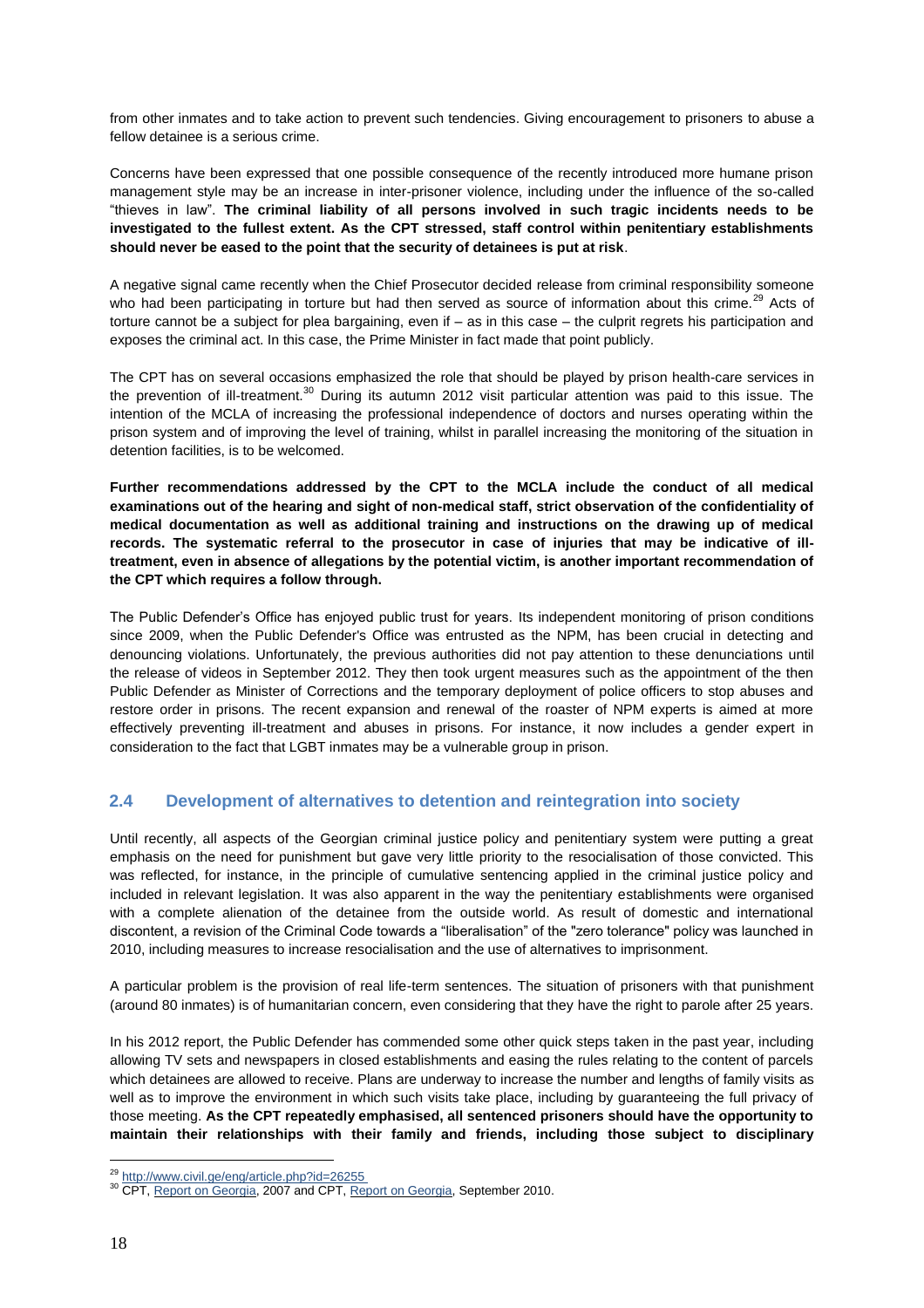**measures. This essential component of any detainee's resocialisation and social rehabilitation should now be ensured.** 

**Another area where the MCLA will have to work very hard to implement its commitments relates to activities offered in prisons. Workplaces for detainees, well beyond the few existing pilot initiatives, need to be created. Education and vocational training opportunities do exist in some prisons and should be made standard throughout the system. Provision of such opportunities is demanding both in terms of time and resources, but has a proven positive impact in terms of resocialisation and social rehabilitation.** 

**Probationers should be equipped to return fully to society.** For years and in spite of the large number of probationers (peaking at 34 000 in August 2012), probation services focused on the development of its enforcement mechanism, with resocialisation schemes rarely resourced by the State. Efforts by international partners (particularly the EU and Norway) and NGOs in raising awareness and providing some services led in recent years to the development of the methodology of individual sentence planning, measures of diversion from criminal responsibility (particularly for juveniles) and plans to extend community services.

Thousands of probationers benefited from the January 2012 amnesty, and some inmates turned into probationers. Their reintegration into society was not well planned and turned difficult for some, particularly those without family ties, without job opportunities and for those affected by serious diseases or harmful dependencies. Among other initiatives, like the establishment of the Crime Prevention Center or the increase in the number of social workers and psychologists in penitentiary establishments, the expected creation of an open-type prison or "half-way house" offers hope – even within its capacity limits – to be the right platform to prepare inmates for release. Resocialitation and prevention of re-offending is key, particularly for young probationers, as well as public awareness to ease their return into society.

**The authorities should pursue the progress made so far towards alternative sentencing and increase awareness among judges that cumulative sentencing practices are no longer correct. Pre-trial detention should only be applied as a measure of last resort in line with established principles in this domain.<sup>31</sup>**

**It is time for Georgia to move away from policies aimed at retributive justice, in favour of approaches based on human-rights and restorative justice. The steps taken so far in this direction (and presented in more detail in the chapter on the judiciary of this report) are welcomed.**

#### **2.5 Juvenile offenders**

In 2010 the minimum age of criminal responsibility was reinstated back to 14 years from 12 years, as a result of intensive lobbying by domestic and international actors.**<sup>32</sup>** The Strategy and Action plan on Juvenile Justice, introduced by the previous authorities in 2009 as part of the general criminal justice reform (for instance, more lenient sentences, better detention conditions), has yielded some visible results, including an important reduction in the number of prosecutions as well as major improvements of the material conditions in detention facilities where juveniles are held.

The serious commitment to this issue of the previous administration – with, for instance, the approach of discretionary prosecution - should be pursued by the current authorities. **The use of diversion and mediation should be increased.** The current political move to set up a separate juvenile system is a crucial step forward which will be appreciated by all who have lobbied for more child sensitive approaches. **One necessary reform is to keep all children on remand strictly separated from adult detainees, according to international standards**.

**At this stage, continued efforts are needed to ensure the durability of a juvenile justice system focused on prevention<sup>33</sup>, resocialisation and rehabilitation of young offenders. Whenever possible the non-**

 $31$  Recommendation  $Rec(2006)13$  of the Committee of Ministers to member states on the use of remand in custody, the conditions in which it takes place and the provision of safeguards against abuse.

<sup>32</sup> Criminal legislation only differentiates between juveniles (age group of 14-17) and adult offenders, with the law mentioning the exception of keeping in establishments for juveniles young adults until the age of 20 for educational and other purposes. The

concept of young offender or probationer (up to the age of 25) is still to be introduced.<br><sup>33</sup> Concerning prevention, and since the abolition at the end of 2006 as part of police reform of the special police units called Inspections of Minors or IOMs, charged with preventive work with children, there was little focus on the development of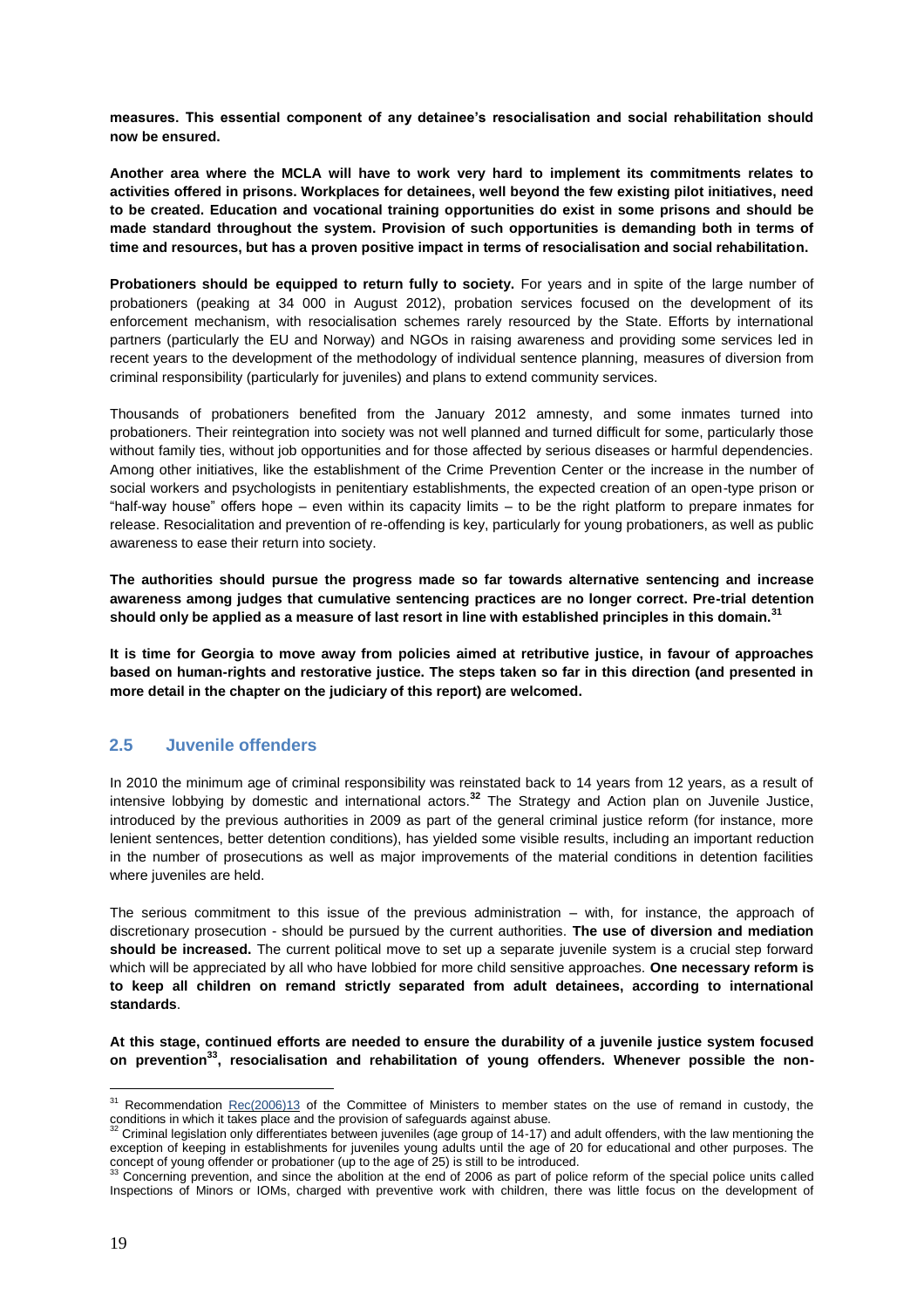**custodial options foreseen in the relevant legislation, including mediation, diversion and community service should be applied. In addition to literacy and numeracy courses, juveniles who want to continue their education should be supported with university entrance exams preparation. Psycho-social rehabilitation should be reinforced.** 

**Training adapted to the specific needs of juveniles should regularly and repeatedly be delivered to all persons coming in contact with the young offenders at all stages of the proceedings. Work with the family and local communities will not only contribute to prevent reoffending but will also ease resocialisation of juveniles. As in the case of adults, individual risk assessment and sentence planning is crucial.**

### **3 Law enforcement**

Law enforcement structures in Georgia have been criticised in the past decades.<sup>34</sup> Problems were reported in relation to lack of transparency and accountability, to methods of investigation and to deprivation of liberty without respect for procedural standards, as well as to episodes of ill-treatment of persons in custody. At the same time, after the Rose Revolution remarkable progress has been achieved in relation to the patrol police with the almost complete elimination of petty corruption. **Patrol police enjoys today a high level of trust by the public, an achievement which must be protected.** 

The Ministry of Internal Affairs (MIA) of Georgia is a big structure, encompassing a wide area of responsibilities. With up to 40 000 employees, it is by far the biggest Ministry within the administration. No doubt it has had and still has a lot of power.

In recent times some operations conducted by the fiscal police under the Ministry of Finance have been heavily criticised as unprofessional and unnecessarily brutal.<sup>35</sup> **These complaints should be carefully followed up**. In general, the need to increase the accountability and democratic oversight of law enforcement agencies and to implement structural reforms to prevent future abuse is self-evident and has largely been recognised by the current authorities. In fact, some concrete steps have been taken to reform and depoliticise the MIA, including the abolition of the notorious Constitutional Security and Special Operative Departments.<sup>36</sup>

#### **3.1 Questionable methods of investigation**

The Public Defender and NGOs have in the past analysed some cases in which methods of investigation and apprehension were manifestly marred by procedural violations. The case law of the Strasbourg Court is important in this regard. $37$  Such violations included the following: conduct of searches without warrants; pressure on apprehended persons to confess a crime or incriminate someone else; allegations regarding the planting of weapons and drugs by police officers who then appeared as the sole witnesses against the defendant in trials; absence of witnesses during the conduct of searches; and no forensic examinations on the alleged object of the crime.

Serious problems were also reported relating to the exercise of the right of defence, including on timely access to lawyers or forensic experts, on access to a doctor if needed, and on granting the defence full access to case materials or informing the relatives about the detention.

<sup>35</sup> [http://www.civil.ge/eng/article.php?id=26222,](http://www.civil.ge/eng/article.php?id=26222) o[r http://www.civil.ge/eng/article.php?id=26386](http://www.civil.ge/eng/article.php?id=26386)

<u>.</u>

preventive services in Georgia until the setting up of community prosecution schemes by past Government in pilot areas to promote public safety and prevent offending.

The European Neighbourhood Programme (ENP) progress report issued in May 2012 and covering the previous year stated that "Further progress is needed to increase the performance and accountability of law enforcement agencies. Concern over the use of excessive force during apprehension and detention, mistreatment by prison staff, and doubts over the uniformity of the application of the law remain. The CPT and Public Defender have criticised protracted investigations, insufficient disciplinary measures, and incorrect qualification of facts leading to less severe punishments, and has recommended that the authorities deliver a strong message of "zero tolerance against ill-treatment".

<sup>36</sup>The functions of the Special Operative Departments have been transferred to the Central Criminal Police Department. <sup>37</sup> ECtHR, [Enukidze and Girgvliani v. Georgia,](http://echr.ketse.com/doc/25091.07-en-20110426/view/) Judgment of 26 April 2011 or ECtHR, [Danelia v. Georgia,](http://hudoc.echr.coe.int/sites/eng-press/pages/search.aspx?i=003-1811056-1909455#{"itemid":["003-1811056-1909455"]}) Judgment of 17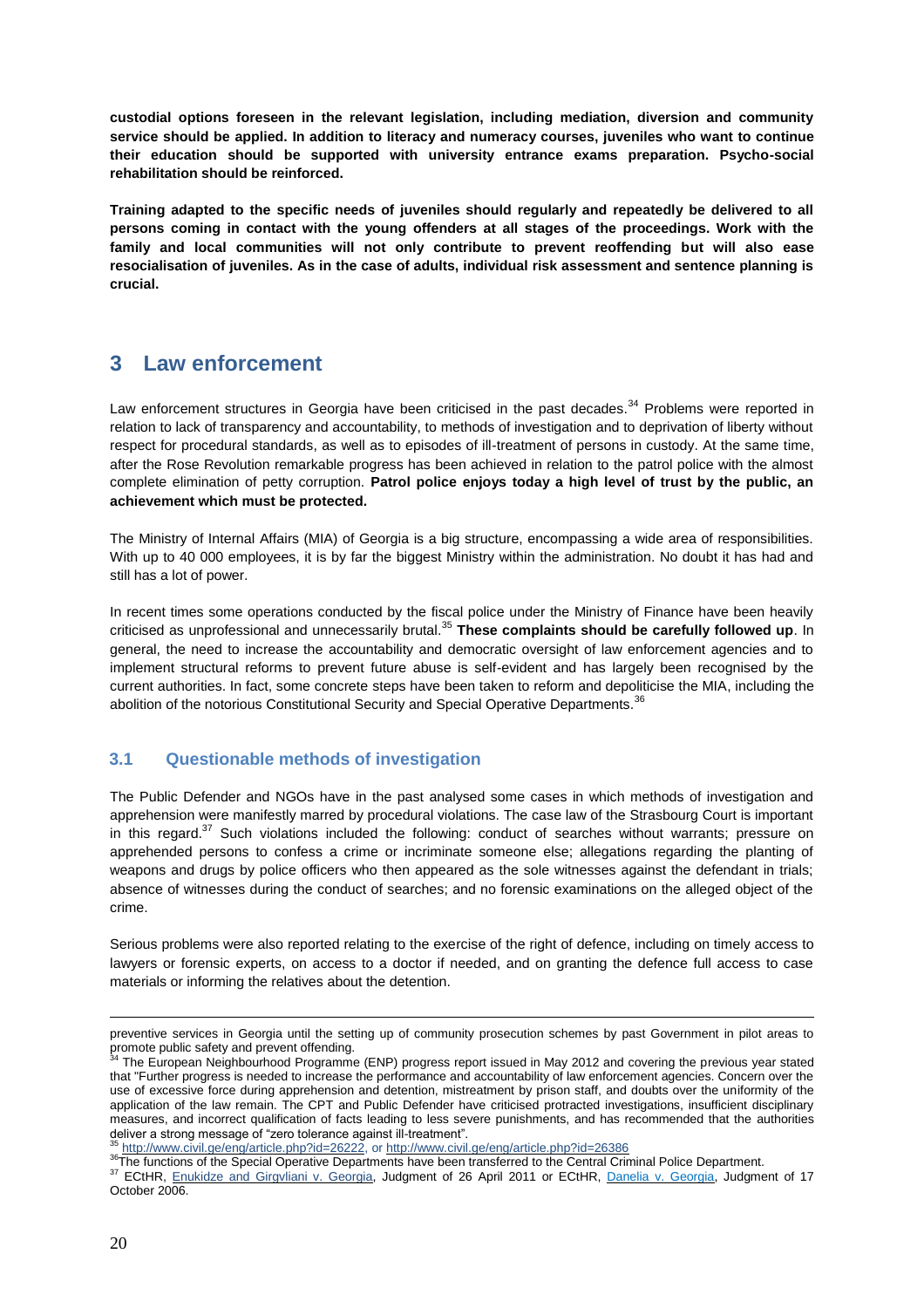A new draft Law on Police has been prepared by the MIA. It was drafted in consultation with civil society and international experts and is expected to be adopted by Parliament during this autumn. The old Law on Police dates from 1993 and its complete revision had been recommended for a long time. The new draft focuses on preventive measure with the ultimate goal of protecting the rights and ensuring the security of the population. **A new law in this field would mark a significant progress, but its effective implementation will require major sustained efforts in order to achieve a real change of mindset within the police force.** 

NGOs and legal professionals have also regularly expressed concern at the fact that investigations were often launched only on the basis of operative information, which would lead to urgent investigative action not subject to judicial oversight. **There is an urgent need to amend the Law on Operative and Investigative Activities to bring it in line with human rights standards and in particular the protection of privacy rights. Initial reflections advanced by the Ministry of Justice on this important subject go in the right direction.**

#### **3.2 Illegal surveillance**

Up to the end of August 2013 the MIA identified in its own premises and in different other locations approximately 24 000 video and audio tapes which were recorded without Court authorisation. The sheer number of the tapes indicated that illegal surveillance was a systematic practice in violation of Article 8 of the ECHR.

A large amount of the recordings appeared to have been obtained for a political purpose. Among individuals targeted are politicians who were in opposition at the time, journalists and activists in civil society bodies. A number of videos showing intimate sexual situations were also found; the purpose of which appears to have been to be used as tools in black mailing.

The Deputy Minister of Internal Affairs in the new Government published one of these videos, obviously to harm a critical journalist who was depicted in that particular video. The Deputy Minister was dismissed and charged, but the case illustrated the danger of these recordings to the personal integrity of those targeted.

The Government set up a Special Commission to guide the authorities in the handling of these illegal recordings and monitor the implementation of its recommendations. As making such recordings must be seen as serious crimes there was a need to review the files for the purpose of preparing possible indictments of those responsible. However, another absolutely central concern was that the integrity and privacy of those who have been recorded were protected. The recordings had to be destroyed and strong measures taken to collect those recordings which may have come into private hands. The illegal videos recording private life situation have now been destroyed.<sup>38</sup> Steps have also been taken to ensure that possession of such material be criminalised.

The newly appointed Data Protection Inspector is member of the Commission and she will generally have an important role to represent the interest on the broader public in the face of privacy threats. **It is important that the office of the Inspector get broad support and necessary resources.**

**All technical and physical surveillance activities need to be regulated. No surveillance activities directed against individuals should be decided or conducted by the prosecutor, MIA or other parts of the executive without proper involvement of the judiciary and based on law.** 

**The continued presence of surveillance equipment in the premises of telecommunication operators, giving the MIA automatic access to all communications via the private providers, is another concern which must be addressed.** The possibility of some access to inter-personal communications could be essential in the fight against organised crime and terrorism. **However, the risk for misuse means that there is a need of legal regulations and democratic and judicial control over all activities in this domain.**

 $\overline{a}$ <sup>38</sup> On September 5 the Special Commission destroyed 110 CDs containing in total of 144 episodes of hidden-camera footage of intimate life (total size: 181 hours and 32 minutes). Members of the media were invited to attend and witness the destruction of materials.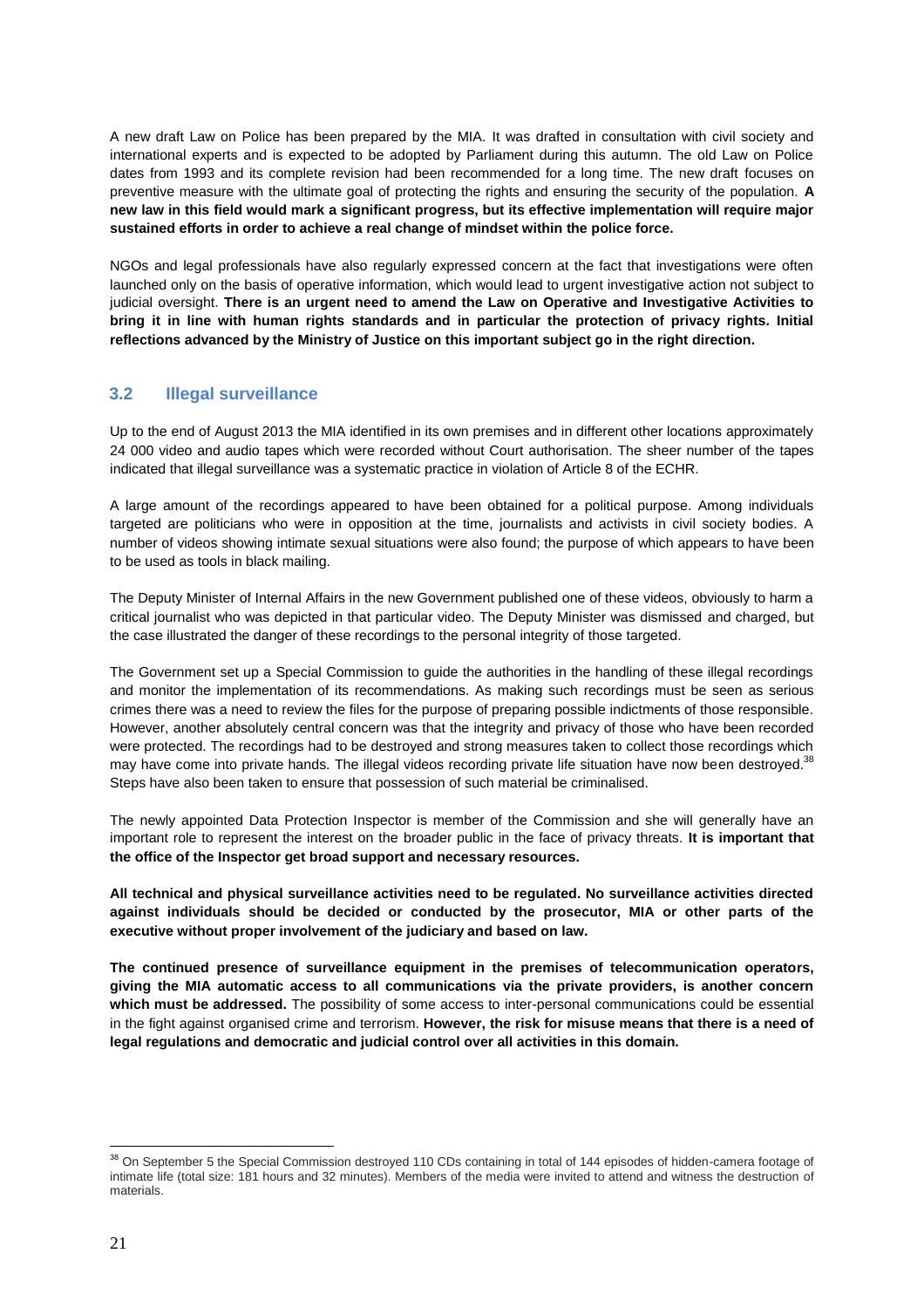#### **3.3 Ill-treatment, torture and excessive use of force**

Starting from 2007, the CPT noted that the situation as regards the treatment of persons detained by the police had considerably improved over time.<sup>39</sup> Nevertheless, there were allegations of ill-treatment by police officers and these were generally not investigated. On the rare occasions when they were, prosecution focused on potential "abuse of authority" rather than on the provisions of the criminal code relating to "torture" or "other serious physical assaults". This was repeatedly denounced by the Ombudsman, NGOs and international actors.

The lack of effective investigations conducted in relation to alleged excessive use of force by police officers in the context of the dispersal of demonstrations, such as in November 2007, in spring 2009 and in May 2011, has contributed to a climate of impunity.<sup>40</sup> If possible, the investigations on these incidents should be revitalised and those responsible for abuses should be prosecuted. This would help the restoration of justice in individual cases, but would also help society as a whole to come to terms with painful episodes of the past.

In the past, NGOs had also expressed the need for a revision of the regulations on the use of force by law enforcement officials in the Law on Police by bringing them in line with the legitimate grounds listed in Article 2 of the ECHR.<sup>41</sup>

Abusive behaviour by police officers is more difficult to counter when a culture prevails in which means justify the end and confession continues to be considered as the "queen of evidence", regardless of the context of its extraction. Investigation skills and professionalism of detectives and investigators have to be developed.

Apart from videos showing torture scenes in a prison setting which were published in September 2012, other videos were discovered, including in a location controlled by the MIA in Western Georgia. $^{42}$  The latter give the impression of involvement of persons other than prison staff.

According to the current Chief Prosecutor and Minister of Interior, one purpose of producing these videos appears to have been to use them in order to frighten other prisoners, including pre-trial detainees, on what treatment they might expect if not cooperating with interrogators. Georgian legislation, in line with international standards, criminalises the threat of ill-treatment or torture.

**This situation puts a particularly heavy responsibility on the current leadership. On the one hand, those responsible for these recordings and for the brutal violations shown in them should be prosecuted in fair procedures – including the protection of their identity before guilt is proven – whilst utmost attention should be paid to the protection of the privacy of the victims (an aspect which was not fully respected when videos were shown in presentations of evidence).** 

**On the other hand, every possible step needs to be taken to prevent abusive behaviour in the future and it must be made clear that any threat of ill-treatment or torture constitutes a serious crime according to Article 144§2 of the Georgian Criminal Code and that confessions extracted by such means are absolutely worthless in criminal proceedings. Equipping police officers with cameras with which they are obliged to film 'stop and search' actions as well as arrests is a good step in the right direction.** 

#### **3.4 Establishment of an independent and effective complaint system**

In light of the above listed problems, and notwithstanding the positive achievements in relation to patrol police, an independent and effective police complaints system needs to be established. Such a mechanism should take into account the five principles of independence, adequacy, promptness, public scrutiny and victim involvement developed by the ECtHR in its jurisprudence on Articles 2 and 3 of the ECHR.<sup>43</sup>

<sup>&</sup>lt;sup>39</sup> CPT, [Report on Georgia,](http://www.cpt.coe.int/documents/geo/2007-42-inf-eng.htm) 2007 and CPT[, Report on Georgia,](http://www.cpt.coe.int/documents/geo/2010-27-inf-eng.htm) September 2010.

<sup>40</sup> The ENP Progress report issued in May 2012 reported that "The performance and the accountability of Georgian law enforcement agencies came under scrutiny after the violent dispersal of protests in May [2011]. Cases of excessive use of force by law enforcement agencies were not brought to justice."

[UPR submission by NGOs,](http://humanrights.ge/admin/editor/uploads/pdf/27%2520gaero%2520-%2520upr-_final__1_%255b1%255d.pdf) July 2010.

<sup>42</sup> The video in question was seemingly recorded back in 2007.

<sup>43</sup> [Opinion](https://wcd.coe.int/viewdoc.jsp?id=1417857) of the Commissioner for Human Rights concerning Independent and Effective Determination of Complaints against the Police, 12 March 2009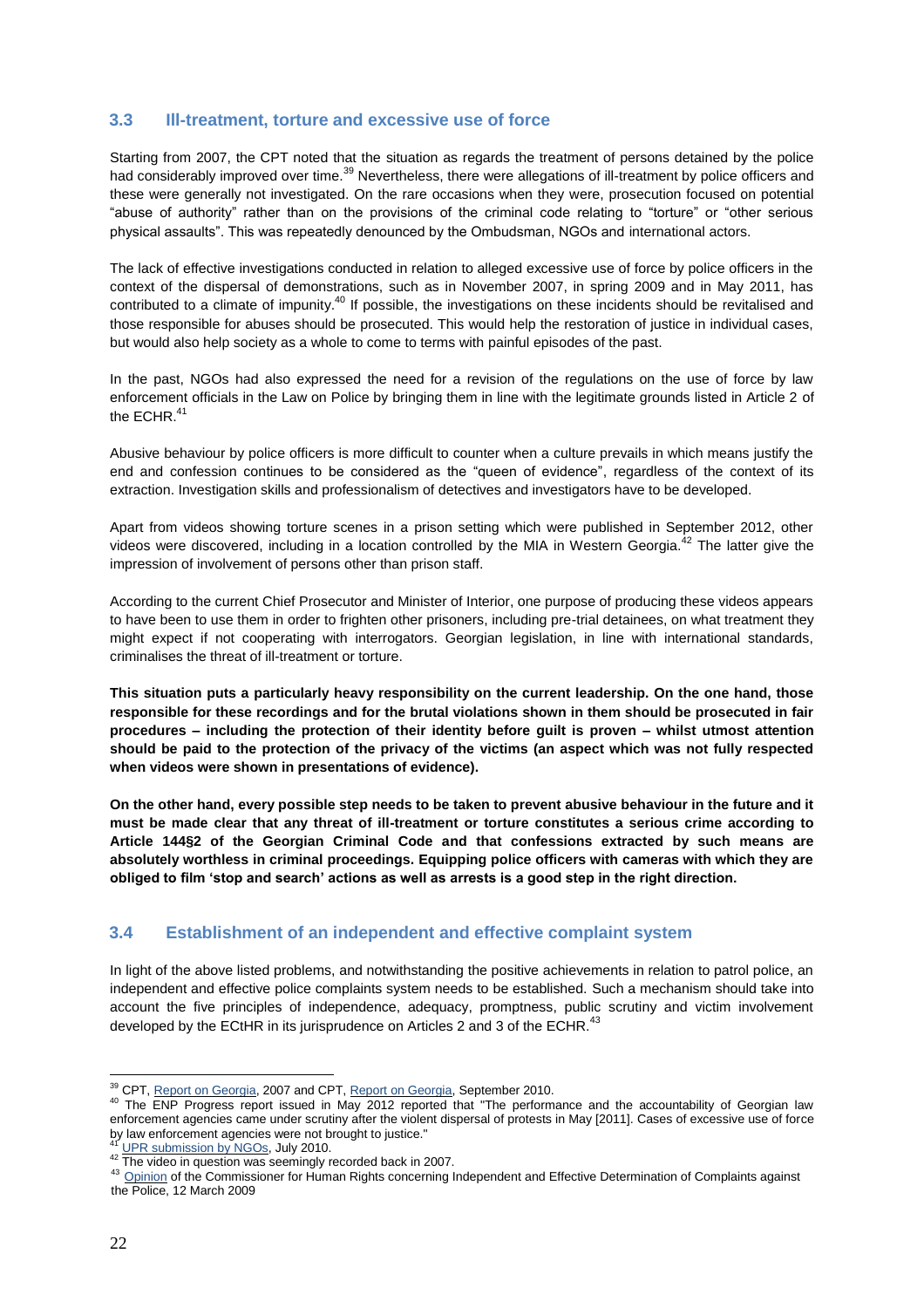Reports about ineffective and protracted investigations when it comes to crimes in which police officers or other law enforcement officers may have been involved have been frequent over the past years. In its 2011 judgment on Enukidze and Girgvliani v. Georgia, the ECtHR found that there had been "very serious misgivings about the integrity and efficiency" of the investigation and in particular that the investigation conducted by the Ministry of the Interior [...] "manifestly lacked the requisite independence and impartiality".<sup>44</sup> For many Georgians, this case is exemplary. It has recently been reopened and charges have been brought against several former officials. **Whilst it is important that such cases be reviewed, the process should be fully transparent and respect procedural standards and guarantees and give no raise to suspicions of retribution or vengeance.** 

A good precedent was the dismissal and ongoing prosecution of the former Deputy Minister of Interior who had made public a video under his custody that had been illegally recorded by the previous administration. It is of fundamental importance that past practices in this domain be discontinued. In this regard, the alleged deliberate destruction of evidence relating to an incident involving a high ranking police officer in Adjara did not set a good record for the current authorities.<sup>45</sup>

**As part of the ongoing structural reforms, time has come for Georgia to decide, without delay and in the light of a history of past systematic abuses, on the best way to conduct independent and impartial investigations of violations of human rights whenever there is a suspicion that law enforcement agents may be involved. By doing so, decision-makers should try to minimise the pernicious consequences of "colleagues investigating colleagues". It has been previously recommended that Georgia seriously consider introducing an independent investigatory agency to investigate all ill-treatment or torture related complaints.<sup>46</sup> Once again, considering the country's recent past and the urgent need to build trust between the population and law enforcement, the introduction of a fully independent investigatory body appears to be necessary.**

#### **3.5 Need for training in ethical standards and human rights**

Whilst the establishment of a full-fledged complaint mechanism should be a priority, it is as such not sufficient to eradicate the root causes of abusive behaviour by law enforcement officers. Experience has proven that the provision of comprehensive training of law enforcement officers on ethical standards and human rights has a major preventive effect. The plans on education and training outlined by the MIA as well as the adoption, in early 2013, of a Code of Ethics and Rules of Conduct for different categories of police officers are commendable steps. Experience in other countries shows that in order to have a durable effects training and awareness-rising relating to ethics and human rights have to be repeated on a very regular basis and adapted to the concrete challenges that police officers encounter in their day to day work.

# **4 Rights of minorities**

Some representatives of the GD coalition have made islamophobic and homophobic statements, both during the 2012 parliamentary election campaign and afterwards. The more important it is that the Prime Minister has made principled statements for the rights of minorities. It seems necessary that political leaders continue to condemn every instance of hate speech. The idea advanced by some NGOs of creating a civil society platform that would effectively monitor hate speech deserves to be pursued.<sup>47</sup>

A high price has been paid for wrong decisions taken in the past decades with regard to the treatment of minorities. Authorities have appeared to have doubts about the loyalty of some minorities to the Georgian statehood and dealt with them principally through the security prism rather than making them feel integrated and part of the multiethnic Georgian nation. This contributed to conflicts and tensions and did also generate concern among those minorities not directly targeted. The very recent developments related to the removal of a minaret in a village in the Samtskhe-Javakheti region seem to indicate that the security perspective is still the prevailing element in decision-making related to minorities, in spite of official justifications about the lack of a building permit.

 $\overline{a}$ <sup>44</sup> ECtHR, Enukidze and Girgyliani v. Georgia, Judgment of 26 April 2011.

<sup>45</sup> <http://civil.ge/eng/article.php?id=25919>

<sup>46</sup> Jim [Murdoch,](http://eprints.gla.ac.uk/view/author/6885.html) Country report on Georgia: Combating ill-treatment and impunity and effective investigation of ill-treatment*,*  Council of Europe, 2010 (*unpublished*).

<http://gdi.ge/?p=317&lang=en>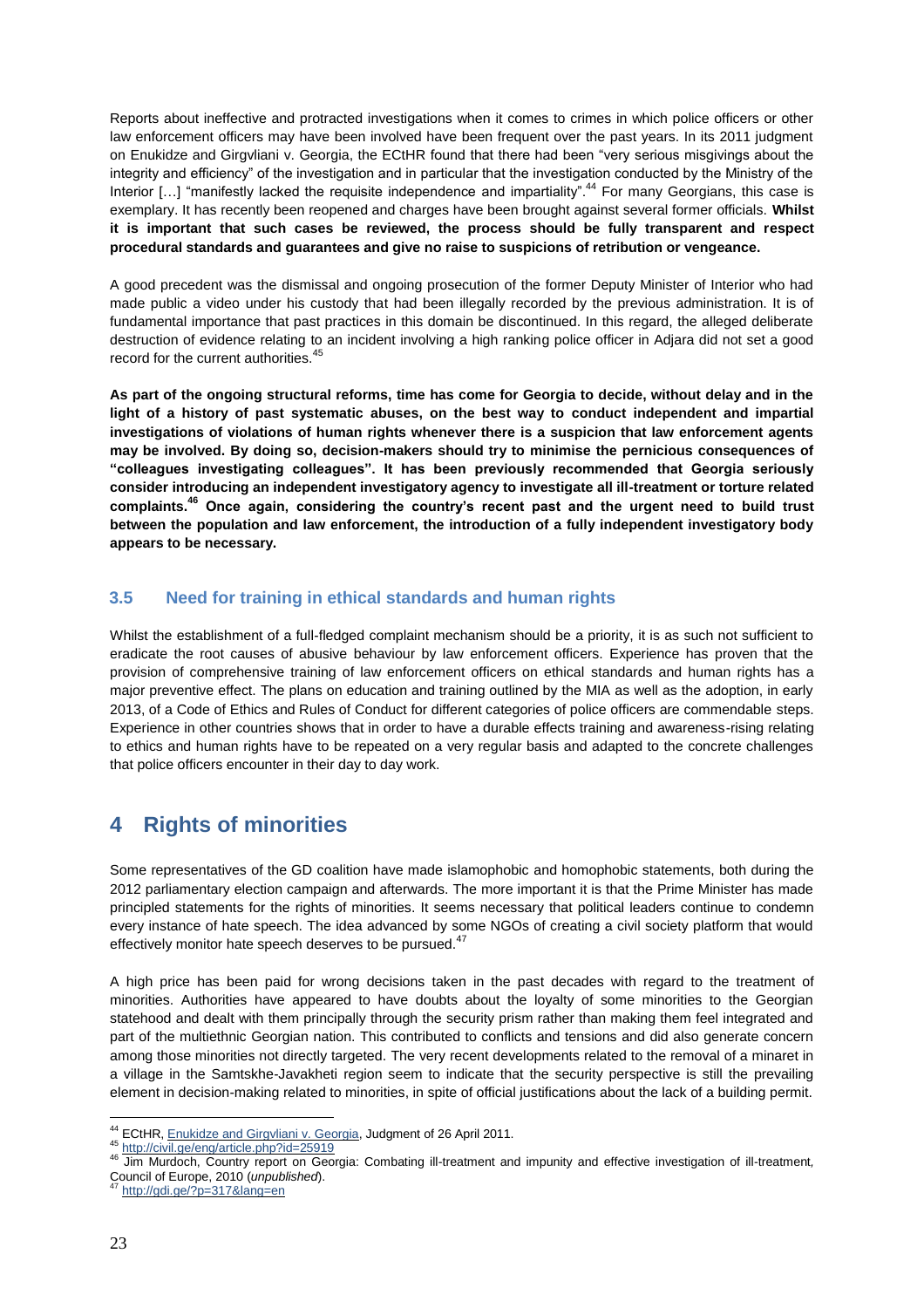#### **4.1 Legislation and policy on minority rights**

Georgia's legislative framework to fight against discrimination is not comprehensive. The Constitution and a number of laws contain anti-discrimination provisions. Furthermore, discrimination was made an aggravating circumstance in the Criminal Code in 2012.<sup>48</sup> Georgia has accepted international treaties on minority protection and elimination of discrimination and ratified the Convention on the Elimination of all Forms of Racial Discrimination and the Framework Convention on National Minorities (FCNM). Georgia's commitment to ratify the European Charter for Regional or Minority languages is still pending.

Based on a proposal advanced by the Ministry of Justice, the adoption of a full-fledged anti-discrimination law is currently being discussed. The text envisages anti-discrimination measures in the areas of prevention, awareness raising and the elimination of existing forms of discrimination. It includes the concept of multiple discrimination and protection of pregnant women and mothers. Most importantly, it introduces a new institution, an Equality Protection Inspector, who will have the power to take legally binding decisions and impose fines. During the consultation process concerns were raised as to the institutional relationship between this Inspector, the Public Defender and the other bodies dealing with situations of potential discrimination.<sup>49</sup>

Since 2009, the policies with respect to minorities have been guided by The National Concept for Tolerance and Civic Integration and its Action Plan. The aim of these documents is to create an environment of tolerance and respect in the country, to promote equal opportunities for all, to ensure the effective participation of ethnic minorities in all areas and to create the necessary conditions for the preservation and development of their culture and identity. They have brought some tangible results, particularly in areas populated by Armenian and Azeri minorities, and mainly concerning education and the development of infrastructure (roads, schools).

An assessment of previous policy and practice is now initiated in the Office of the State Minister for Reintegration in consultation with NGOs and individual experts and representatives of minority groups. A report is expected at the end of the year.

**This assessment should be a good basis for a future Strategy together with a concrete Plan of Action. During this process there ought also to be a serious policy discussion on the merits of the ratification of the above mentioned European Charter for Regional or Minority Languages.**

#### **4.2 Ethnic minorities**

According to the last census conducted in 2002, ethnic minorities make up around 16 per cent of the Georgian population.<sup>50</sup> When it comes to the treatment of minorities, the detailed recommendations expressed by the Council on National Minorities<sup>51</sup> and those addressed to Georgia by international bodies such as the Advisory Committee to the FCNM, the European Commission against Racism and Intolerance (ECRI) and the Committee for Elimination of Racial Discrimination, should be implemented without delay. These include, but are not limited to:

 **Continuing the commendable efforts undertaken so far to improve the Georgian language skills of minorities.<sup>52</sup> It is understood that this is a complex issue that requires major resources, but to ensure the sustainability of the successful measures taken to date, it has to remain a priority. As the Advisory Committee to the FCNM noted, it is important that the policy of promoting the** 

<sup>&</sup>lt;sup>48</sup> "Committing a crime on the grounds of intolerance of race, skin colour, language, sex, sexual orientation and gender identity, age, religion, political and other views, disabilities, national, ethnic or social belonging, origin, economic status or position, place of residence or other discriminatory ground is an aggravating factor for all relevant crimes addressed in this code."

<sup>49</sup> Tolerance Centre, Council of Ethnic Minorities and Council of Religions

<sup>50</sup> Whereby Azeris represent around 6.5 per cent and Armenians 5.7 per cent, mainly settled in the Kvemo Kartli and Samtskhe-Javakheti regions. Other ethnic minorities include Russians, Ossetians, Yezidis and Kurds, Greeks, Ukrainians, Abkhazians, Assyrians and Jews.

Council of National Minorities under the auspices of the Public Defender, Monitoring results of implementation of the

[National Concept and Action Plan on Tolerance and Civil Integration 2010-2011,](http://www.ecmicaucasus.org/upload/cnm/undp-publication-eng-final.pdf) 2012.<br><sup>52</sup> According to the Constitution, Georgian is the State language, alongside Abkhazian in the region of Abkhazia.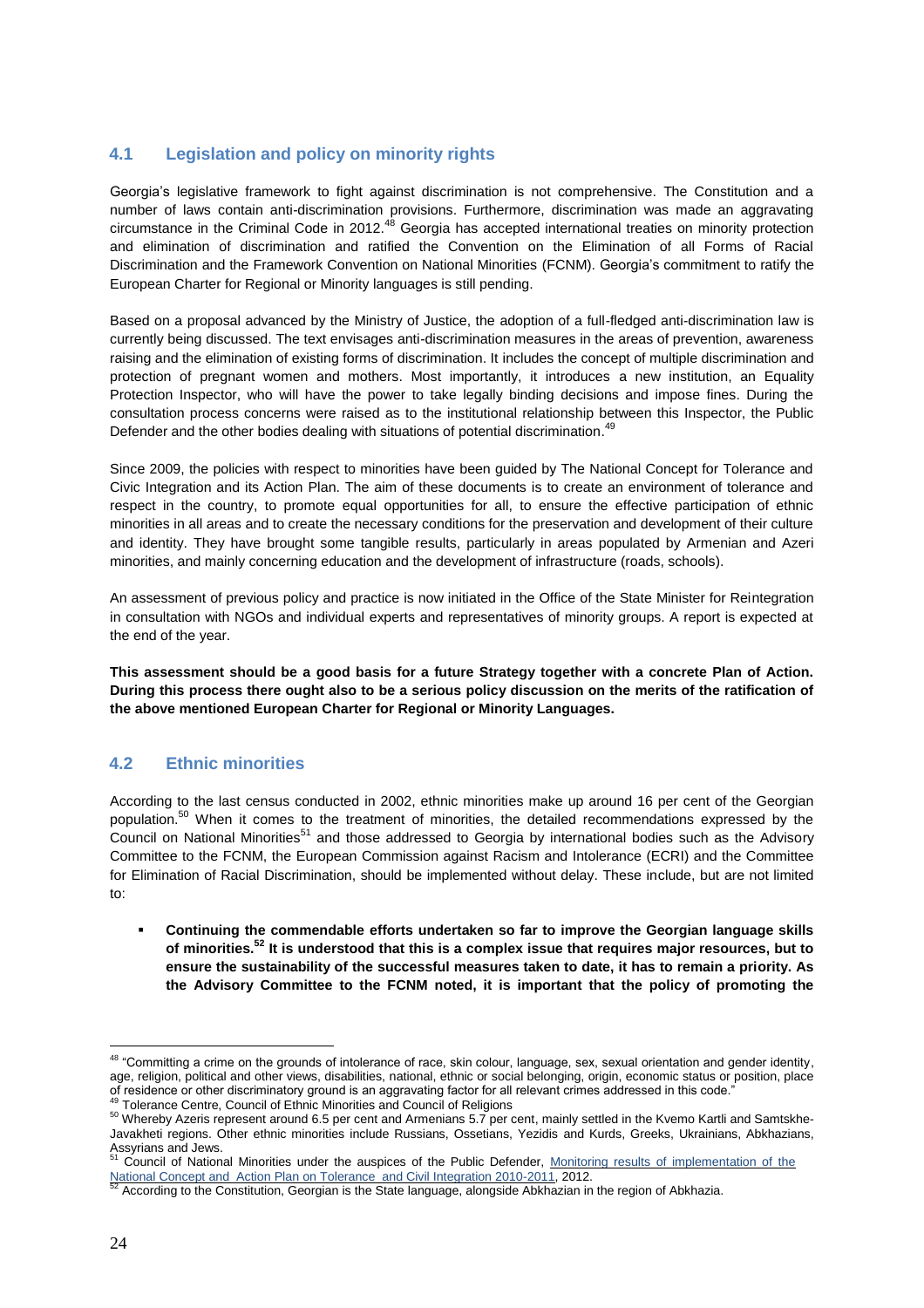**Georgian language is not pursued to the detriment of the linguistic rights of persons belonging to national minorities.<sup>53</sup>**

- **Taking further steps to favour the participation of minorities in the social, economic, political and cultural life of the country. Such participation is still limited by both legal and practical obstacles. The representation of minorities in elected bodies and in public service needs to be further encouraged, as well as their activism in political life.**
- **Stepping up efforts to ensure access to information to minorities, in particular in the field of media. After the Russian-language channel PIK TV went off air in October 2012, local officials in Armenian inhabited areas expressed concern at the fact that no further news program about Georgia was available in languages understood by minorities.<sup>54</sup>**
- **Further developing the activities aimed at teaching tolerance and respect for minorities to the majority population<sup>55</sup>, keeping in mind that one of the most important parameters in ensuring the effective integration of minorities is the readiness of the majority to do so.**
- **In the same spirit, continuing to review educational materials to make sure that any misconceptions about ethnic and religious minorities are eliminated<sup>56</sup>, as well as raising awareness of the media about stereotypes and prejudice and encouraging positive reporting.**

**A process to which the authorities should pay increased attention is the repatriation of the population living in the region of Meskhetia (now Samtskhe-Javakheti) prior to their deportation by Stalin in 1944. Although it is natural that the arrival of the returnees may create a degree of tension, no effort should be spared to simplify and swiftly advance the cumbersome bureaucratic proceedings<sup>57</sup> and to accompany returnees with adequate social, economic and cultural integration programs.**

Beyond the positive impact that the return obviously has on the individuals concerned, this process is of great symbolic importance. **The Georgian authorities should use the repatriation of the Meskhetian population to set an example and to prove that they are capable and willing of redressing, to the extent possible, violations of the past, no matter in which context they occurred. State funds should be also added to the on-going international/EU funding.**

Belonging to an ethnic minority is in many cases a major contributing factor to poverty and marginalisation. **It is therefore essential that social policies pay particular attention to these particularly vulnerable groups, who in practice often end up being the victims of multiple forms of discrimination. Roma are clearly one such group.<sup>58</sup>**

An important aspect of Georgia's great richness as a nation is its ethnic and religious diversity. To keep it, it is important to make sure that integration is never confused with assimilation and that all minority groups are allowed to maintain and further develop their specificities. This requires their full participation in the development and implementation of all policies that concern them. **The new Georgian authorities have the unique opportunity to address some wrongdoings of the past in this field. They should take this opportunity and reach out also to the Abkhazian and Ossetian people. Significant and tangible steps should be adopted to build confidence, including through strengthening cultural, economic or other ties.**

#### **4.3 Religious minorities**

The efforts undertaken by the previous authorities to combat religious intolerance and to pursue a meaningful dialogue with religious minorities are commendable. In a country where officially 83 per cent of the people

 $\overline{a}$ <sup>53</sup> Advisory Committee on the FCNM, [Opinion on Georgia,](http://www.coe.int/t/dghl/monitoring/minorities/3_fcnmdocs/pdf_1st_op_georgia_en.pdf) March 2009.

<sup>54</sup> US Department of State, [Report on Human Rights in Georgia,](http://www.state.gov/documents/organization/204499.pdf) 2012.

<sup>&</sup>lt;sup>55</sup> See recommendations developed by the Council of Religious Minorities.

<sup>&</sup>lt;sup>56</sup> ECRI [Report on Georgia,](http://www.coe.int/t/dghl/monitoring/ecri/country-by-country/georgia/geo-cbc-iv-2010-017-eng.pdf) June 2010.

<sup>57</sup> By August 2013, 1 058 repatriation statuses and seven citizenships have been granted. In practice repatriates face  $administrative obstacles.$ <sup>58</sup>

According to the [European Center for Minority Issues](http://www.ecmicaucasus.org/upload/publications/brief_21_eng.pdf) Roma in Georgia face extreme poverty, unemployment, lack of education and healthcare, and isolation from larger society as a result of widespread prejudice against them. They are estimated to be around 1 500 with no more than 300 in one location.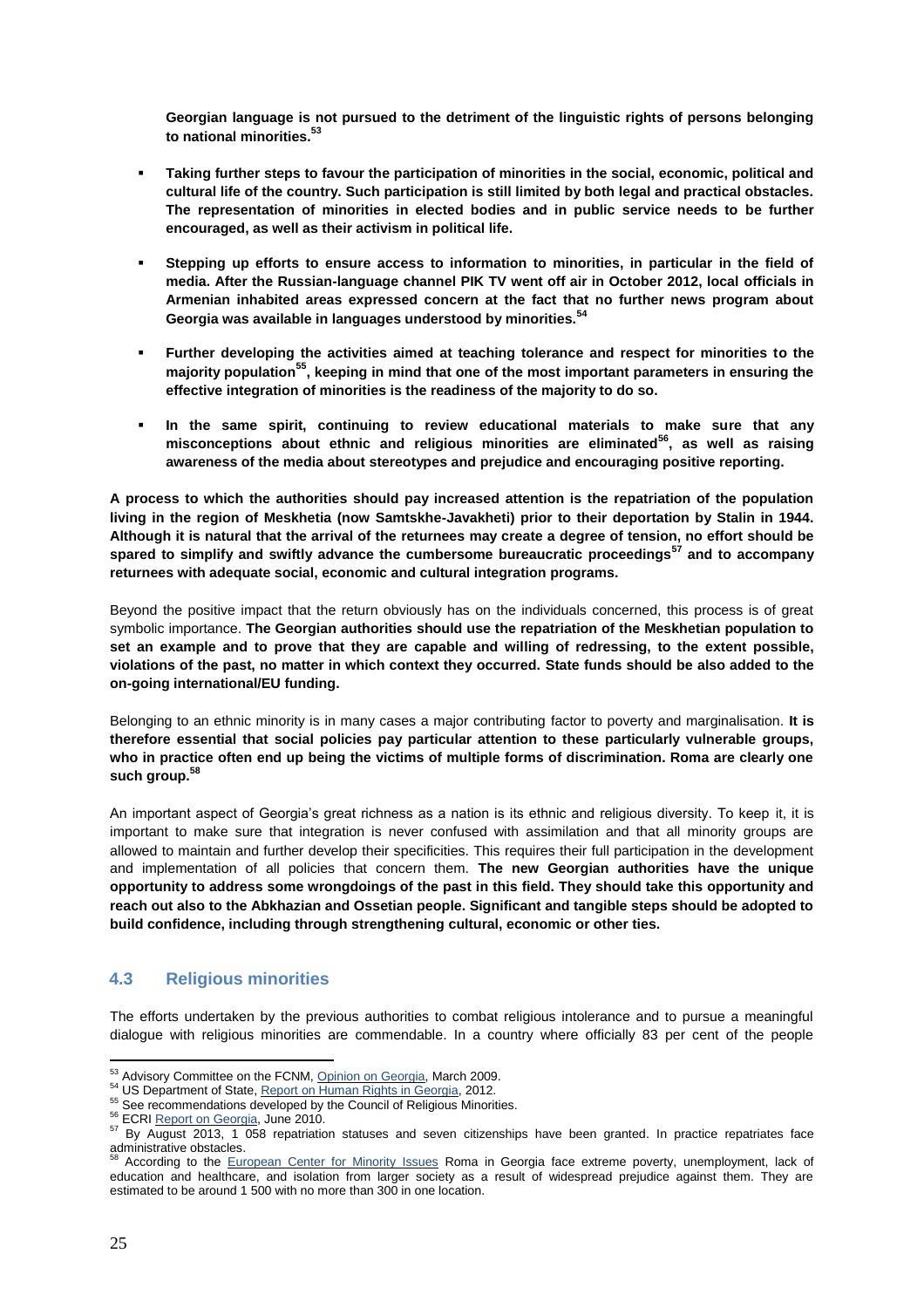recognise themselves as members of the Georgian Orthodox Church, the adoption in 2011 of legislation allowing the registration of religious churches or groups as Legal Entities of Public Law rather than mere "NGOs" was a significant and commendable development. A pending issue is the restitution of churches confiscated in the Soviet period and handed to the Georgian Orthodox Church in the 1990s. To date, both the Armenian Dioceses and the Catholics have failed to regain them. This is a complex issue which requires further talks, with implications not only in terms of property rights but also regarding preservation of cultural heritage.

These days, the repeated episodes of intolerance and violence against religious minorities are of utmost concern. When it comes to religious intolerance, the reaction of the current authorities, both at political level and in terms of interventions by law enforcement, has been generally unsatisfactory.<sup>59</sup> One of the most unfortunate episodes occurred in the village of Chela in the Samtskhe-Javakheti region, when in August the local authorities ostensibly removed a minaret on licence grounds, sparking unnecessarily violence.<sup>60</sup> Immediate and decisive State **intervention is crucial to enforce the State obligation to protect freedom of religion or belief for all.** 

The Public Defender and civil society organisations have repeatedly expressed their concern at acts of intolerance and violence directed against Muslims at the hand of non-Muslim fellow villagers. The dialogue efforts undertaken by the State Ministry for Reintegration are commendable and should enjoy full support. **The frequent episodes of religious intolerance should be analysed with the aim to prevent the radicalisation of nationalistic feelings. Not only the authorities but also the Georgian Orthodox Church has to play a bridge-building role in this process.** 

The reaction of the local authorities in these situations has been inadequate. The perception of implicit complicity between the aggressors and the authorities, including the law enforcement, may have contributed to repetition and expansion to other villages of such incidents. This is unacceptable. **Central and local Government should make it clear that harassment, threats and violence on religious grounds are not acceptable and will be punished to the full extent of the law. Members of the Parliament should play a key role in terms of awareness. The attitude of the Public Defender in this regard has been exemplary.<sup>61</sup> Georgia's Reintegration Minister's presence during Friday prayers has served as a reminder to local authorities of their responsibility towards diffusing tensions among neighbours of different faiths.<sup>62</sup>**

#### **4.4 Sexual minorities**

Attempts by LGBT activists to peacefully mark the International Day against Homophobia and Transphobia in 2012 and 2013 failed. On 17 May 2013 Georgia hit the international headlines when an authorised and absolutely peaceful gathering against homophobia was violently disrupted by a massive counter-demonstration of thousands during which also Georgian Orthodox clerics played an active role. The preparedness of the police forces was insufficient and they did not manage to contain the angry mob of counter-demonstrators.<sup>63</sup> Top officials including the Prime Minister promptly condemned the violence and intolerance shown on Tbilisi streets; and they were joined by international representatives.<sup>64</sup>

Whilst it was generally accepted that the police, as the situation developed, did well to create a protective corridor and evacuate the LGBT activists to safety, there are deeper concerns about the reaction of the judiciary afterwards. To date the latter has been slow to prosecute, despite the existence of evidence against at least some of the violent protesters. The counter-demonstration had been a result of a misinformation campaign about the planned anti-homophobia event. Trials against the suspected homophobia activists should be accompanied by attempts to explain to the wider public the need for a more respectful attitude towards sexual minorities. It should be made clear that while views may differ, violence is never acceptable.

 $\overline{a}$ <sup>59</sup> An exception was the immediate reaction in April 2013 by the Minister of Defence who dismissed some military police officers after a serious verbal and physical confrontation with local residents in the village of Tsikhisdziri, in Adjara, a region bordering Turkey where Muslim Georgians live.

<http://www.civil.ge/eng/article.php?id=26386>

**<sup>61</sup>** He issued several [statements](http://www.ombudsman.ge/index.php?page=1001&lang=1&id=1744) calling for prompt and positive reaction from authorities after repeated attempts by majority Orthodox Christians to prevent Muslims from gathering in their prayer places in places like Samtatskaro, a the border with Azerbaijan populated by ethnic Georgians who migrated from Adjara in the 1970's. **<sup>62</sup>** [http://www.forum18.org/archive.php?article\\_id=1854](http://www.forum18.org/archive.php?article_id=1854)

<sup>63</sup> <http://www.civil.ge/eng/article.php?id=26073>

<sup>64</sup> www.civil.ge/eng/article.php?id=26081, www.civil.ge/eng/article.php?id=26084, or www.civil.ge/eng/article.php?id=26067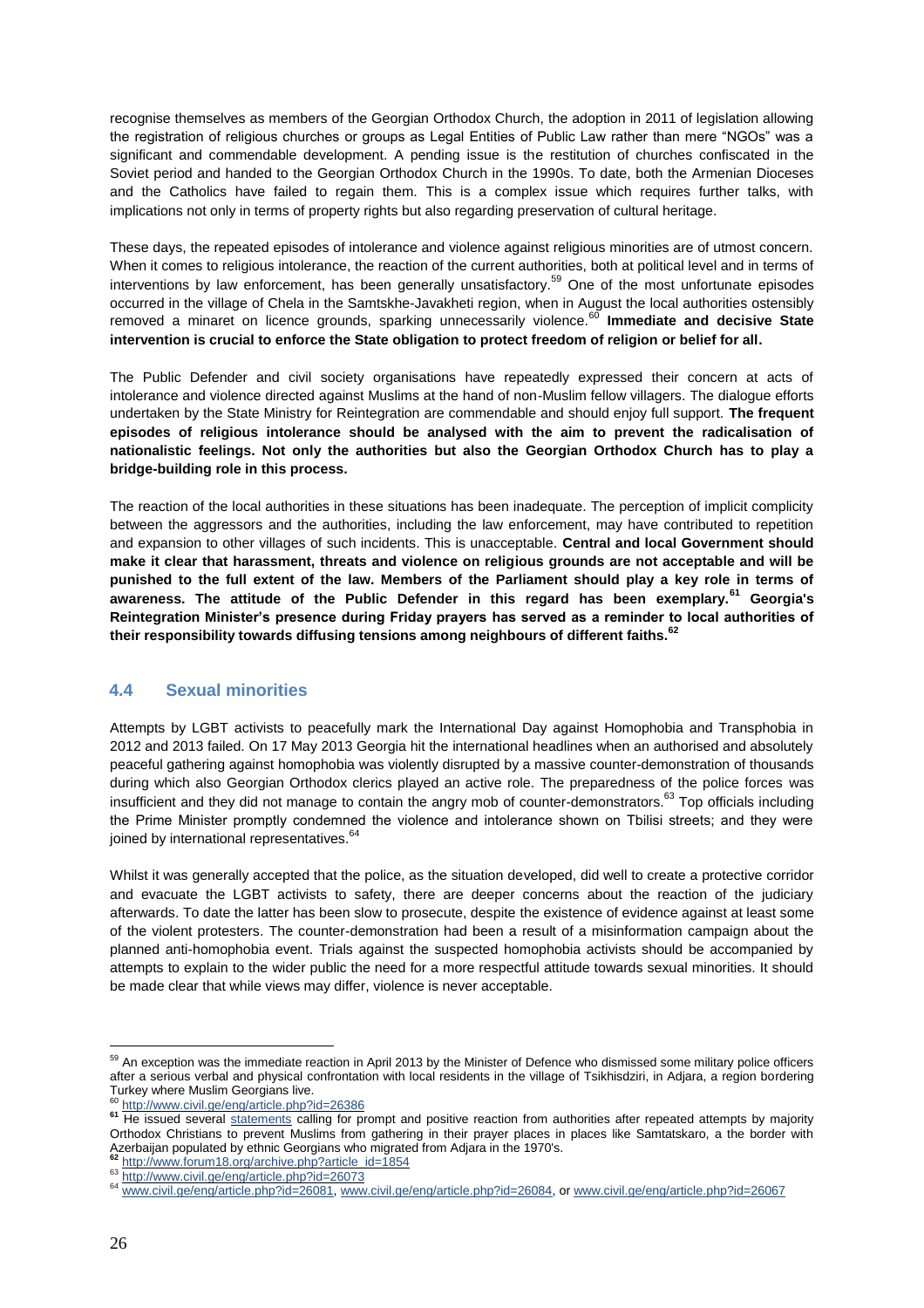Some other countries which until recently have experienced a very homophobic environment have in fact made remarkable progress in combating homophobia within a very short period of time.<sup>65</sup> What is needed above all is a determination at the highest echelons of political power to tackle the problem. At the same time, the Georgian Orthodox Church must make absolutely clear that it opposes any form of violence against LGBT persons or those defending the rights of these groups.

**The need for developing understanding and raising awareness about the situation of LGBT persons goes well beyond the violence which marked the International Day against Homophobia. It should be understood that the issue is not about so-called propaganda for a certain lifestyle but about ensuring basic rights to all human beings.** 

There are reports from NGOs that victims of discrimination and violence avoid reporting to police not only because of the homophobic attitudes that they fear from police officers but also because they are worried that their – real or perceived – sexual orientation may be revealed to their family. This is an indicator about how deeprooted and complex the tackling of this issue may be. However, this cannot be an excuse for not addressing it at all.

# **5 Right to take part in public affairs**

The October 2012 parliamentary elections led to the first peaceful, democratic transfer of power in the country's post-Soviet history. OSCE observers found that the elections "marked an important step in consolidating the conduct of democratic elections in line with OSCE and Council of Europe commitments, although certain key issues remain to be addressed".<sup>66</sup>

Among the issues to be addressed were concerns and allegations about vote-buying, illegal financial contributions or misuse of administrative resources. OSCE<sup>67</sup> and NGO observers stated that the work of State agencies in preparation of the elections had not been politically impartial.

The US State Department Report on Human Rights Practices for 2011 mentioned that "members of some opposition parties reported threatening calls warning them to refrain from party participation and surveillance by local police from unmarked cars. An NGO reported being filmed while entering a hotel conference room to meet with an opposition party. Opposition party members also alleged teacher dismissals due to party affiliation".<sup>68</sup>

Some of these complaints may be tainted by party-political interests. However, the scope of political surveillance activities was demonstrated with the discovery that the majority of the video and audio files that were illegally obtained by the previous authorities concerned political and business activities, approximately 17 000 of the about 24 000 recordings.

After Bidzina Ivanishvili announced, in early October 2011, that he intended to establish a political party to compete in the 2012 parliamentary elections, the then Government stripped him and his wife of their Georgian citizenship, after they had acknowledged possessing also French citizenship. In April 2012 the Civil Registry denied Ivanishvili's request for naturalisation. A month later, possibly as a result of domestic and international criticism, Parliament adopted ad hoc legislation that in practice would have allowed Ivanishvili to run for parliament, which he eventually refused to do.

The fairness of the campaign for presidential election in late October will be carefully monitored. With this respect, the role of the Central Election Commission, which in the past years operated efficiently despite the challenging environment, will again be crucial.

 $\overline{a}$  $^{65}$  See for example Montenegro's 2013-2018 Strategy to improve the Life of LGBT Persons and its Action Plan.

<sup>66</sup> OSCE/ODIHR Election Observation Mission [Final Report](http://www.osce.org/odihr/98399) on the Parliamentary Elections of 1 October 2012 in Georgia, December 2012.

 $67$  The OSCE deemed that the work by the Inter-Agency Task Force for Free and Fair elections (IATF) – tasked to prevent and deal with electoral-related violations - at times exceeded its mandate. OSCE also accused the State Audit Office of wide discretionary power in the implementation on the Law on Political Unions, targeting mainly the opposition.

<sup>68</sup> US Department of State, [Report on Human Rights in Georgia,](http://www.state.gov/documents/organization/204499.pdf) 2012.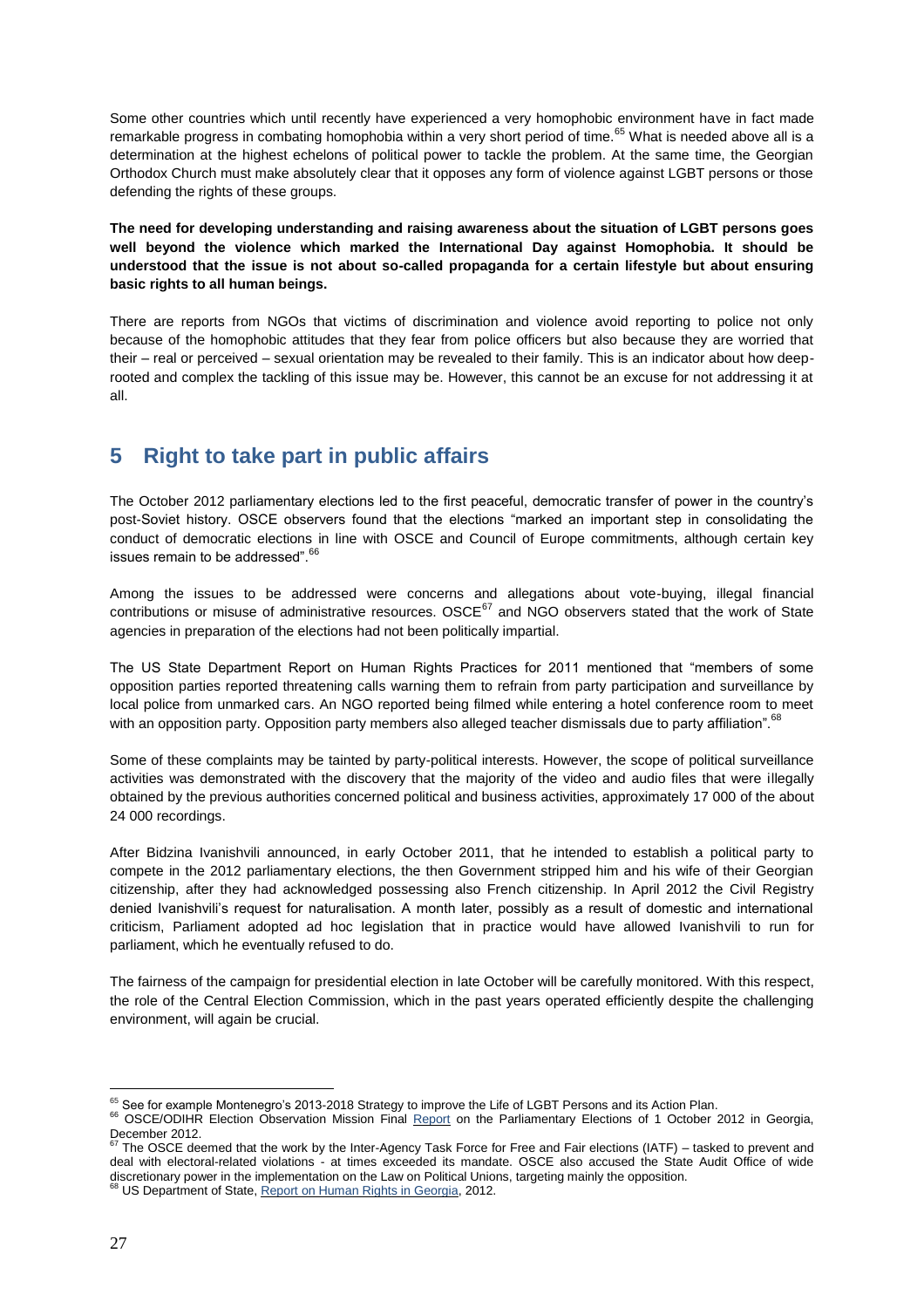#### **5.1 Public campaigning**

According to the OSCE's election reports since 2008, freedom of association, assembly, and expression were mostly respected during pre-election periods, although instances of harassment and intimidation of party activists occurred during public campaigning.

In the 2012 pre-election period most of the mass gatherings of the opposition took place without any incidents, although several violent attacks were observed during smaller campaigning visits in different villages. In those cases the police was inactive or not present.<sup>69</sup>

In the next nine months Georgia will go through two further elections. Right now the campaign in view of the presidential elections is on-going. The general environment is presently calmer as compared to the previous elections, although several incidents have occurred.

UNM held primaries in six stages in various parts of the country. On 20 July 2013 an angry mob attacked UNM members prior to a campaigning event in Zugdidi. The police organised safe corridors for the UNM activists to avoid injuries or disruption of the party conference. Twelve assailants were arrested and legal proceedings were initiated against them.<sup>70</sup>

The following party conference held as part of the primaries in the city of Batumi on July 21 was also disrupted by anti-UNM protests, which led to two persons being arrested.<sup>71</sup> A police corridor had to be organised as well for the final primary meeting held in Tbilisi. Again, two persons were placed under arrest. The Courts fined all those arrested 100 GEL. According to the opposition this measure is not effective enough to prevent violent attacks in the future. The Government maintains that the sanction has been determined by a judge and that it cannot interfere in that.

The International Society for Fair Elections and Democracy (ISFED) reported the following: "Acts of violence have been witnessed during the UNM primaries, perpetrated by former political prisoners and groups of radical opponents of the former ruling party. Despite the aggression, the Ministry of Internal Affairs was able to ensure safety for representatives of the UNM participating in the primaries".<sup>72</sup>

**It is unacceptable that some people, no matter how angry they are and how badly they may have been affected by actions undertaken by the previous authorities, resort to intimidation and violence to impede the freedom of speech and of assembly of others. Those who consider that they have been the victim of a crime or injustice should turn to the judiciary to seek justice. The main responsibility in terms of disciplining members and supporters lies with the leadership of the respective political party.** Among the persons fined in the Zugdidi incident, there were some members of the GD party who were expelled after the incident.

Another major issue affecting the work of the opposition is the arrest of the Secretary General of UNM, Vano Merabishvili, who is currently in pre-trial detention. He faces several charges, ranging from embezzlement to obstructing the investigation of the murder of Sandro Girgvliani.

Whilst the prosecution has advanced its reasons to justify its request for detention, its application just ahead of an electoral period has caused international concern. EU High Representative/Vice-President Catherine Ashton and Commissioner Stefan Füle made a joint statement demanding strict adherence to principles of fairness and due process. Any political motivation for arrest and prosecution would be absolutely unacceptable.

**Against this background, it is obvious that the trial of Mr. Merabishvili – as well as those of other high officials - will be closely and carefully monitored.**

 $69$  For instance, on 10 July 2012, when Government supporters in Karaleti village threw stones and swore at opposition supporters campaigning, 13 people, including 10 journalists, were injured and hospitalised. Reportedly, the police did not interfere to stop the assaulters, although at a later stage it arrested six persons, including four opposition members. See Human Rights Watch, World Report 2013[: Georgia.](http://www.hrw.org/world-report/2013/country-chapters/georgia)

<http://www.france24.com/en/20130720-georgia-arrests-12-opposition-leaders-assaulted>

<sup>71</sup> <http://www.civil.ge/eng/article.php?id=26294>

<sup>72</sup> <http://www.isfed.ge/main/422/eng/>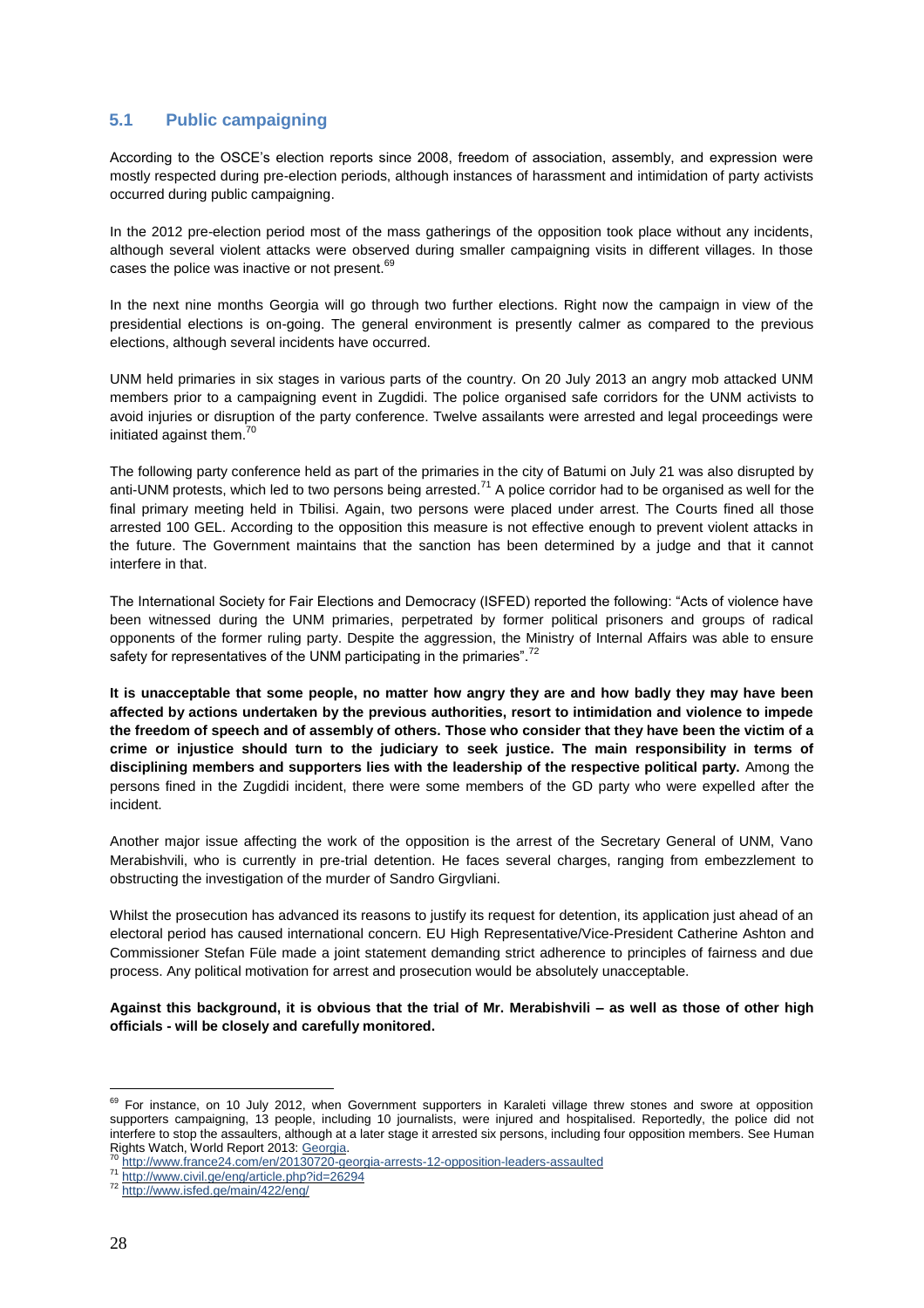Recently, the Prime Minister addressed the Chief Prosecutor's Office and the police with the request to abstain from detaining or otherwise lawfully limiting the rights of those suspects, who actively participate in the election campaigns of presidential candidates, unless a well-substantiated extreme necessity arises.<sup>73</sup>

Since the new Government came to power, prosecutors have questioned 6 156 persons, most of them UNM party activists, as witnesses in the framework of investigations concerning a number of different crimes, including misuse of State funds and money laundering. UNM gives considerably higher figures (over 10 000 individuals, party members and local government employees) and considers this questioning to be a politically motivated attack on the opposition. According to official information, 35 former officials have currently been charged of which 14 are in pre-trial detention, 14 have been released on bail, one is released without restrictive measure, one has been pardoned by the President after conviction and five have left the country. Dozens of other former civil servants have also being charged or were convicted.

One of the most important electoral promises that the GD coalition made prior to the 2012 parliamentary elections referred to "restoring justice". **Whilst on the one hand it is important to fight real or perceived impunity when it comes to crimes committed by public officials, it is on the other hand necessary to ensure absolutely transparent and fair proceedings free from political interference.** 

#### **5.2 Local governance**

Local elections are foreseen for spring 2014. However, the results of the 2012 parliamentary elections triggered changes at the municipality level. Mayors (*gamgebelis*) and Chairs and other members of local assemblies (*sakrebulo*) resigned or changed side. There were demonstrations in several municipalities by supporters of the GD coalition against the local administration. UNM protested against this and other pressure put on their representatives.

According to the local NGO ISFED 50 mayors have resigned throughout Georgia, including 48 who resigned themselves and two following a decision by the municipal assembly. During the same time, 25 *sakrebulo* Chairs have resigned, including 21 who decided themselves and four who left following a decision by the assembly.

There were also a number of dismissals of ordinary employees at local level, many apparently for political reasons. ISFED has also examined these developments. According to official reports in response to the ISFED inquiry, a total of 1877 employees<sup>74</sup> were dismissed between 1 October 2012 and 28 February 2013. Most of them submitted a letter of resignation. In many cases dozens of employees submitted resignation letters the same day, which raises serious doubts about whether they resigned willingly or were forced to do so.

In some cases the dismissed public servants confirm that they resigned under pressure from their supervisors. However, most of them have been reluctant to publicly acknowledge the fact. Some have explained that they acted in consideration of the political situation and the change of power.<sup>75</sup>

Hiring of new employees based on party affiliation has been reported in 18 municipalities. Competitions for positions were announced in six municipalities only. Those appointed on the basis of their political affiliation mostly included activists and supporters of the GD coalition. Some of those who were removed reported they were forced to leave or would otherwise have faced investigation from the financial police.

**Dismissing local officials or pushing them to resign simply because there has been a change in the central Government is unacceptable.** If there are reasonable grounds to believe that some persons have committed a crime, this should be addressed by the justice system and not through private acts of revenge. Whilst a degree of fluctuation following a change of power is natural, the numbers advanced in the Georgian context are excessively high. The central Government refrained initially from interfering but a liaison office was later established in the Prime Minister's Office to monitor events and ensure that political messages were passed from the top aiming at redressing these problems.

<sup>&</sup>lt;sup>73</sup> [http://Government.gov.ge/index.php?lang\\_id=ENG&sec\\_id=270&info\\_id=37574](http://government.gov.ge/index.php?lang_id=eng&sec_id=270&info_id=37574)

<sup>&</sup>lt;sup>74</sup> The total number of persons employed at municipality level is estimated at about 40 000.

<sup>75</sup> ISFED[, Political Processes, Dismissals, Protest Rallies and Legal Prosecutions in Local Self-Governments,](http://www.isfed.ge/main/154/eng/) April 2013.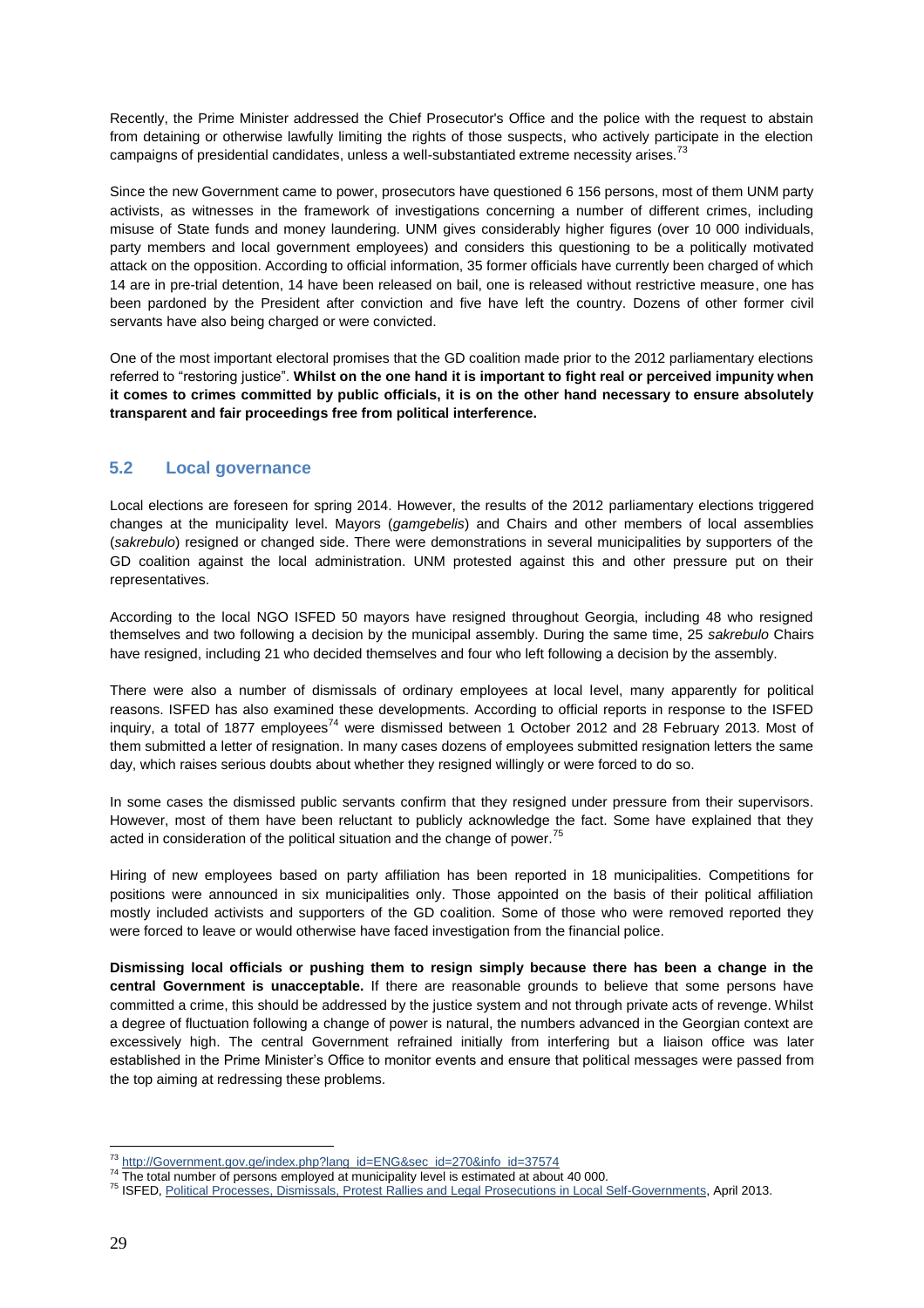**Persons who have been arbitrarily dismissed or pushed into involuntary resignation should have a means of redress.** The previous lack of an enabling legal framework has in the meantime been partly addressed through the adoption of an improved Labour Code. An adequate Civil Service Law is still missing, though consultations have been initiated with the aim of filling this gap.

Equally, the appointment of a high number of supporters of the GD coalition at local level, without proper competition, is a matter of serious concern. These developments shows a serious lack of political culture in the country that the authorities at all levels should address without any further delay; awareness raising initiatives and other appropriate measures should be taken.

There were also numerous instances where GD activists blocked local municipal buildings and the police failed to arrest blockaders and/or provide protection to UNM municipal assembly members. The anger against members of the previous party in power is no excuse for harassment and violence against UNM. It is a duty of the police to provide security in such circumstances. **At the same time the new majority also bears a responsibility for advancing political culture in Georgia, including by explaining to their supporters that public acts of intimidation, harassment and violence are unacceptable. If they have complaints these should be lodged with the Prosecutor's Office.** 

The opposition alleges that these actions were orchestrated attempts to change the leadership at the local level. The Government denied this. Nevertheless, NGOs considered the auditing by the financial police of municipal budgets as a sign of the GD coalition's desire to consolidate its political base in the regions. Based on the past records of misuse of administrative resources and suspicions about elite corruption, the new central authorities may have a legitimate interest in knowing more about the budgets in specific municipalities. Nevertheless, such actions may be perceived as intimidating and do not facilitate the healthy development of local self-governance.

#### **5.3 Participation of women and minorities**

There are 18 women in the 150-seat Parliament elected on 1 October 2012. The number doubled as compared to the previous Parliament but remains low. One of the five Vice-Speakers is a woman, as are the Chairpersons of the Parliament's Human Rights and Procedural committees. There are four women in the 19-member cabinet and three women in the 14-member Supreme Court.

While the election code provided financial incentives for parties to increase the number of women on their candidate lists, neither the UNM nor the GD met the voluntary quota required for increased Government funding, although several smaller parties did. Recently the Parliament adopted a new Law on Political Party Financing which foresees increased incentives to promote women in the party lists through additional funding. A political party will receive an additional 30 per cent of Government funding if its party-list includes at least three women per 10 positions.

Several parties and blocs included members of national minorities in their lists and as majoritarian candidates, nominating them in districts where minorities formed substantial parts of the population. There are three ethnic Armenians, three ethnic Azeris and one ethnic Ossetian in the new Parliament, but no minority members in the cabinet, Supreme Court, or Constitutional Court.

As noted as well in the chapters on minorities and in the subchapter on women's rights and gender equality, the participation of minorities and women in political life can by no means be considered as sufficient and satisfactory. **The authorities, at all levels, but of course also the different political forces must step up their efforts to improve their record in terms of inclusion. The local elections foreseen in spring 2014 will be an important test in this regard.**

#### **5.4 Abuse of State resources**

A major characteristic of Georgia's political reality prior to the October 2012 elections was the blurred distinction between the Government and the party in power. The perception of this state of affairs fed numerous allegations which included, inter alia, abuse of legal resources of the State for political and election purposes; selective enforcement of law; spending of State funds for election purposes; and use of institutional resources of the State for political and election purposes.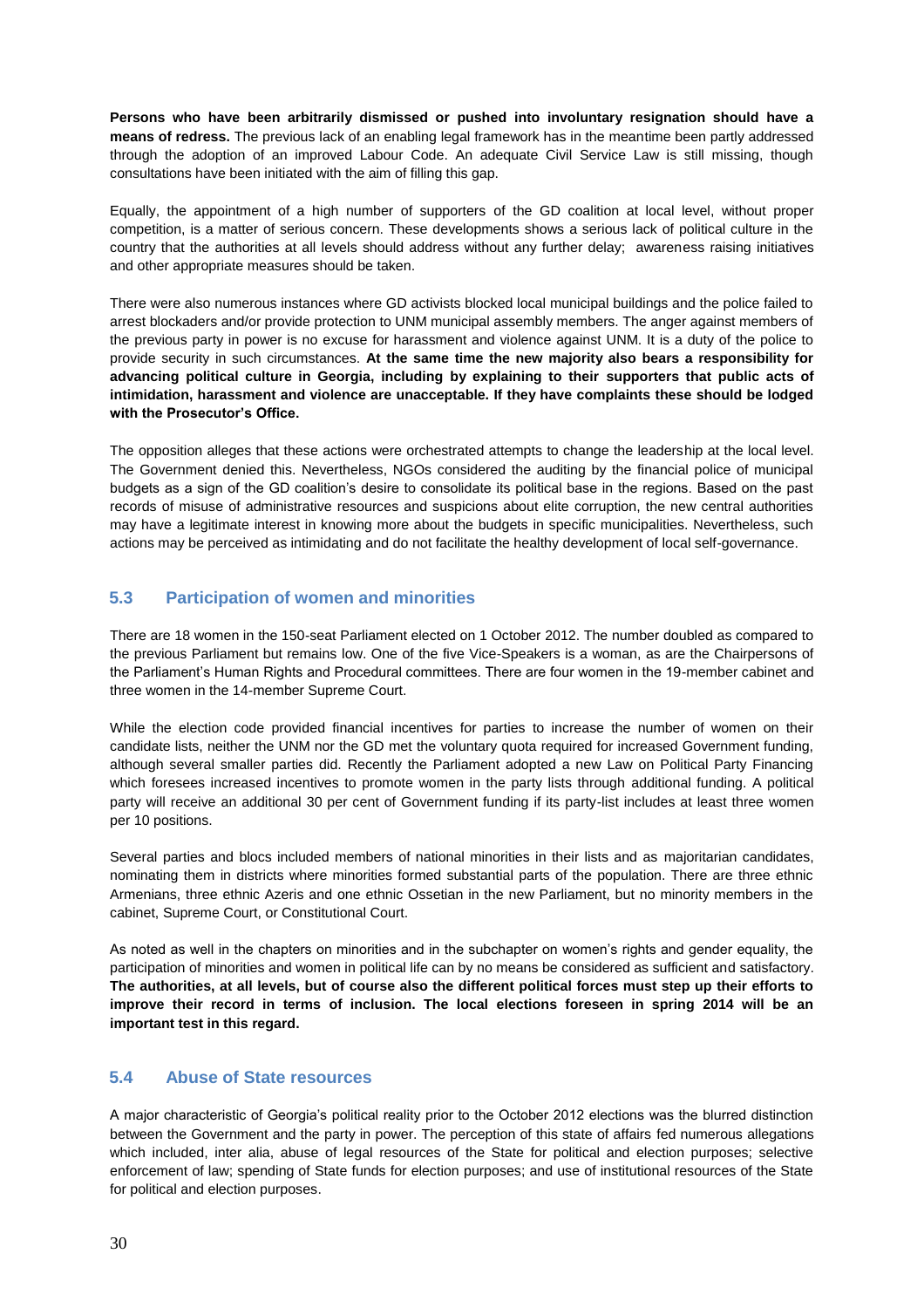The upcoming presidential elections in October 2013 have the longest official pre-election period in the history of Georgia - 120 days. A longer pre-election period means earlier enactment of the restrictions on the use of administrative resources.<sup>76</sup> The candidate of the ruling GD coalition stepped down from his post as Vice-Premier and Minister of Education and Science.<sup>77</sup>

**In the light of the past abuses committed in the area of public campaigning, the new ruling party bears a heavy responsibility and has a historic opportunity to ensure a durable change in practice and in overcoming the major problems created by a lack of clear distinction between the State and the party in power. This will require intensive awareness raising and civic education efforts at all levels and throughout the country, in particular also in view of the 2014 local elections**.

The Inter-Agency Task Force (IATF) is mandated to consider complaints concerning alleged campaign violations. According to the OSCE it is a useful forum to review stakeholders' concerns. Its non-binding recommendations were implemented in a timely manner by the relevant authorities. The Secretary of the Security Council was chairing the IATF, until chairmanship was recently moved to the Minister of Justice. The Government claims that this will benefit the effectiveness of the work of IATF.

**Under its new chairmanship, the IATF must make sure that all the political groups are welcome to present their concerns and make sure that State institutions properly react upon possible violations of law.**

#### **5.5 Political party funding**

.

The Law on Political Unions of Citizens (Law on Political Unions) was drafted in an effort to create a comprehensive legal framework regulating party and campaign finance. However, the law contains gaps, ambiguities and disproportional sanctions affecting its implementation negatively. Despite the substantial amendments of the law shortly before the October 2012 elections, these concerns were only partly addressed.

Ahead of the 2012 parliamentary elections, the State Audit Office (SAO) was tasked with the implementation of the law related to party and campaign finance. The SAO enjoyed wide discretionary powers, but failed overall to apply the Law in a transparent, independent, impartial and consistent manner, targeting mainly the opposition. In this regard, questions were raised about proper procedures.

A US Department of State report on 2012 mentioned the SAO investigations at the time: "In what many NGOs alleged was political intimidation, the SAO opened an aggressive investigation of alleged campaign finance violations [...], summoning at least 260 individuals for questioning. Most of those summoned were linked to opposition parties. Interviews lasted up to six hours, attorneys in some cases were reportedly barred from the interrogation, and some individuals reportedly were required to strip to their underwear for "security searches".<sup>7</sup>

There are several important human rights aspects to consider in this context. **While transparency and accountability of political finance must be ensured, citizens should not be discouraged from political participation, including from making donations to a party or candidate of their choice.**

# **6 Freedom of expression, assembly and association**

The Constitution and other laws provide for freedom of speech and of media. However, a number of observers noted in recent years that these freedoms were not fully respected and ensured. For instance, Transparency International stated in 2011 that, while "the country has mostly progressive and liberal laws governing the

 $\overline{a}$  $^{76}$  The 2012 parliamentary elections were preceded by an official 60-day campaign period, but NGOs repeatedly criticised the fact that the unofficial campaign had started several months earlier.

The GD presidential candidate attended an event funded from the State budget, where he was presented as a presidential

candidate and made a public speech.<br><sup>78</sup> US Department of State, <u>Report on Human Rights in Georgia</u>, 2012.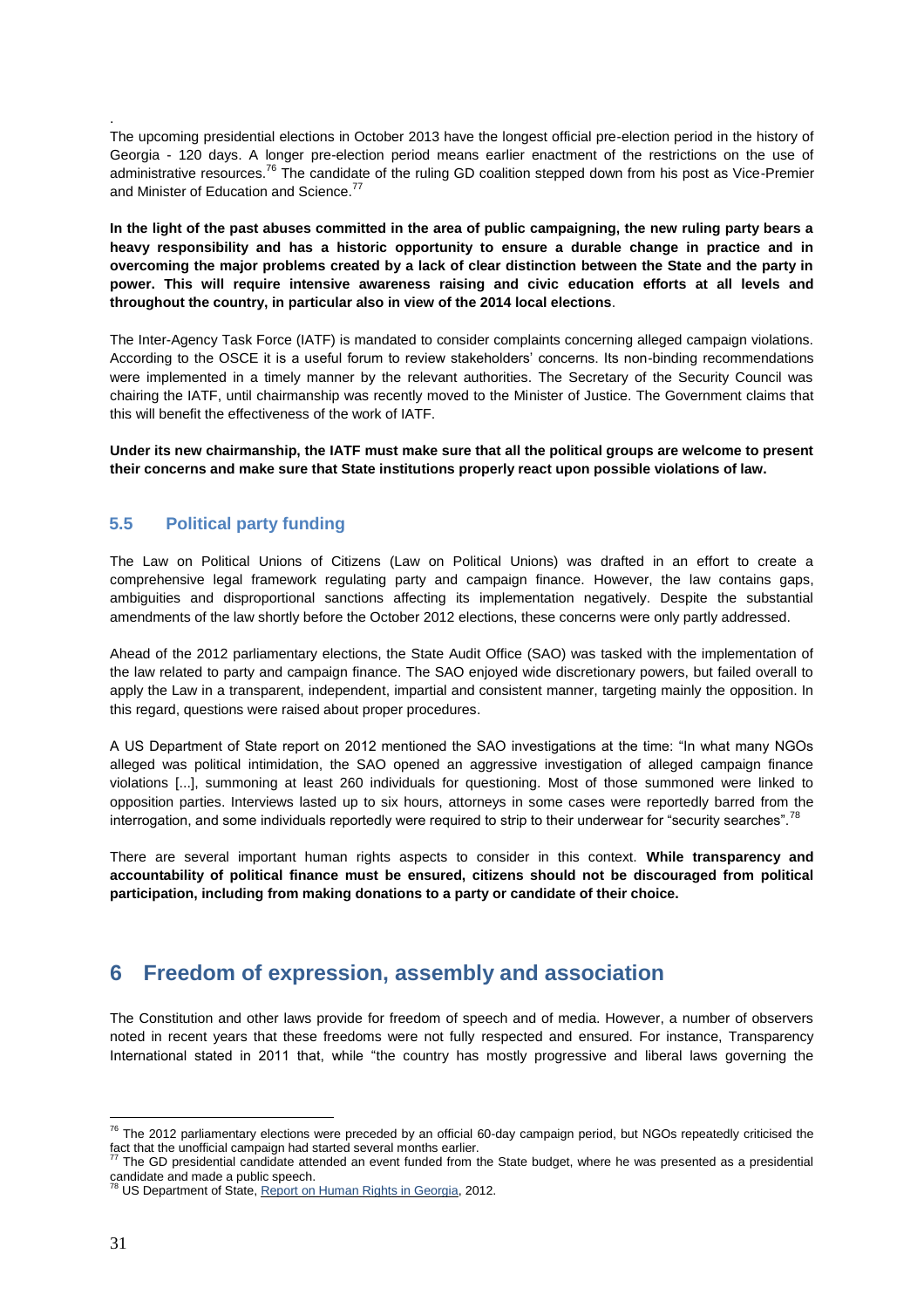establishment and operation of media entities, in practice the media remain less transparent, accountable, and independent".<sup>79</sup>

Pressure on journalists was reported. Tendencies of self-censorship developed also as a result of the lack of employment guarantees under the previous Labour Code and the risks associated to deviating from rigid editorial policies marked by the media owners who in several cases promoted a pro-government position.

There have recently been some positive developments in regard to the transparency of media ownership. In general, it is demonstrated in daily practice that different opinions can be voiced through the media. Within the media themselves there is room for developing professionalism and investigative journalism standards.

The Constitution and the law provide for freedom of assembly. The 2012 amendments to the Law on Assembly and Manifestations marked an improvement and corrected the problems created by the swift legislative amendments after the 2009 spring protests<sup>80</sup> which had increased police powers (for instance, to use of rubber bullets<sup>81</sup> and "stop & frisk" search) and lengthened the provision for administrative detention from 30 to 90 days.

On February 8, 2013, the President planned to hold his annual State of the Nation address in the Tbilisi National Library. Hundreds of protesters gathered in front of the building. When members of the parliamentary minority (UNM) and the Mayor of Tbilisi arrived at the building and they were verbally insulted and physically abused by the protesters. According to the Public Defender, the MIA had precise information on the number, demands and attitude of the protesters gathered in front of the Public Library and should have taken preventive measures to ensure the safety of persons affiliated to the former ruling party.

The right to assembly was brutally undermined on 17 May this year when a peaceful demonstration against homophobia was attacked by thousands of counter-demonstrators (see chapter on minorities).

#### **6.1 Freedom of media**

Georgia is ranked 100th out of 178 countries in the latest Reporters Without Borders 2013 press freedom index, better than in previous editions (120th position), which took into account the killing of four journalists in the framework of the 2008 conflict.

Television is the main source of news for almost 90 per cent of the population.<sup>82</sup> According to a survey published in 2012, the main TV stations - Rustavi 2; Imedi TV and Public Broadcaster (GPB) Channel 1 – were then the only ones with national coverage and they had an editorial policy perceived as pro-governmental.<sup>83</sup>

Media ownership was unknown or turbulent for years. The 2011 law banning ownership by off-shore companies was a good step, though there are still difficulties in its implementation. For instance, Imedi TV had been proopposition before 2007, until the Government took it over on 7 November 2007 (after the October 2012 elections, ownership was returned to the widow of the main original owner). Rustavi 2 officially changed owners more than 20 times after the Rose Revolution. For the last several years owners of both Rustavi 2 and Imedi TV have been registered in offshore zones and managed, reportedly, by persons who where close to the previous Government.

Transparency International noted that the Government was "generally understood to have established control over the country's most influential television stations through their acquisition by Government-friendly businessmen, forcing journalists employed by these stations to practice self-censorship".<sup>84</sup> Stations largely perceived as pro-opposition- Kavkasia, Maestro and Channel 9<sup>85</sup>- expressed views critical of the Government, but their audience was limited to Tbilisi because they had not been granted licenses to broadcast beyond. In July 2012, the cable network provider Global Contact Consulting (GCC) and Maestro TV unsuccessfully attempted to

<sup>&</sup>lt;sup>79</sup> TI Georgia National Integrity System Assessment for 2011.

<sup>80</sup> The law amended in 2009 prohibits blocking streets "artificially" and "deliberately", either by protesters themselves or with various types of constructions and/or objects.<br><sup>81</sup> The amended Law on Police adds non-lethal projectiles to the list of special equipment that can be used by police, including

for riot control purposes.

According to th[e survey](http://www.media.ge/en/portal/news/51749/) carried out by Caucasus Research Resource Centre in 2012.

<sup>&</sup>lt;sup>83</sup> In contrast with previous years, the Georgian Public Broadcaster offered a more balanced coverage of the May 2010 elections and the 2012 pre-electoral campaign.<br><sup>84</sup> Transparency International Georgia's National Integrity System Assessment for 2011.

<sup>85</sup>TV 9 was launched in May by supporters of then opposition leader and billionaire Bidzina Ivanishvili.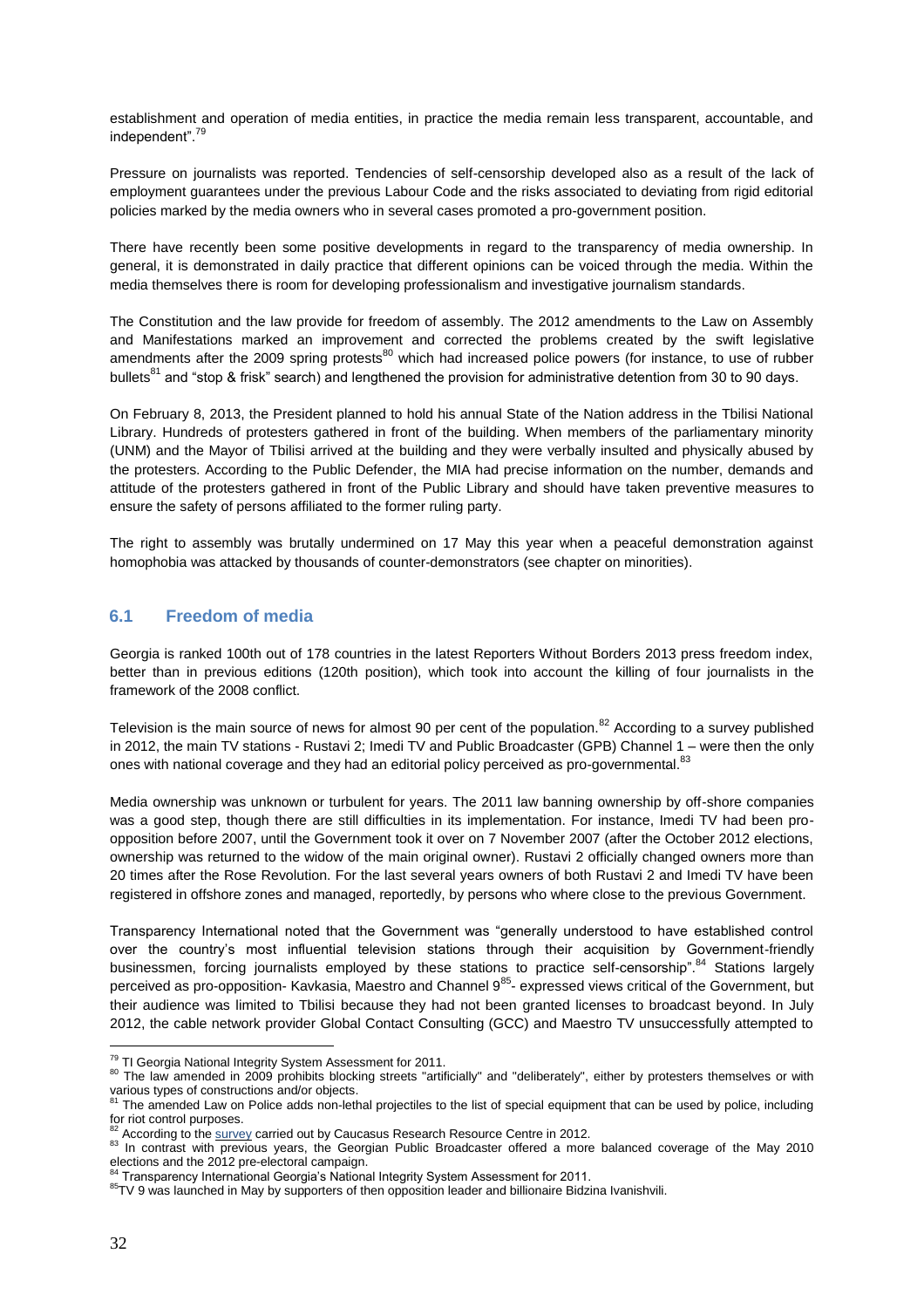increase their penetration by distributing satellite receivers. The authorities seized their satellite dishes and returned them only after the elections, despite heavy criticism by civil society.

In response to civil society campaigning, the previous Parliament amended in 2012 the relevant media law and introduced "must carry-must offer" regulations (obligation for cable companies to transmit TV channels with news programs beyond the pre-election period), which helped small TV stations to enlarge their audience, even if only in the period of the pre-election campaign.

Print media has been assessed as relatively free, though less influential.

During the spring session 2013 the Parliament adopted important amendments to the media laws. The initiative was coming from the civil society Coalition for Media Advocacy and was supported by OSCE experts.<sup>86</sup> The new law envisages a reformed and more democratic composition of the Board of the Public Broadcaster; measures for more financial transparency of television companies; and the expansion of the mandatory "must-carry-must-offer" principle from only pre-election period to permanent action.

In August 2013, the Prime Minister announced the closure of the Channel 9 owned by his family after unsuccessful attempts to sell it. He stated that the TV station "was creating an unhealthy environment especially during the pre-election period", which was indeed a matter of criticism.

Notwithstanding the problems mentioned, Georgian society enjoys currently a comparatively free and pluralistic media environment. **In order to promote a rights-based media policy for the future it will be important to react against undue pressure on individual journalists; to encourage effective self-regulation among the media on ethical aspects; to ensure in practice the fullest transparency of media ownership and financing; and to offer from the authorities an easier access to public information.** 

**A free and balanced media coverage of the ongoing presidential election campaign and the upcoming local elections is crucial for the democratic atmosphere of the country. In general, the impartiality and credibility of the public broadcaster should be protected.** 

#### **6.2 Violence and harassment against journalists**

Throughout years, the Georgian authorities faced criticism from media rights organisations for not doing enough to protect journalists from violence and obstruction, in particular during - but not only<sup>87</sup> - electoral periods or mass rallies. Threats or blackmailing attempts against journalists to silence their voices have been reported until very recently.<sup>88</sup>

Journalists considered to be pro-opposition claimed that they had unequal access to governmental buildings, that they were receiving anonymous telephone threats, and that they were experiencing surveillance by unknown people.<sup>89</sup>

According to information provided by GYLA, 24 journalists were injured at the hands of law enforcement during the dispersal of the May 26, 2011 protest. The Public Defender stated that rubber bullets were used against them, and that they were verbally insulted and physically abused, including after they had identified themselves as working for the press.

Journalists alleged that the authorities seized and damaged their equipment, and destroyed or erased photographic, video, and audio material. The Tbilisi City Court later ordered the MIA to reimburse journalists and media organizations 2 302 GEL (1 370 USD) for lost or damaged camcorders and medical treatment for injuries sustained during the May 26 protest.

In July 2011, four photographers - including the personal photographer of the President - were arrested for espionage for Russia. Surprisingly, considering the seriousness of the charges, they were given suspended

 $\overline{a}$ <sup>86</sup> <http://dfwatch.net/osce-supports-reform-of-public-broadcaster-33277>

<sup>87</sup> A telling example was the **blackmail attempt against an investigative** journalist of a Batumi-based newspaper in late 2009.

<sup>88</sup> As proven by the disclosure in January 2013 of an illegally recorded video allegedly showing the intimate life of a journalist.

<sup>89</sup> US Department of State, [Report on Human Rights in Georgia,](http://www.state.gov/documents/organization/204499.pdf) 2012.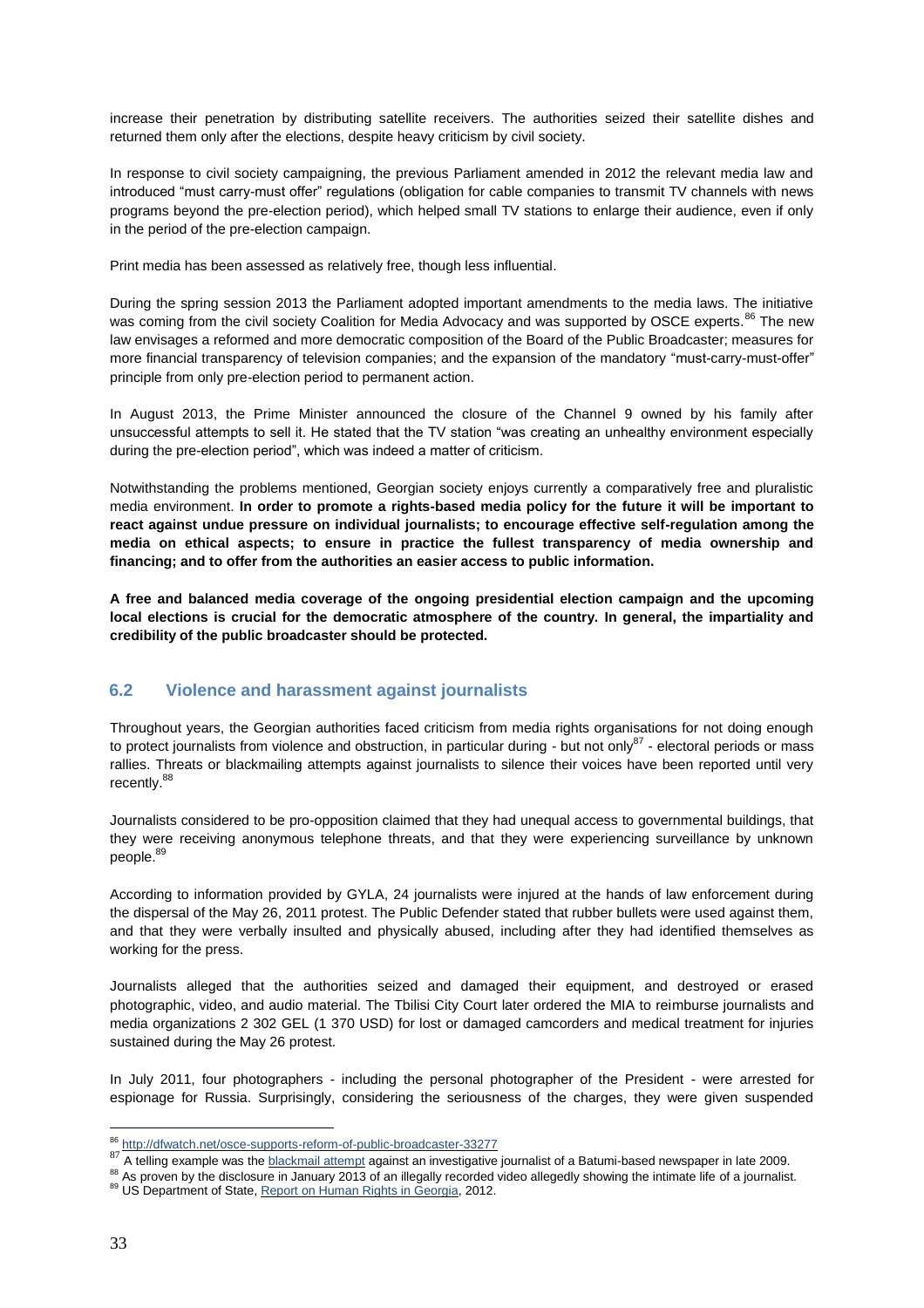sentences in a plea bargain. NGOs and a number of colleagues of those concerned questioned many aspects of this case, including the fact that the MIA and the Prosecutor's Office never presented credible evidence to the public. The Government stated that the level of cooperation provided by the accused in identifying other persons engaged in espionage justified the lenient sentence. The journalists themselves later complained that they had been intimidated and threatened.

The existence of a press which freely reflects the full diversity of views of the society is an essential element of any democracy**. Journalists who have suffered abuses should be able to obtain redress and any interference with journalistic activities should be avoided in the future.** 

#### **6.3 Government control over private communications**

The extent of Government control over private communications has become clear only this year. Apart from the scandal of the illegal recordings, including of the private life of certain citizens, it became clear that all telecom companies operating in Georgia have had to accept a system by which there was a direct link between their servers and the MIA. Through this system the Ministry has had, and still has, access to all telephone calls, emails, SMS and other electronic communications.

Such "Big Brother" tendencies are unfortunately spread globally. In several countries the right to privacy has been neglected in the perceived interest of security and counter-terrorism policies. The personal integrity of the individual citizens has suffered and people at large have become suspicious. Part of the problem is that the responsible politicians have not explained the policy in this area and the reasons for it.

**The handling of electronic communications should be clearly regulated and monitored under democratic and judicial control. Georgia has now established an office of a special Inspector for Data Protection. She will have an important role in the efforts to protect personal privacy.**

#### **6.4 Violent dispersals of demonstrations**

The forceful and violent dispersals of political rallies and demonstrations in November 2007, in the spring 2009 and in May 2011 have created much dispute and agony.

The demonstrations which took place in Tbilisi in 2007 deeply marked Georgian society. After five days of peaceful protests, several confrontations between the police and protesters took place on November 7. According to Human Rights Watch, "the use of force included physical assaults with truncheons and wooden sticks as well as punches and kicks on unarmed demonstrators, many or most of whom were attempting to disperse, as well as shooting rubber bullets at close range into the backs of demonstrators, many of whom were also attempting to disperse. The use of force in this manner strongly suggests that law enforcement personnel were seeking not only to disperse demonstrators, but also possibly to punish them for their participation in the rallies".<sup>90</sup> Almost 600 persons were reportedly treated in hospital for injuries or side effects from the tear gas.

In 2009, the non-parliamentary opposition held a sustained protest from April 9 to July 24. NGOs and the Public Defender's Office reported dozens of cases of attacks on individuals leaving these protests, by unknown assailants wearing masks and carrying blunt instruments. Human Rights Watch stated that "In most cases [...], law enforcement agencies took victims' reports but to the best of our knowledge took no other action". The Public Defender's Office and others tracked many of these alleged acts of violence including the beating of protesters by unknown assailants. Officially, the MIA had not performed any arrests in any of these incidents.

The relative calm which prevailed during 2010 was abruptly disturbed in 2011 by the police break-up of war veteran's protest in January and the violent dispersal of opposition protests in May. Five days of protests turned violent on May 26, when police forcefully dispersed approximately 1 000 protesters in front of the parliament building after the authorisation for the manifestation had expired. Police beat, arrested, and shot protesters and journalists in the vicinity with rubber bullets. Several persons lost their lives: a protester and a police officer were killed by the vehicles of the protest leaders leaving at high speed, and two other protesters reportedly died of

<sup>90</sup> Human Rights Watch, Crossin[g the Line: Georgia's Violent Dispersal of Protestors and Raid on Imedi Television,](http://www.hrw.org/reports/2007/12/19/crossing-line-0) December 2007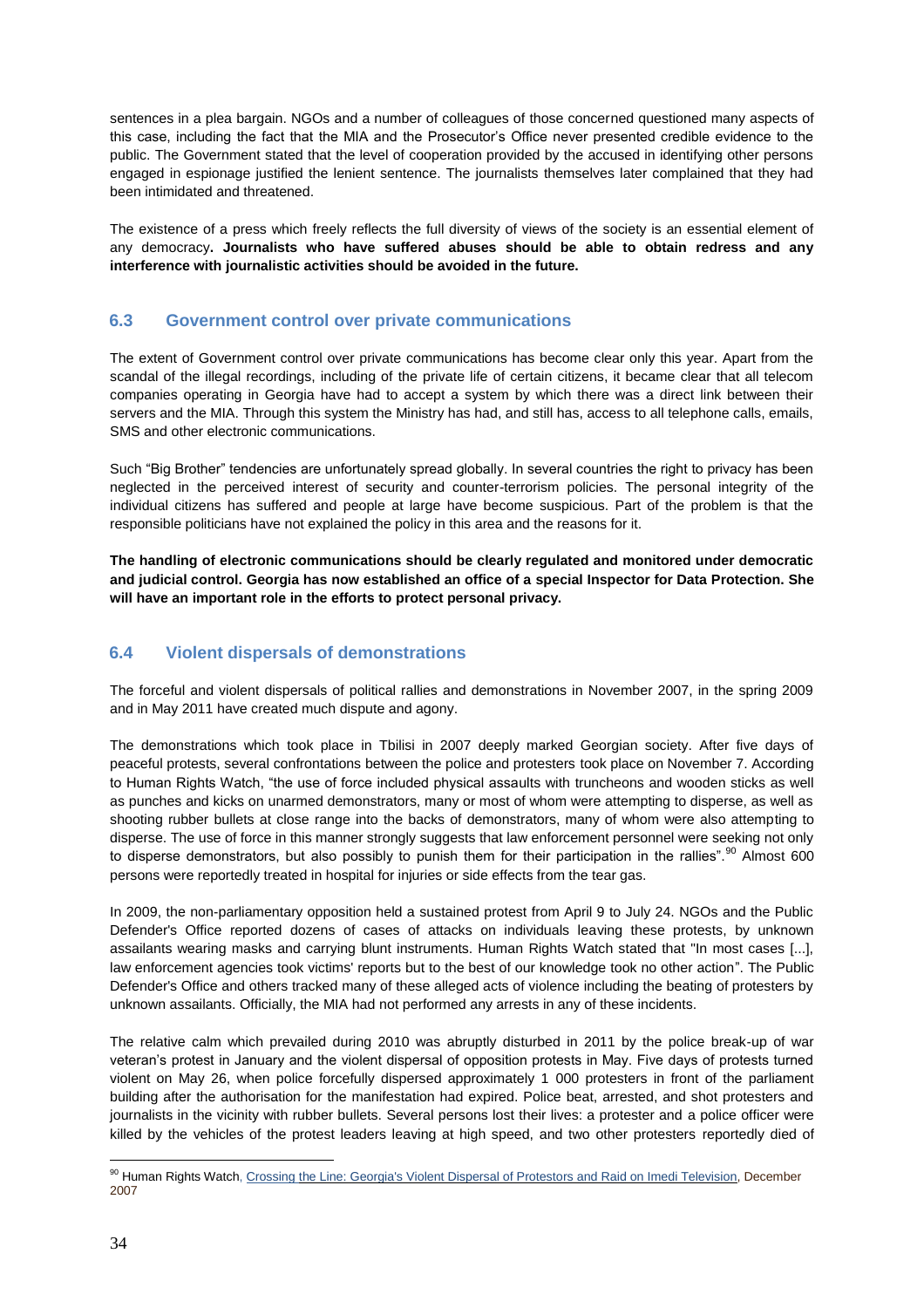electrocution and were found on a nearby rooftop. Observers noted that the Government had a legal right to clear the protest while agreeing that certain law enforcement officials, mainly from special force units, employed disproportionate force.

Overall, the excessive use of force by police, including attacks on journalists and rally participants, had a dampening effect on freedom of assembly, which is one reason why **it is important that such incidents are thoroughly investigated.** 

#### **6.5 Safety and rights of demonstrators**

Under the new administration several incidents have taken place as well. Mostly police has had to protect right of freedom of assembly when two conflicting groups were gathering at the same time at the same place. Large law enforcement forces have been mobilised during such counter-demonstrations. However, this was not the case when the assault on lawmakers on 8 February occurred, as mentioned in the introduction of this chapter. **Creating an enabling environment for the opposition to campaign without obstacles for the presidential as well as for the 2014 local elections is crucial**.

On May 17, the international day against homophobia, police had the obligation to ensure the right of freedom to assembly and the safety of the participants, while over twenty thousand aggressive and violent counter demonstrators – including representatives of the Church – tried every way to physically assault a small of group of LGBT rights advocates. Though police failed to contain the counter demonstrating crowd, which was violent and nearly uncontrollable, the MIA and the police ensured safe evacuation of the LGBT activists. None of the representatives of this group suffered any harm during the rally.

A number of strong political statements have been made by the Prime Minister<sup>91</sup>, the Speaker of the Parliament, the Minister of Justice and other senior officials - as well as by the spokespersons of the opposition – emphasising that the right to freedom of peaceful assembly and association is ensured by the Constitution and that the State will make an all-out effort to duly fulfil its obligations, both positive and negative.

**In order to properly implement the positive obligation of the State to protect the freedom of assembly and association it is important to improve preparedness and expand training of law enforcement forces on crowd control in line with international standards and human rights.**

#### **6.6 Right to association**

The environment for registering civil society organisations has been generally positive in the past years and this aspect of freedom of association has been respected. However, government officials and certain media criticised human rights activists heavily after the 2008 conflict, and in particular those which had submitted cases against Georgia to the ECtHR.

Problems were reported in relation to freedom to association, and in particular the freedom to organise by trade unions. The harassment or unfair dismissals of some unionists, and even teachers, has been reported until the 2012 elections. Pressure on trade unions also appears to have by and large stopped from then on.

The Law on Political Unions - which became highly controversial during the 2012 pre-election campaign - was improved before the elections through amendments adopted after NGO criticism.<sup>92</sup>

# **7 Social justice**

The previous Government gave high priority to a business-friendly policy which would encourage economic growth. It reduced taxes and simplified procedures for getting licenses and other permits to start a business in the

 $\overline{a}$ 91 See the statement of the Prime Minister at [http://Government.gov.ge/index.php?lang\\_id=GEO&sec\\_id=269&info\\_id=37032](http://government.gov.ge/index.php?lang_id=geo&sec_id=269&info_id=37032)

<sup>92</sup> [http://www.messenger.com.ge/issues/2634\\_june\\_22\\_2012/2634\\_gvanca.html](http://www.messenger.com.ge/issues/2634_june_22_2012/2634_gvanca.html)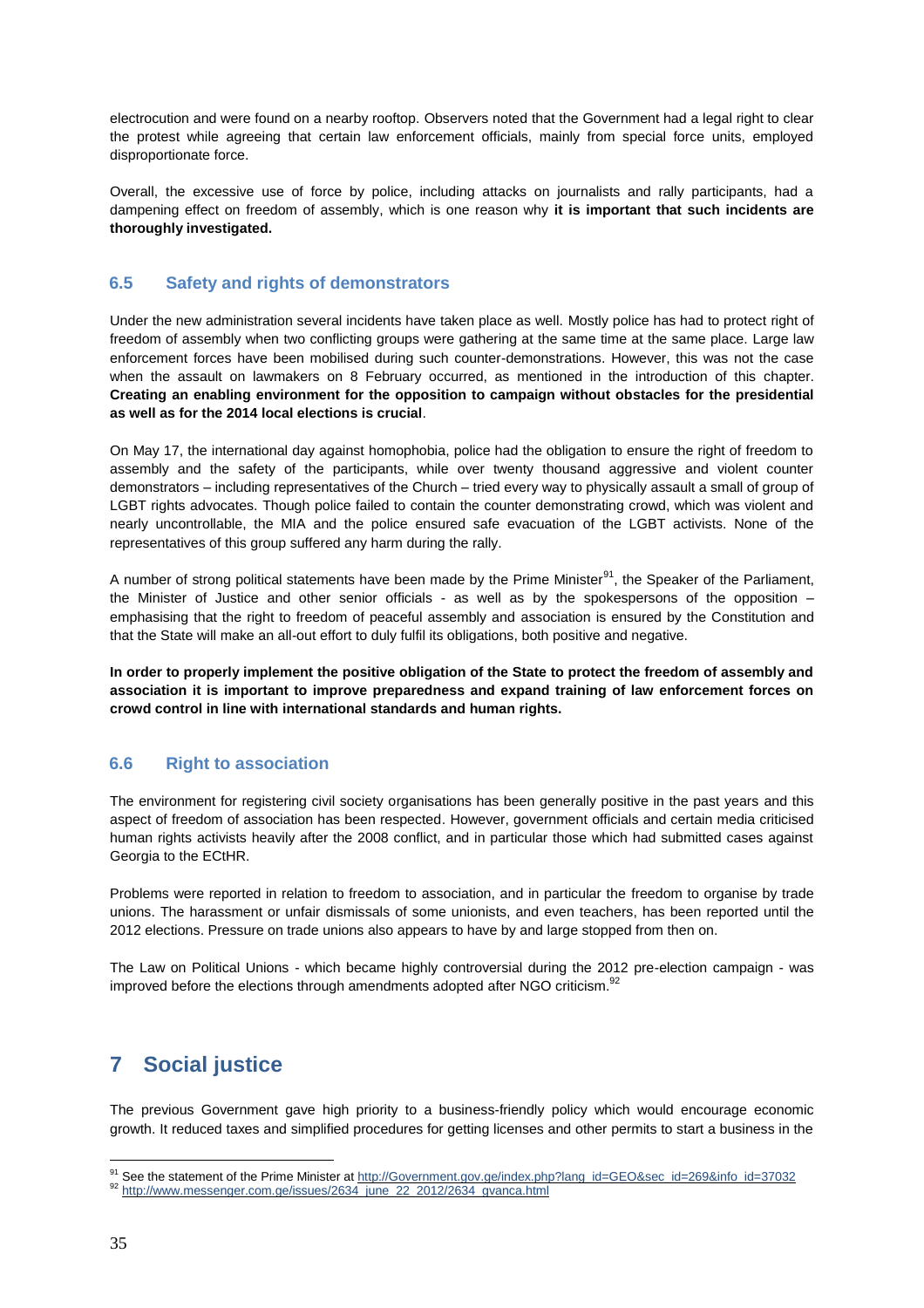country. However, another aspect of the policy was the steps taken which limited the rights of employees. The Labour Code which was adopted in 2006 fell short of meeting minimum ILO standards.

The 2013 Human Development Report, which combines life expectancy, education and income, ranks Georgia as 72nd out of 187 countries or territories.<sup>93</sup> It shows that 15.3 per cent of the population is living below the international poverty line of 1.25 USD a day.<sup>94</sup> UNICEF estimates that 77 000 children live in extreme poverty and the child mortality rate in Georgia is the highest in Europe.

The neglect of the agricultural sector has worsened the socio-economic situation of many living in rural areas to the point that barter practices are a regular occurrence. It also triggered emigration towards the capital city and abroad.

To date Georgia has not delivered its Third periodic report on the implementation of the International Covenant on Economic, Social and Cultural Rights, which was due in 2007. This may be indicative of low priority given to these issues. In fact, Georgia has so far failed to protect economic and social rights of its citizens. This challenge is one of the biggest facing the Government and the Parliament.

To date, the Government has transferred one billion GEL from other parts of the budget to the social sector. It states that the plan is to reform the health and education systems and to support the agricultural development.

**Other key priorities should be to promote gender equality and women's rights, implement effectively the new Labour Code as well as ensure the respect for property rights and whenever possible redress the injustices in the past in this domain.**

#### **7.1 Labour rights**

The previous labour legislation contained provisions infringing on workers' rights. Even where rights were formally granted, these were frequently not respected. In ILO terms the gaps were particularly obvious in relation to two of the core Conventions: No. 87 on the right to organise and No. 98 on the right to collective bargaining.

In December 2011, the Supreme Court ruled that trade union activists were not protected by the then Labour Code. Minor amendments to labour laws in June 2012 did not address this concern, nor did they establish the right to collective bargaining. Meaningful social dialogue was in fact not taking place and trade union leaders and members regularly alleged that they were being intimidated by the authorities.

The financial situation of the trade unions remained critical, and leadership of the main teachers union was not recognised by the authorities and challenged in Court. Almost all independent unions reported suffering from Government interference in their activities, from intimidation and threats to unfair dismissals, often masked as "voluntary resignation" malpractices. A US Department of State report 2012 noted that ILO and others believed that the Government's actions reflected "a deliberate effort to deny workers the right to freely associate, organize, and collectively bargain in both the private and public sectors". 95

The new Prime Minister stated in his first cabinet meeting the need to reform the Labour Code. After some difficult negotiations, a new Labour Code in line with ILO minimum standards was adopted in June 2013. This had been a longstanding request by different international actors, including the EU, to ensure smooth progress in EU-Georgia negotiations on upcoming agreements, including the Association Agreement and the DCFTA (Deep and Comprehensive Free Trade Agreement).

**Whilst the Code represents clear progress as compared to the previous situation, it still leaves scope for improvement. It is crucial that the authorities and other actors involved do their utmost to ensure the effective implementation of the new Code. Improvements in terms of social dialogue have been observed and this has to be pursued. It is important that the Tripartite Commission deepens its dialogue in a meaningful way and without delay.**

 $\overline{a}$ 93 [http://hdrstats.undp.org/images/explanations/GEO.pdf](http://hdrstats.undp.org/images/explanations/geo.pdf)

<sup>94</sup> Since 2010, Georgia is progressing towards macro-economic stability, fiscal consolidation, and improvement of the economic and business environment. Poverty, nevertheless, particularly amongst the rural population, remains a major concern.<br><sup>95</sup> US Department of State, <u>Report on Human Rights in Georgia</u>, 2012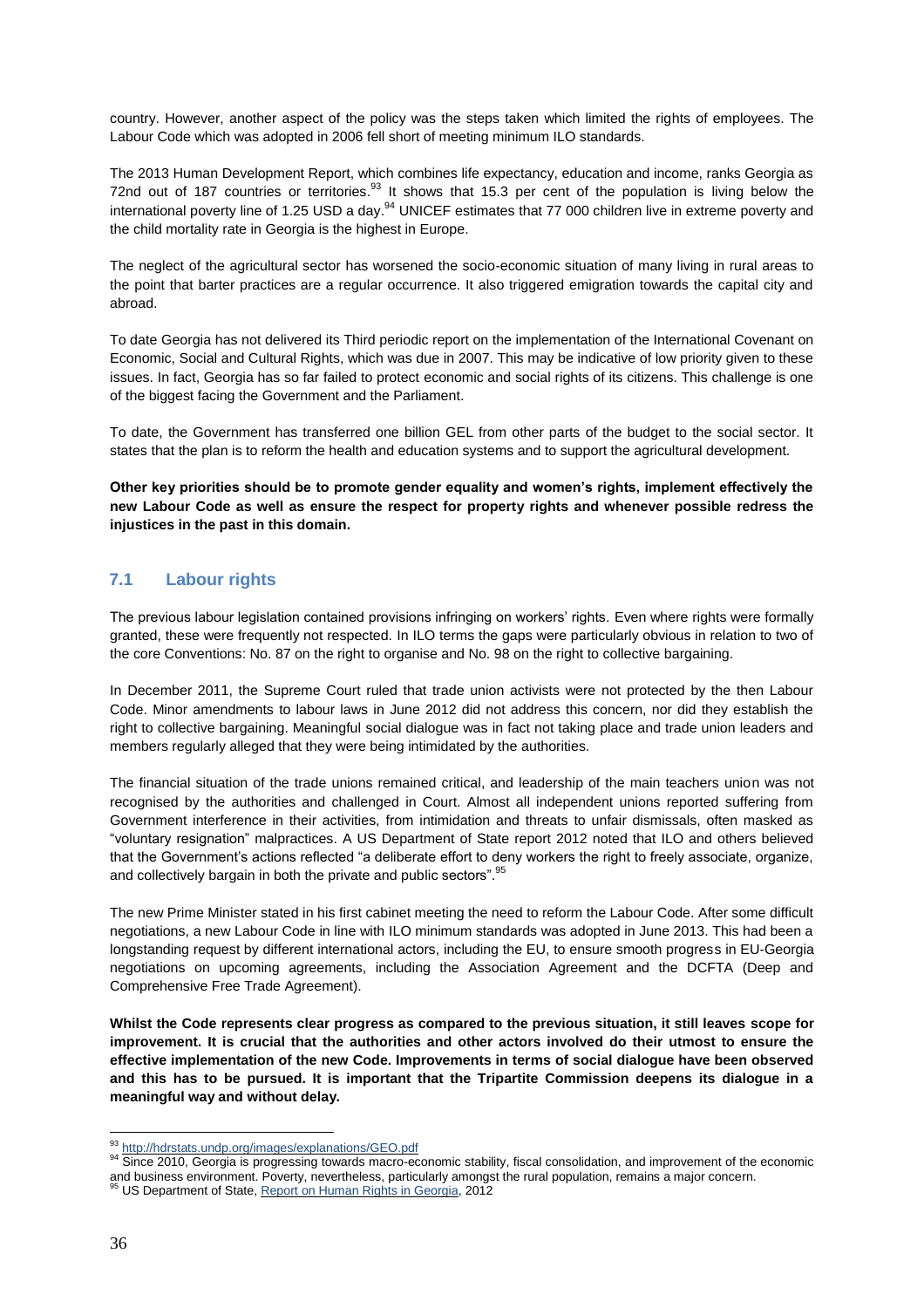**Furthermore, it is necessary to develop a couple of new institutions, including a labour inspectorate and a mediation institute to solve disputes to prevent the escalation of domestic labour conflicts (including in cases when the Government is employer). Consideration should be given to dividing the Ministry of Labour, Health and Social Affairs (MoLHSA) in order to allow labour issues to receive higher priority.** 

#### **7.2 Women's rights and gender equality**

In relation to gender equality, according to the UN Index, Georgia ranks 81st out of 148 countries. The index reflects inequalities in the three dimensions of reproductive health, political influence and economic activity.<sup>96</sup>

Georgia has ratified the Convention on the Elimination of All Forms of Discrimination against Women and has adopted a Law on the Elimination of Domestic Violence in 2006 and a Law on Gender Equality in 2010. The latter includes provisions to improve women's security and equality in the labour market, and to strengthen women's political participation. The law was supplemented by a National Action Plan 2011-2013 for Ensuring Gender Equality. The parliamentary Council for Gender Equality Issues has been instrumental in the development of these instruments. Recently, the Council of Europe's Convention on Preventing and Combating Violence against Women and Domestic Violence (Istanbul Convention) was also ratified.

Georgia is a country in which women constitute a truly driving social and economic force, but nevertheless still suffer significant discrimination in many areas. For instance, although improvements have been noted in the last years, discrimination at the workplace seems to be a regular occurrence which is significantly underreported, not least because it is difficult to obtain redress.

**Experience elsewhere shows that strong institutions are needed to advance gender equality.** The appointment of a gender advisor to the Prime Minister is a commendable step. So was the creation of an interagency working group in April 2012 aimed at harmonizing national legislation with the Istanbul Convention on preventing and combating violence against women. **In order to effectively implement the National Action Plan for Ensuring Gender Equality and concretely advance the promotion and protection of women's rights there is a need to establish a coordination mechanism between the different institutions of the executive branch.**

The draft new Anti-discrimination Law, not yet in the Parliament, proposes powerful provisions to protect women, including an equality body mandated to deal with all forms of discrimination. Hopefully these provisions, together with those contained in other legislative and policy documents, will allow tangible progress to be reached**. It is essential that Georgia's equality body, once established, be given sufficient financial and human resources to effectively tackle discrimination based on gender.** 

Domestic violence is a recurrent problem. **The legislation is good on paper, but its implementation lags behind. The authorities need to undertake serious efforts to strengthen the implementation of relevant law, including awareness-raising of both of the general population and of specific professional groups, such as the police, and in particular in rural and minority areas. It is a State responsibility to ensure that victims of violence have access to counselling structures and shelters, which must be adequately resourced. At the same time, due attention needs to be paid to the elimination of the root causes of violence against women such as poverty, unemployment and other difficult socio-economic conditions but also to patriarchal structures and conflict-related traumas. Social policies have to be designed accordingly.** 

The number of women who die from pregnancy related causes in Georgia is extremely worrisome. In fact, it is considerably higher than the maternal mortality ratio in comparable countries in Europe and Central Asia. Women from certain minorities are particularly vulnerable, and affected by issues like early marriage and limited access to education.

As everywhere, Georgian women are victims of sexual harassment. Legislation does not contain a specific provision prohibiting such acts. In addition, women are discouraged from reporting incidents for a variety of reasons, including the fact that complaints rarely end up being investigated by police. **This means that efforts to** 

 $\overline{a}$ 96 [http://hdrstats.undp.org/images/explanations/GEO.pdf](http://hdrstats.undp.org/images/explanations/geo.pdf)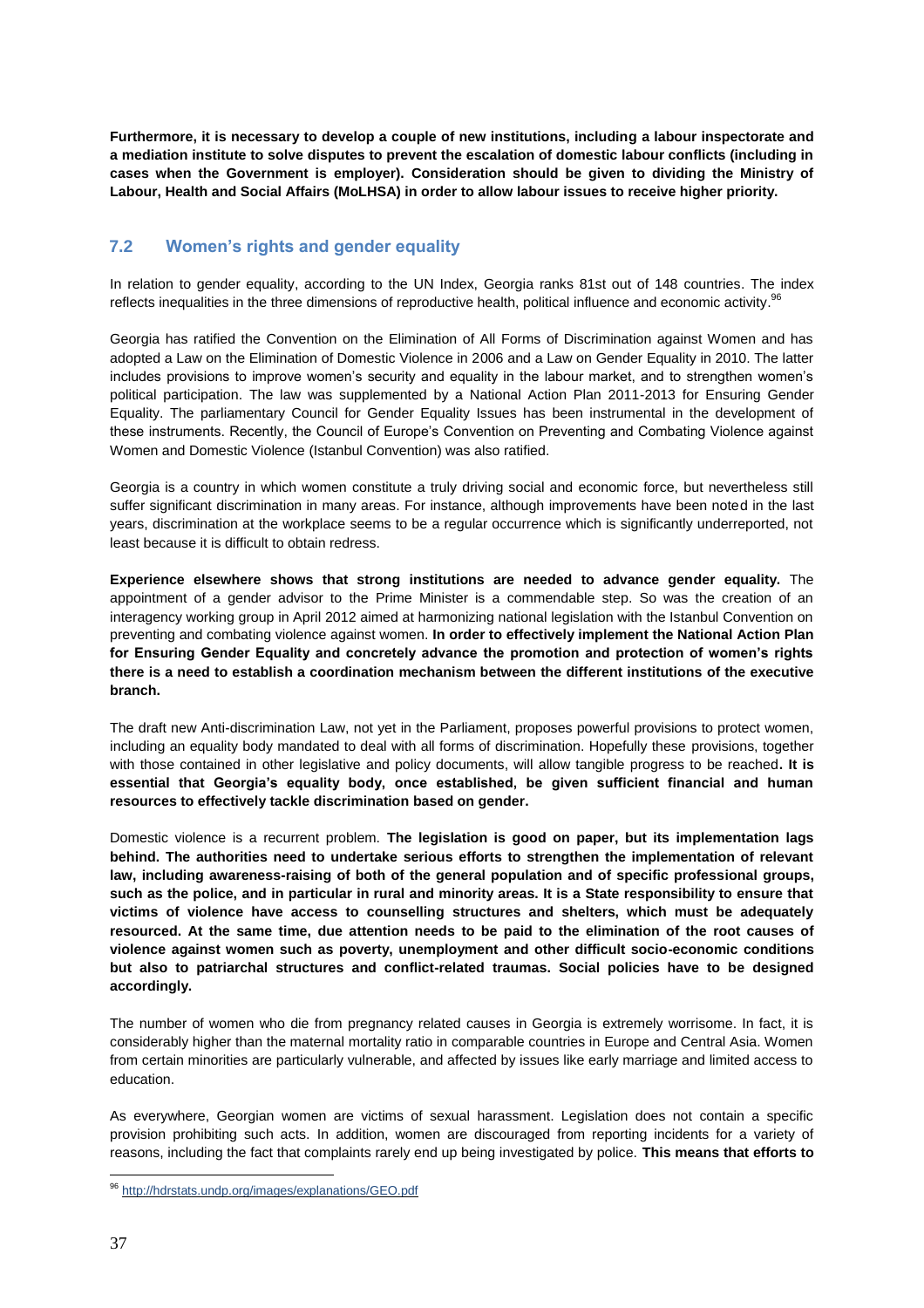**train the police and prosecution about gender specific human rights violations and societal awakening for prompt reaction and reporting need to be stepped up.**

#### **7.3 Rights of the child**

The situation of children in Georgia is alarming, in terms of poverty and particularly regarding the high mortality index below the age of five (20.5 of every 1000 children); 11 per cent stunting of children under five (which leads to a loss of economic productivity of 19 per cent); and the low pre-school net enrolment (46 per cent). <sup>97</sup>

Moreover, the right to education is not fully realised. The countries' performance in terms of granting access to quality education to its children is very poor.<sup>98</sup> Investing in primary and secondary education is key for every child to have a future and for the country to develop further. It is of utmost importance that the Government give highest priority to the reform of primary and secondary education. Due consideration should also be given to granting universal access to pre-school education.

The State de-institutionalisation programme is to be concluded at the end of 2013. Children are to be put in alternative care, primarily in foster care or in homes for smaller groups of children. This is a process which must be pursued with caution and care in the best interest of the child. A pending concern is the number of children in the non-state institutions, including those linked to the Georgian Orthodox Church, which also require independent, child rights-based supervision.

**It is obvious that the Government must give a considerably higher priority to the situation of vulnerable children. The status of the work for children should be enhanced within the Government structure, with an effective inter-ministerial coordination. The constructive cooperation with the UNICEF office should be continued and the Public Defender's Office equipped to undertake further ombudswork for children and to monitor the situation in relevant institutions. The planned National Human Rights Action Plan should prominently include child rights.**

**One issue requiring more discussion is how children can be protected against all forms of violence, including corporal punishment<sup>99</sup> .**

#### **7.4 Vulnerable groups of persons**

As mentioned above, poverty, including extreme poverty, remains a serious issue. Whilst official statistics indicate an unemployment rate around 16 per cent, the real proportion is more likely to be close to 40 per cent; especially if one includes self-employed persons in rural areas who survive thanks to subsistence agriculture.<sup>100</sup> The number of unemployed is reported to have increased as compared to last year.<sup>101</sup>

Internally displaced persons (IDPs), persons with disabilities, the so-called eco-migrants, persons living in remote rural areas or close to the conflict zones and in some cases those belonging to minorities are among the most vulnerable.

In 2008 the then Government committed to the local integration of the approximately 250 000 IDPs. The new Government has confirmed this commitment. So far, State efforts, with international support, have been mostly concentrated on providing durable housing to those concerned.<sup>102</sup> Such efforts are commendable, but not all of those who are eligible have been touched by the process, which seems to have reached a financial deadlock, being largely funded through donors' money that followed the 2008 conflict.

 $\overline{a}$ <sup>97</sup> UNICEF data provided in June 2013.

<sup>98</sup> Georgia figures at the very bottom of the PISA ranking for Europe.

<sup>99</sup> According to UNICEF estimates 60 per cent of the parents believe in corporal punishment as an educational tool.

<sup>&</sup>lt;sup>100</sup> The unemployment rate was calculated at 16.5 per cent in 2011, the highest in the region, although this underestimates the real rate, since approximately 53 per cent of the working age population are classified as self-employed agricultural workers. Subsistence farming constitutes a social safety net in the absence of a comprehensive system of social insurance.<br><sup>101</sup> Official statistics showed 527 828 employed by the end of 2012 and 503 456 by mid 2013. The only area

increased is agriculture; experts explain this through the programme implemented by the Government.

 $2012$  saw the rapid resettlement of IDP families to new durable housing solutions (DHS) and a dramatic upsurge in handing over private ownership of DHS to IDPs. While international standards were generally followed during resettlements, more forward planning and transparent selection of beneficiaries would increase efficiency and legitimacy.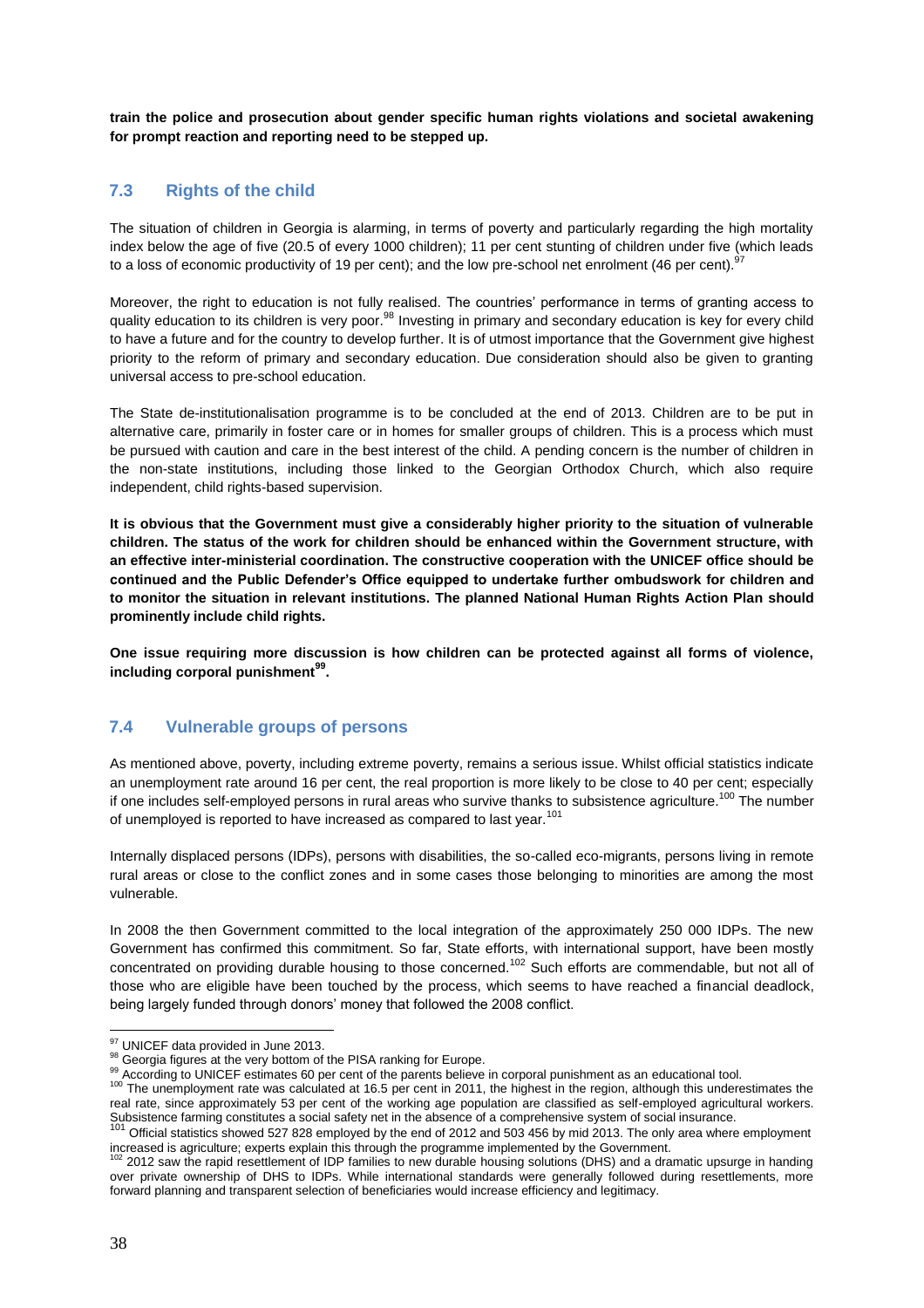Other aspects of local integration, such as generating increased income and employment opportunities, still have to be addressed. Problems are also reported when it comes to security of tenure. At this stage, it is important that - despite the gradual reduction of international support - the relevant authorities continue to seriously address the problems of IDPs.

In June 2012 the then Government adopted the IDP Action Plan 2012-2014 for the implementation of the State Strategy on IDPs. The Plan is in line with international standards and donors' suggestions and includes a more needs-based approach. The relevant Ministry was more open to include privately accommodated IDPs (around half of the total number). A new recount of IDPs is also planned. **However, if the Georgian Government is to tackle the persisting problem of socio-economic integration of IDP communities effectively, a more strategic approach and action as regards livelihood will be needed. In parallel, the longstanding discussion of moving from a status-based to a needs-based approach when supporting IDPs should be concluded.**

**The recent increase of the minimum pensions is a positive development. Pension levels should periodically be revisited and adjusted as needed.<sup>103</sup>**

#### **7.5 Rights of persons with disabilities**

The Georgian Constitution contains a good provision prohibiting the discrimination of persons with disabilities, but effective implementation lags behind. As elsewhere, persons with disabilities run a particularly high risk of being excluded. In Georgia they continue to face serious physical barriers in terms of access to health and education.

In the framework of the 2010-2012 National Action Plan for the Integration of Persons with Disabilities, starting from 2011 the Georgian authorities have taken some tangible measures to protect the rights of persons with disabilities.<sup>104</sup> In the past years, significant progress was also reached in terms of awareness-raising within the society, a process in which the media played a largely positive role. The general de-institutionalisation process touched also a number of children with disabilities.

**The efforts undertaken so far should not be relented. An important signal with this respect would be the swift ratification of the UN Convention on the Rights of Persons with Disabilities, whose implementation, it is understood, would be gradual, but would provide the country with a comprehensive framework from action.**

#### **7.6 Right to health**

Over the past two decades many people in Georgia have been affected by a vicious circle of health problems leading to increased poverty which in turn has damaged their health condition further. Many have eventually lost their property or have been obliged to take loans to meet healthcare related needs.

Past policies introduced market-based principles to healthcare management. At this stage, 95 per cent of all healthcare providers are private actors, independent of the State. In 2007 Georgia adopted a Law on Public Health. Under the previous Government the National Health Care Strategy 2011-2015 was adopted. Among its main objectives is the reduction of inequalities in access to medical care, in particular in terms of equal financial and geographic access, and the improvement of the quality of the medical services provided – and here the new authorities have stressed the need of introducing a quality management system.

The new Georgian authorities seem to be generally committed to social priorities, including the pressing question of healthcare provision. The healthcare budget has been doubled and measures towards the provision of universal healthcare have been taken. A large-scale program of universal healthcare insurance was introduced in February 2013.

 $\overline{a}$ <sup>103</sup> As of September 2013, age pensioners will get minimum 150 GEL (roughly 85 EUR). In total, pension increases of all categories benefit over 1 270 000 people.<br><sup>104</sup> Public Defender of Georgia, <u>The Situation of Human Rights and Freedoms in Georgia in 2011</u>, 2012.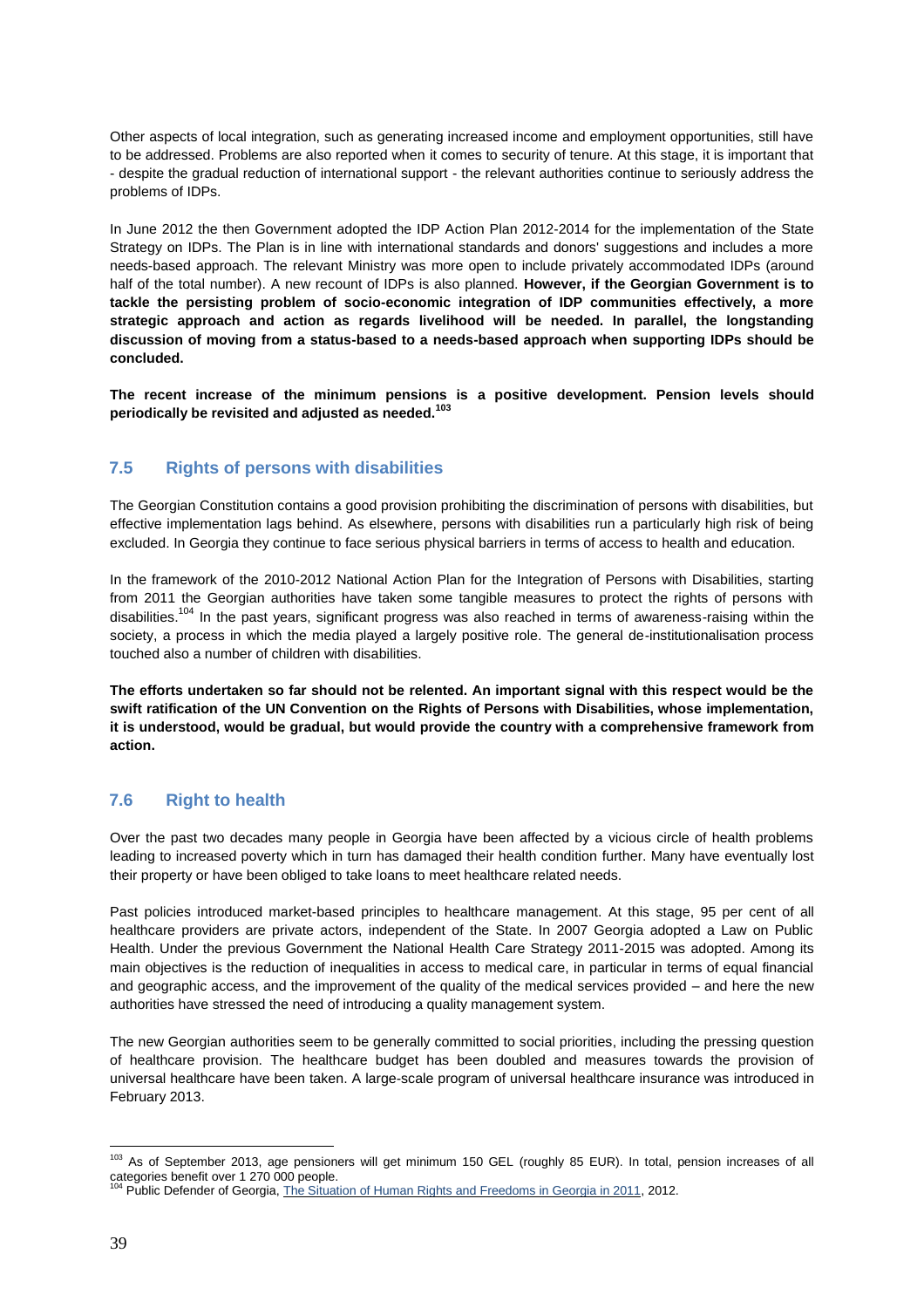One of the most dramatic illustrations of the problems in the area of healthcare is its provision in prisons. Serious efforts to improve the system that had collapsed as a result of its unsuccessful privatisation, which had largely underestimated the healthcare needs of prisoners, were already launched by the previous authorities. However, tangible results were only achieved with the reduction of prison overcrowding since early 2013 and the treatment of numerous prisoners in civil healthcare facilities. This topic is addressed in detail in the chapter on the situation in prisons.

Georgians rely on private health insurance schemes, the cost of which is covered by the MoLHSA in the case of persons living below the national poverty line. Reportedly, the purchased health insurance schemes often do not cover even the most basic needs and exclude chronic diseases. In practice, out-of-pocket payments are still the principal source of funding for the health system. This leads to a reduced access to services for big parts of the population, in particular in terms of access to medicines, which are simply not affordable for many people.

**The implementation of healthcare policies – like that of other social policies - requires significant economic and human resources and careful** *ex ante* **analysis in order to avoid wasting resources in the longer run. It is essential that within the Government and the Parliament there be an understanding that the needed budget support be provided. It has also to be ensured that the very high privatisation rate of healthcare facilities does not result in a reduction of available services in the medium term. Georgia has a long way to go to ensure the realisation of the right to health for all, but further measures to make sure that the healthcare policies are made available to the most vulnerable need to be taken without delay.** 

#### **7.7 Property and land rights**

Among the complaints filed with the Prosecutors Office against the previous authorities, those concerning property rights figure prominently. That large scale violation of property and land rights did take place was also reported previously by the Public Defender and domestic NGOs. Land in which touristic infrastructure was developed appears to have been particularly affected, as well as areas of economic interest in and around the capital city.

NGOs reported about property rights infringements throughout the country, in form of transfers to the State, abandonment of property or re-registration by the State of property that already belonged to someone.<sup>105</sup> Reports indicated that property was generally being donated or abandoned after the owners had been summoned to the Prosecutor's Office. Also, in certain mountainous regions of Georgia, where land was traditionally being passed on from generation to generation without formal registration, owners attempting to register their land started facing insurmountable obstacles in doing so when their interests happen to collide with those of the State.<sup>106</sup> In other cases, certificates nullifying ownership were simply issued to the owners.<sup>107</sup> To date, the Prosecutor's Office has received 1 289 complaints related to alleged violations of property rights.

**Clearly, if court proceedings confirm that mass violations of property rights have occurred, it will be very difficult, probably impossible, for the State to fully compensate the victims. Nevertheless, the Georgian authorities, in close cooperation with civil society, have to develop a mechanism to deal with these cases. The vulnerability of the victims, who in certain instances have reportedly lost everything they had, will be a factor that must be taken into account. Where restitution is feasible, it should be done without delay. In general, violations linked to property rights have to be part of Georgia**'**s strategy to deal with its recent past. It may also be necessary to review the existing legislation on this matter.**

 $\overline{a}$ <sup>105</sup> [http://transparency.ge/sites/default/files/post\\_attachments/StrippedPropertyRights\\_April2012\\_Eng\\_0.pdf](http://transparency.ge/sites/default/files/post_attachments/strippedpropertyrights_april2012_eng_0.pdf)

<sup>106</sup> [http://www.osgf.ge/files/publications/2011/Report\\_Mestia\(Final-1\).pdf](http://www.osgf.ge/files/publications/2011/report_mestia(final-1).pdf)

<sup>107</sup> [http://www.osgf.ge/files/publications/2011/Gonio\\_GEO\\_WEB.pdf](http://www.osgf.ge/files/publications/2011/gonio_geo_web.pdf)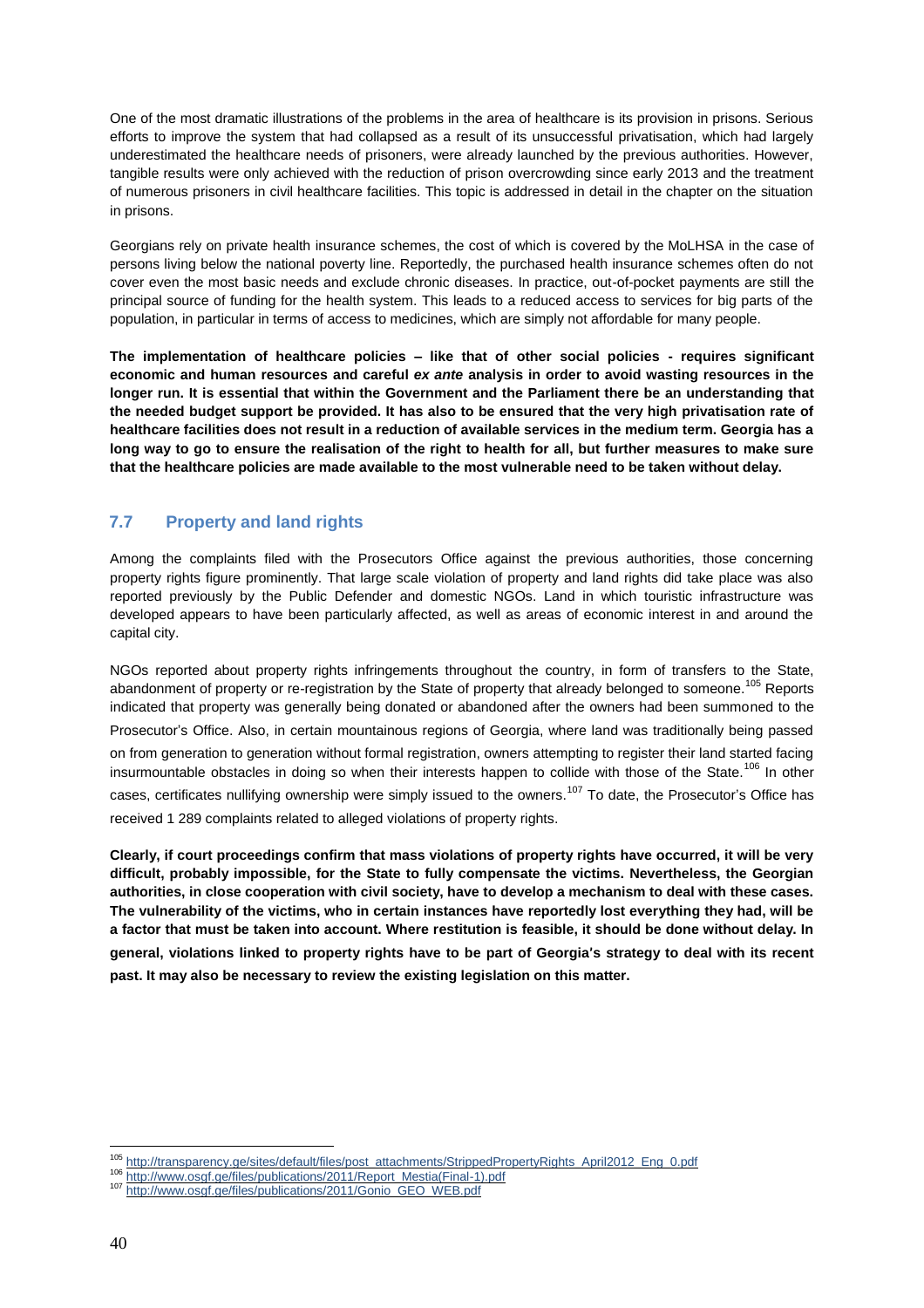# **CONCLUDING REMARKS**

In spite of the obstacles created by political polarisation in Georgia, it has been possible in recent months to tackle quite a number of outstanding and deep-rooted problems, including those relating to the functioning of the system of justice. Some forces in the Parliament have been particularly constructive in these endeavours. As always the voices of civil society have been invaluable.

A key advice in this report is that the new Government and Parliament should pay much attention to closing their review of the past in a spirit of strict adherence to principles of justice, fairness and proportionality: no impunity for serious crimes and also no undue politicisation or selective justice. This would help the necessary healing process.

At the same time, it is crucial that the political attention more and more be given to building the future. The report suggests a major review of the needs in terms of developing the democratic institutions. Part of the process of separating the State and the governing political bloc is to introduce effective systems and mechanisms of checks and balances. This will make democracy in Georgia stronger.

The international community has a role in all this. Georgian people and their organisations are extraordinarily open-minded to a dialogue with outsiders. This puts a particular responsibility on those in position to relate from abroad to Georgia. It is prudent to listen carefully and to avoid rushed conclusions. It is important to avoid to be politically instrumentalised by one side or the other on the local scene.

It is also in Europe's obvious interest that Georgia's democracy is developed and further strengthened. A well informed dialogue - based on mutual respect, constructive criticism and sharing of experiences - would be most welcome by this great people.